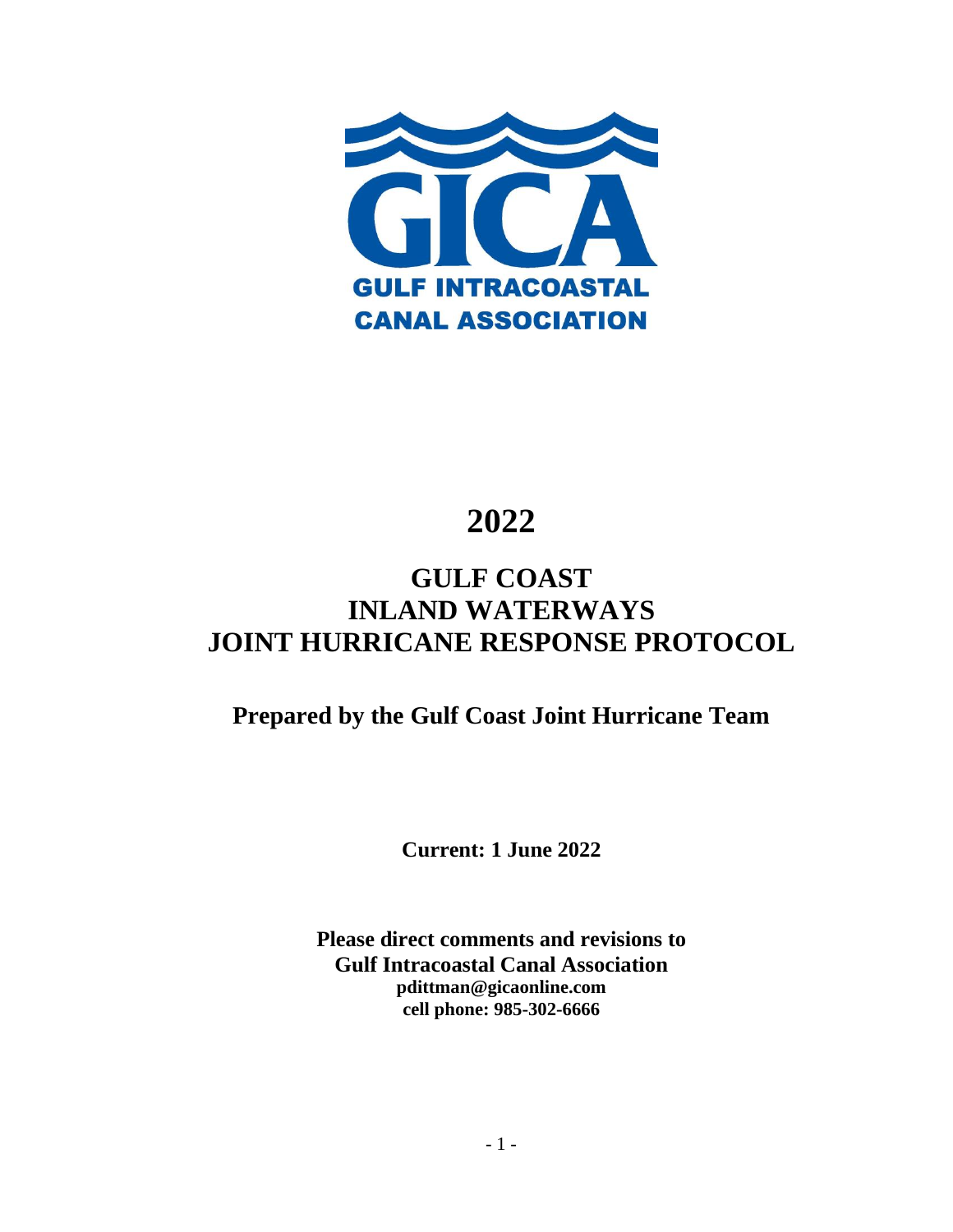**[Page Intentionally Left Blank]**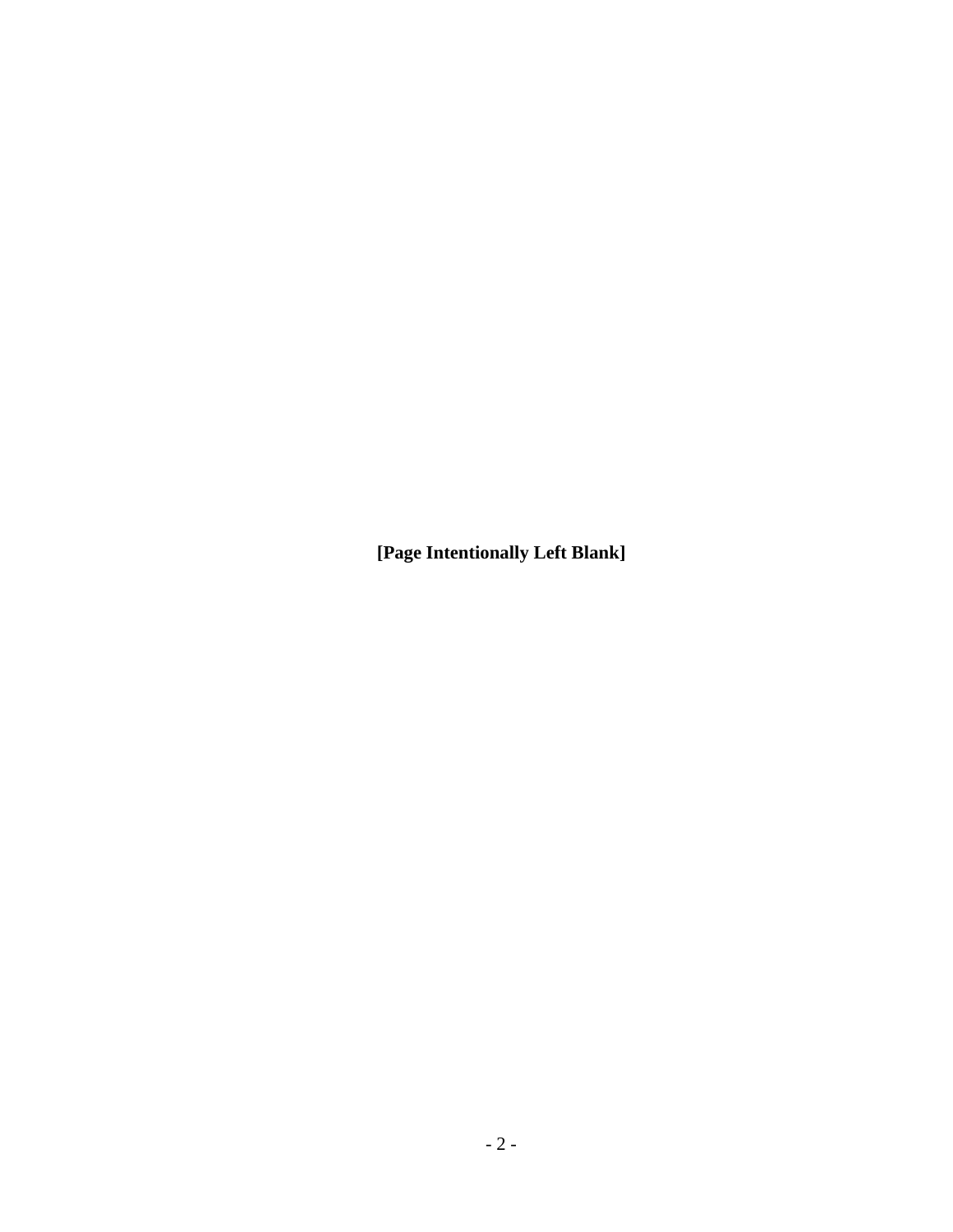### **GULF COAST INLAND WATERWAYS JOINT HURRICANE RESPONSE PROTOCOL TABLE OF CONTENTS**

- **1.0 INTRODUCTION**
- **2.0 GULF COAST JOINT HURRICANE TEAM**
	- **2.1 MEMBERS**
	- **2.2 TEAM FUNCTION**
- **3.0 PARTNERS' RESPONSE ROLES**
- **4.0 GICA INDUSTRY RESPONSE TEAMS**
	- **4.1 INCIDENT COMMAND TEAM**
		- **4.2 SELF HELP PLAN TEAM**
		- **4.3 WATERWAY ASSESSMENT TEAM**
		- **4.4 LOGISTICS SUPPORT CENTER TEAM**
		- **4.5 GICA RESPONSE TEAM COMMUNICATIONS**
- **5.0 BARGE INDUSTRY MEMBER RESPONSIBILITIES**
- **6.0 CONFERENCE CALLS**
	- **6.1 PORT COORDINATION TEAMS**
	- **6.2 WATERWAY RESTORATION**
- **7.0 COMMUNICATIONS**
- **8.0 INCIDENT COMMAND** 
	- **8.1 STAFFING**
	- **8.2 RELOCATION**
- **9.0 PRE-STORM PREPARATIONS**
	- **9.1 LOCKS AND BRIDGES**
- **10.0 PORT CONDITIONS**
- **11.0 POST-STORM RESPONSE ACTIONS**
- **12.0 SALVAGE**
- **13.0 EXERCISES**
- **14.0 APPENDICES**

**APPENDIX 1 JHT MEMBERS APPENDIX 2 WATERWAYS RESTORATION CONFERENCE CALL APPENDIX 3 USCG COMMAND CENTERS APPENDIX 4 USACE COMMAND CENTER APPENDIX 5 NOAA CONTACTS APPENDIX 6 GICA INDUSTRY RESPONSE TEAM APPENDIX 7 BAR PILOTS CONTACTS APPENDIX 8 BRIDGE LOCATION & CONTACT INFORMATION**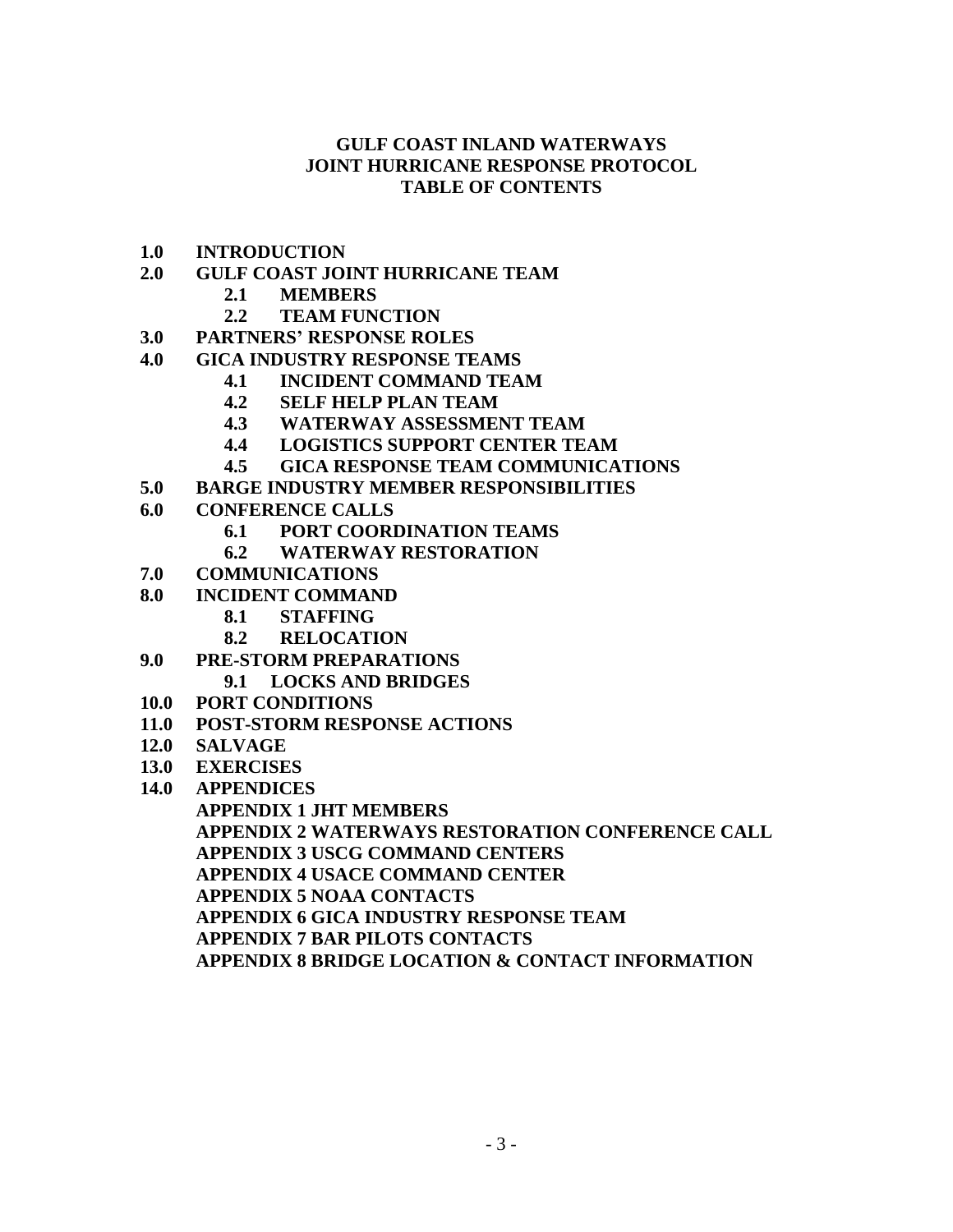# **1.0 BACKGROUND / HISTORICAL PERSPECTIVE**

During the devastating hurricane seasons of 2004 and 2005 the US Coast Guard (USCG), US Army Corps of Engineers (USACE) and the inland barge industry worked together to bring about an unprecedented restoration of inland maritime commerce on the Intracoastal Waterway and Lower Mississippi River. That working relationship developed to further the effectiveness of a pre-existing partnership between the barge industry, USACE, and USCG in the area of waterway operations management. Early in 2006, these partners formally agreed to work together to more fully develop lessons learned from the past hurricane seasons and waterways management practices, with the goal of implementing an effective, consistent, safe, and expeditious restoration of Gulf Coast maritime commerce following future storms. Specifically, a Memorandum of Understanding, referencing cooperative hurricane response efforts between USACE, USCG, and the inland barge industry, via the Gulf Intracoastal Canal Association (GICA) and American Waterways Operators (AWO) documents the joint agreement.

As a result of that formal agreement, the Gulf Coast Inland Waterways Joint Hurricane Team (JHT) was formed. The primary objective of this team was to develop a document that captured the essence of what had worked well in the past storm seasons' partnering efforts during hurricane response. A secondary objective was to continuously improve the original plan, based on lessons learned from each subsequent year's response activities. The plan would be referred to as the Gulf Coast Inland Waterways Joint Hurricane Response Protocol. Specifically, the Protocol is intended to address the commercially navigable waters of the Lower Mississippi River below Baton Rouge, the Gulf Intracoastal Waterway, and its tributaries. It would be reviewed and revised as needed, under the auspice of the Joint Hurricane Team, at least annually.

As the inland barge industry's primary waterways management representative for the Gulf Coast, GICA maintains the Protocol. Applicable portions of the Protocol may be included in hurricane plans maintained by federal, state and local partners.

The President of GICA serves as Chair of the Joint Hurricane Team, and Co-Chairs are an Eighth Coast Guard District representative and a representative from each of the Gulf coast USACE Districts.

A list of other industry, USACE, and USCG personnel needing to be kept apprised of the team's activities is maintained by the Chairman. Members may suggest the addition of others to this list as appropriate. Ultimate approval of who receives information from this team will rest with the USACE and USCG representatives.

The Protocol is intended to focus on the working relationships, roles, and responsibilities, of the USCG, USACE, NOAA, states and Inland Barge Industry, partnering together, to effectively and expeditiously secure the waterways prior to storm landfall and restore them afterward. This protocol is intended to augment and NOT duplicate or supersede USCG and USACE hurricane response plans.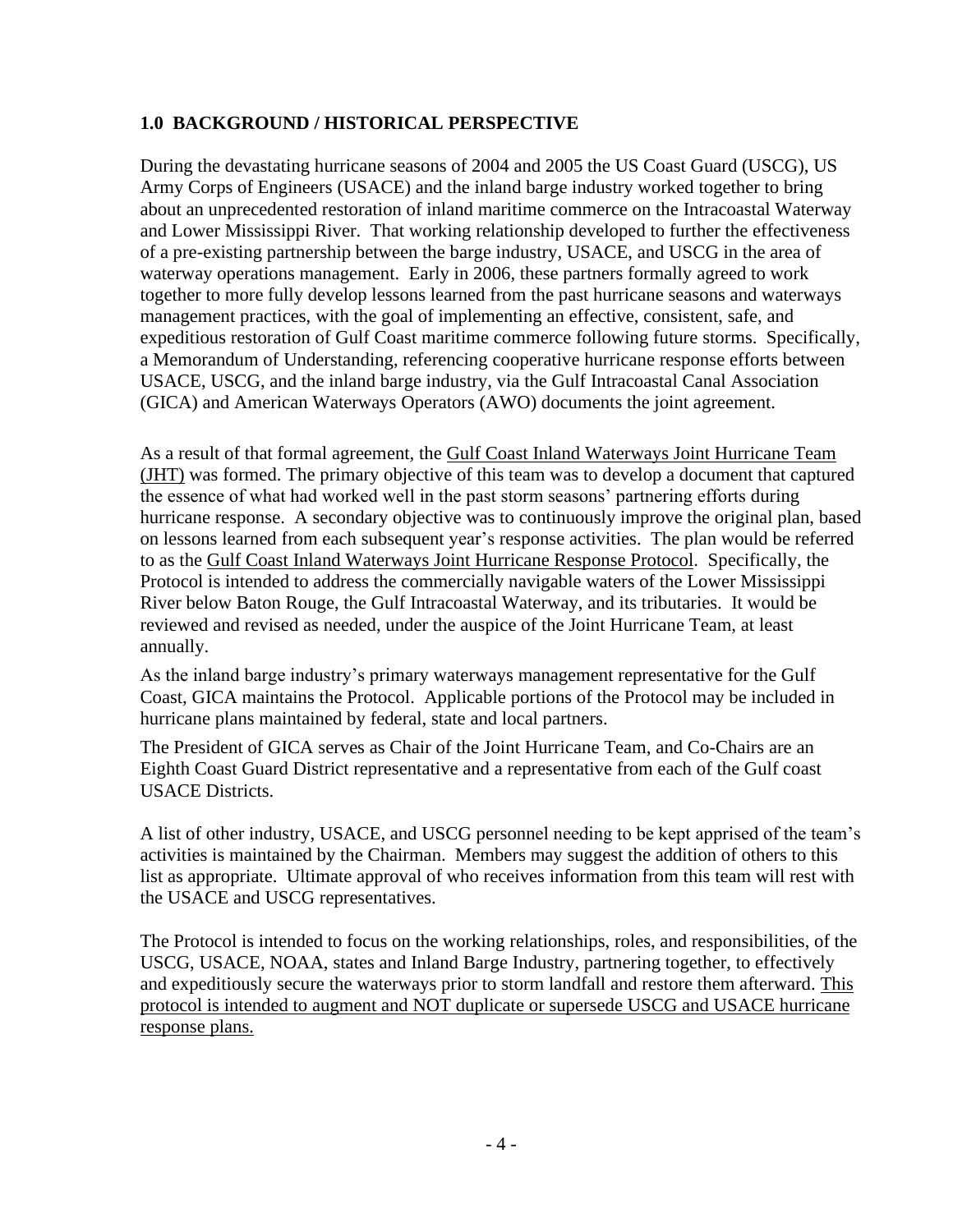# **2.0 GULF COAST INLAND WATERWAYS JOINT HURRICANE TEAM**

### **2.1 MEMBER POSITIONS**

Members of the Gulf Coast Inland Waterways Joint Hurricane Team are defined by the following positions:

# **USCG:**

Eighth Coast Guard District Staff Representative

*For all Sectors: Waterways Management Person or Commander's Designee*

Sector Mobile

Sector New Orleans, VTS New Orleans

Captain of the Port of Houma, VTS Berwick Bay

Sector Houston-Galveston, VTS Houston

Captain of the Port of Port Arthur, VTS Port Arthur

Sector Corpus Christi

### **USACE:**

Mobile District, Waterways Manager

New Orleans District, GIWW Project Manager, Mississippi River Project Manager

Galveston District, Waterways Manager

### **NOAA:**

Gulf Coast Regional Navigation Managers and NOAA Team Members

### **STATE PARTNERS:**

Appropriate Transportation Departments, Waterways Officials, Port Authorities

(e.g. TXDOT, LADOTD, MSDOT, ALDOT, FDOT) and others

### **TOWING AND MARITIME INDUSTRY:**

GICA Industry Response Team, Representatives from: GNOBFA, LAMA, Big River Coalition, AWO, Bar Pilots' Rep from each Gulf Coast Port or Pilot Organizations.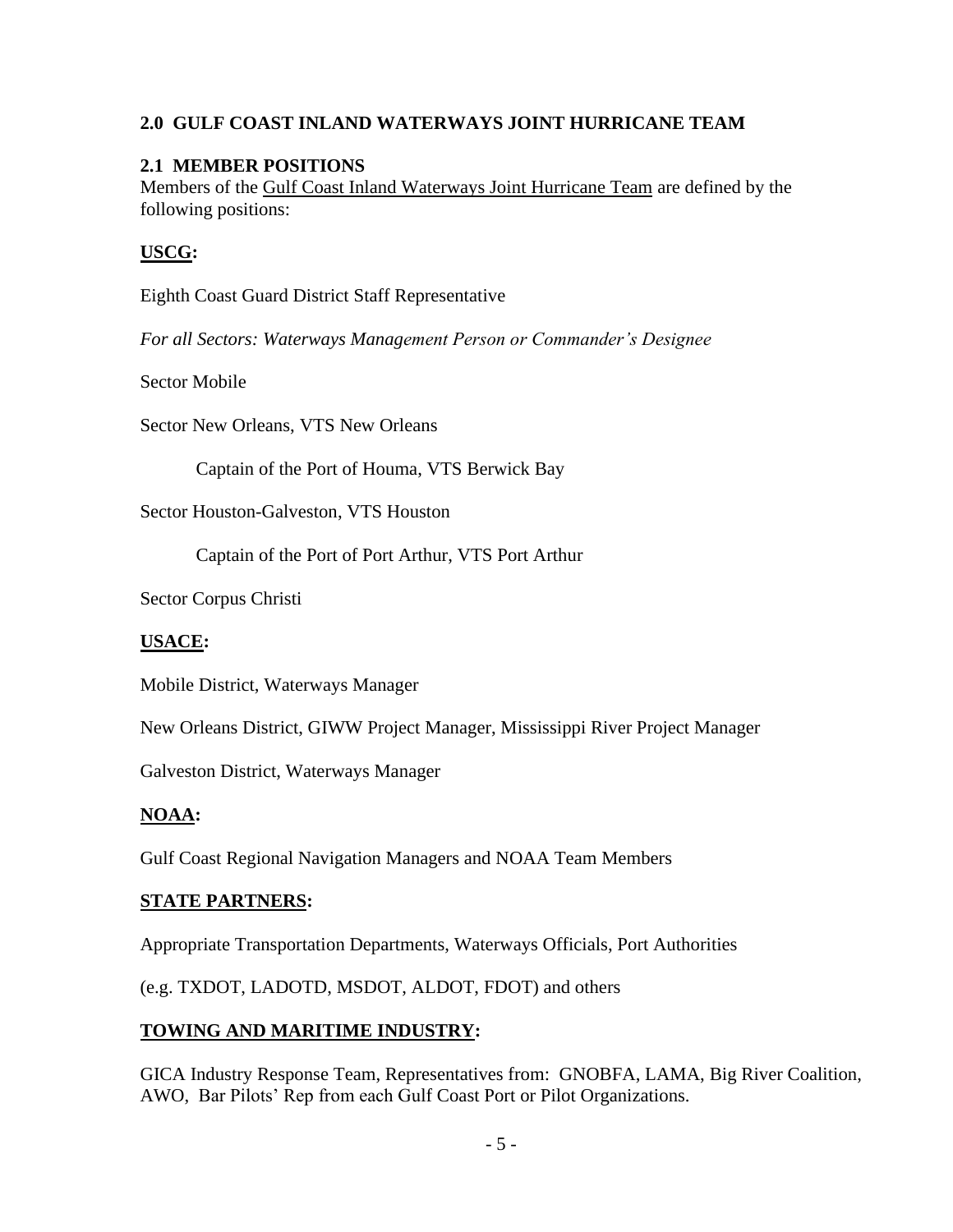# **2.2 TEAM FUNCTION**

The Gulf Coast Inland Waterways Joint Hurricane Team (JHT) will be chaired by the GICA President. All members will have at least one designated backup person to serve on the team in their absence. Members are expected to represent their various agency departments/divisions or constituents' interests on the JHT. It is expected that members will be empowered to make agreements and develop protocol practices on behalf of their constituents where appropriate and within existing rules and regulations. Each member is expected to review the proceedings and work product of the JHT with their respective senior management to ensure understanding and agreement.

The team will convene at least once annually to review the need for revisions or changes to the Gulf Coast Inland Waterways Joint Hurricane Response Protocol document. Members are encouraged to raise any issue that appears pertinent to the team's purpose at any time. All members are encouraged to voice opinions on all issues at any time. The objective of this team is to continuously improve the collective response to storm events that impact the waterway.

Recognizing that this team of individuals is also uniquely qualified to address other forms of waterway traffic interruption, when and where appropriate, the team may consider developing collective responses to other disruptive waterway events.

# **3.0 PARTNERS' RESPONSE ROLES**

Relative to their hurricane preparation and response roles, the JHT recognizes the following team expectations of each partner:

### **USACE**

- Leads the Waterway Restoration Conference Calls.
- Responsible for assessing and verifying channel physical conditions relative to depth and obstructions. Assigns and submits survey area requests to NOAA, US Navy, GICA and other survey assets.
- Reports channel condition and results of surveys and channel assessments to USCG. Develops, maintains and publishes a Project Condition Spreadsheet, which depicts channel condition and open/closed/restricted status.
- Advises USCG on open/closed and restriction status of waterways. Coordinates operations of lock structures before and after the storm and communicates plans for shutdown and startup via conference calls and email distribution.
- Communicates with Industry Logistics Support Center regarding equipment and service needs. Although not a requirement, if possible, each District will provide Intracoastal Waterway Centerline Alignment Files to the Industry Waterway Response Team that is compatible with onboard positioning equipment. This can facilitate more accurate channel assessment and reporting of problem spots.
- Issues emergency contracts for the clearing of shoaled areas and channel obstructions.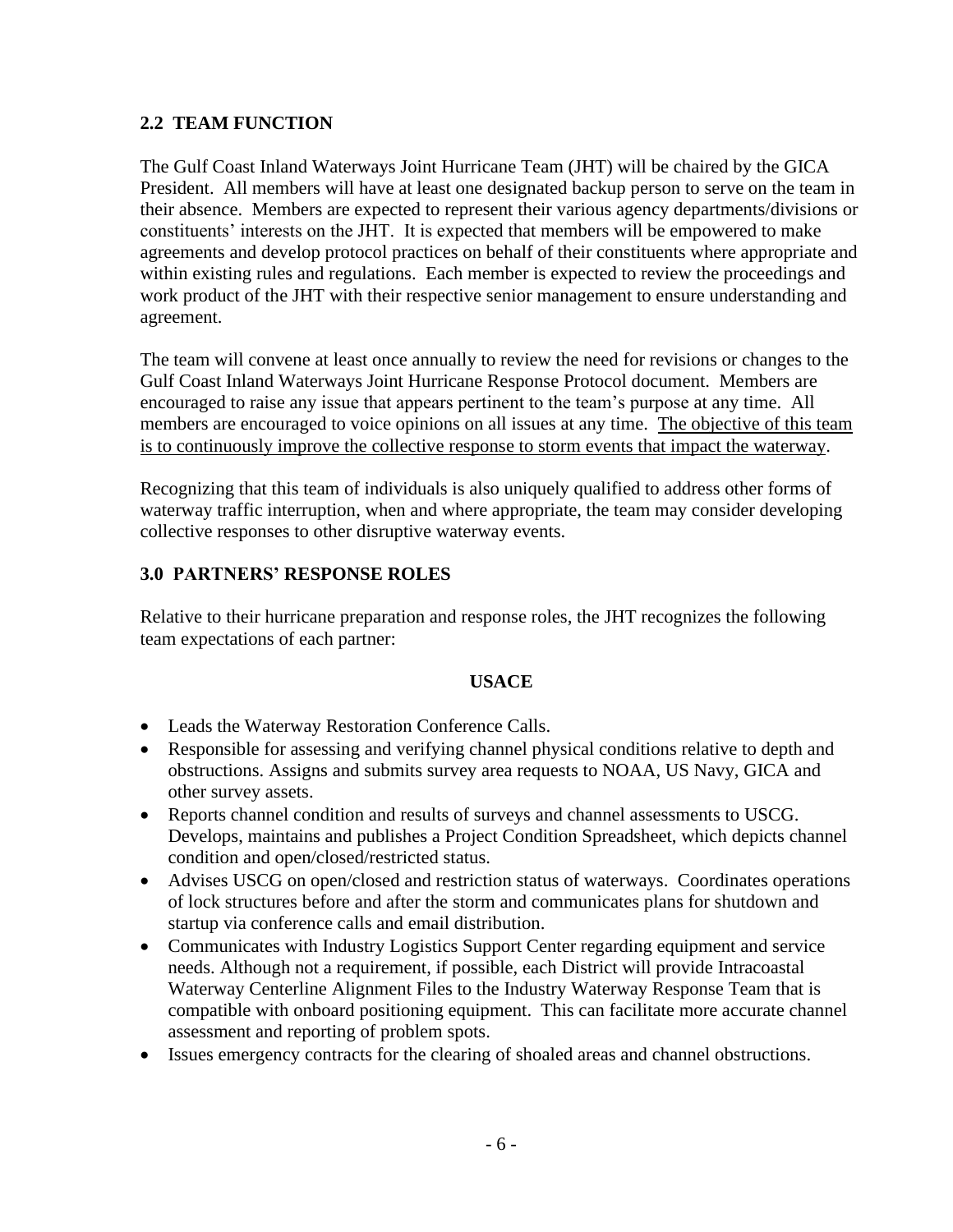# **USCG**

- Coordinates and communicates the implementation of the four port readiness states (Whiskey, X-ray, Yankee, and Zulu) ahead of the storm.
- Prior to landfall, discusses upcoming plans for waterway closures with the barge and deep draft industry and considers industry input when appropriate.
- Makes ultimate judgments on waterway open/closed status and communicates this to the USACE and industry.
- Requests industry participation as appropriate in initial over-flight information-gathering for determining waterway status and initial channel assessment plans for deploying survey assets.
- Coordinates post storm channel ATON surveys including industry supplied assets, and supplies USCG personnel to accompany aboard industry waterway assessment vessels.
- Communicates with Industry Logistics Support Center regarding equipment and service needs.
- Maintains list of critical aids to navigation within D8.
- Informs industry on status of bridges that impact navigation.
- Stands up the Marine Transportation System Recovery Unit (MTSRU) in order to maintain situational awareness for status of the MTS and reports via the Common Assessment and Reporting Tool (CART).

# **NOAA**

- Participates on pre-storm teleconferences providing expert advice and weather forecasting services to participants.
- Provides additional survey assets as available and upon request from the JHT and the Incident Commander.
- Maintains and publishes Captain of the Port guide to NOAA Emergency Hydrographic Survey. This guide is created to help the United States Coast Guard (USCG) Captain of the Port (COTP) understand the full scope of support services available to them through NOAA's Office of Coast Survey (OCS). Link: [https://nauticalcharts.noaa.gov/customer-service/docs/navigation-response/a-cotp's](https://nauticalcharts.noaa.gov/customer-service/docs/navigation-response/a-cotp)[guide-to-noaa-nrt-response-final.pdf](https://nauticalcharts.noaa.gov/customer-service/docs/navigation-response/a-cotp)

# **STATE PARTNERS**

- Through appropriate offices having waterways and transportation responsibility, coordinate state inputs to pre and post storm planning.
- Provides critical information on evacuation planning and execution and bridge operations.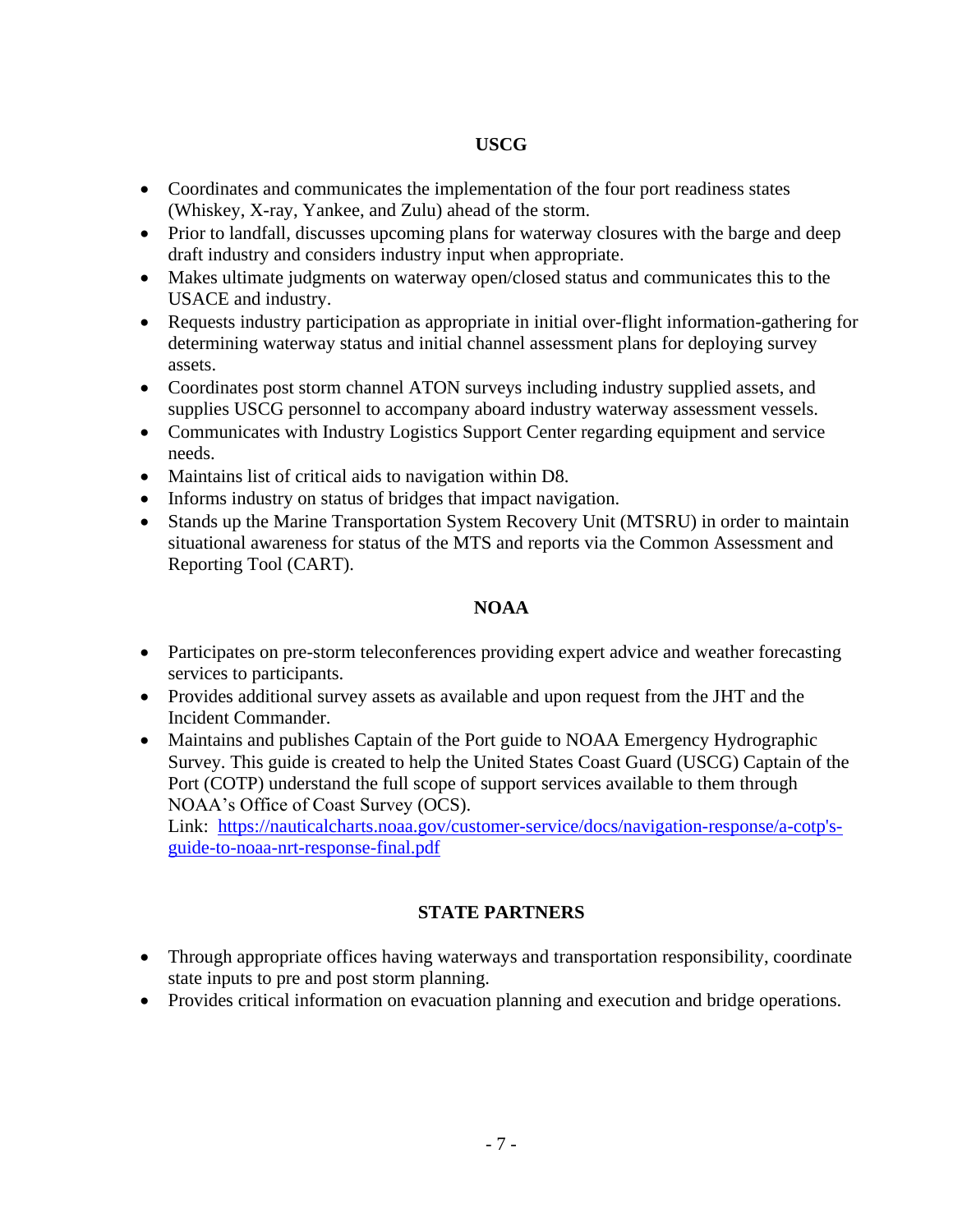### **GICA**

- Serves as the barge industry representative for the USACE and USCG to assist them in fulfilling their respective roles relative to waterway management. Serves as the Chair of the Gulf Coast JHT and convenes meetings as necessary.
- Upon request, marshal additional resources and personnel as needed and available to ensure adequate support for the USACE or USCG relative to storm response and waterway restoration missions.
- Serves as a single point of contact for two-way information flow, between the inland barge industry and government agencies.
- Maintains database of industry contact lists for dissemination of warning, preparation and recovery information. The industry contact list will be open for listing of anyone who requests notification, regardless of affiliation with any trade organization.
- Maintains a group of qualified industry personnel to serve in specified hurricane response roles as defined in the Gulf Coast Joint Hurricane Response Protocol.
- Provides assets, services, material, and supplies as requested and as available, to expedite waterway restoration efforts. These include, but are not limited to:
	- o Acceptable Channel Survey Vessels and Qualified Operating Personnel for waterway assessments and ATON surveys.
	- o Lists of Critical Aids to Navigation that must be in place for safe inland barge navigation on the Intracoastal Waterway and tributaries.
	- o Industry Logistics Support Center and staffing to assist the USACE and USCG in locating equipment, services, material, and supplies.
	- o Incident Command Representatives located in appropriate USCG Command Centers to facilitate information flow to and from industry stakeholders, provide information on critical cargo shipments, help prioritize waterway re-openings, and coordinate industry assets assisting in restoration efforts.
	- o Securing assets, as requested and as available, to safely and efficiently shut down the waterway system before the storm and expedite restoration of inland waterborne commerce after the storm.
	- o Implementing the barge industry's Self Help Plan (see Section 4.2) as appropriate to expedite traffic.

# **4.0 GICA INDUSTRY RESPONSE TEAMS**

GICA will coordinate the activities of the barge industry response teams involved with the joint hurricane response effort. At least one meeting of all industry teams will be held prior to hurricane season annually. All members of the various Industry Response Teams will also be members of the JHT. GICA will ensure that four response team functions are maintained and staffed to assist USACE and USCG:

# **4.1 Incident Command Team**

The GICA President will discuss Incident Command Team deployment with the appropriate Sector Commanders, or their designated reps, at least 96 hours prior to projected storm landfall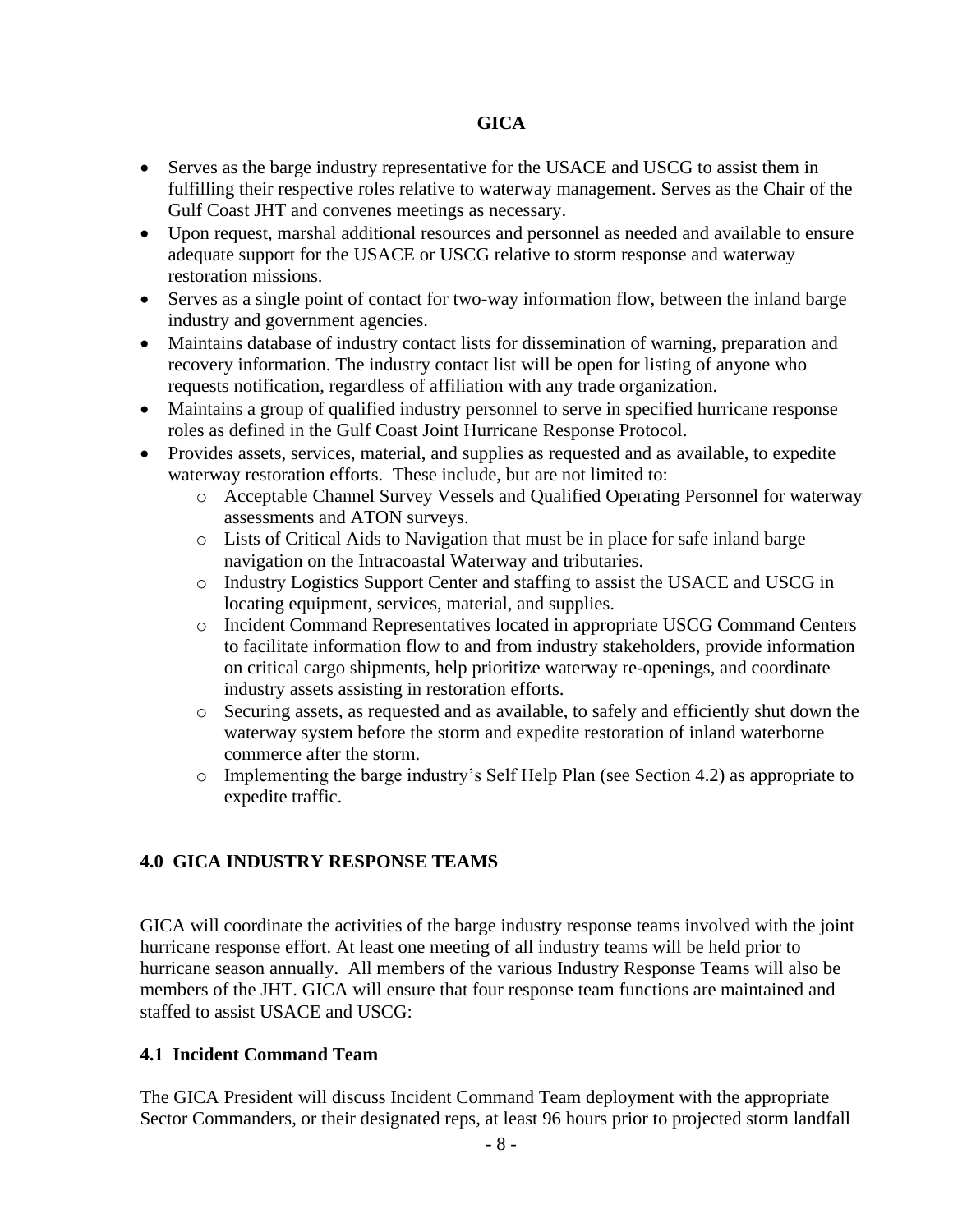typically during the first Port Coordination Team (PCT) call and at subsequent times, as the landfall point becomes better defined. The GICA President will convene a conference call with all members of the GICA Incident Command Team at least 96 hours prior to landfall if their deployment is anticipated, and as necessary after that point, to establish deployment plans and individual assignments for the storm response.

### **Incident Command Team Function**

The GICA President will serve as the leader of the GICA Incident Command Team and will typically be the first Incident Command Team member to deploy. Other members of this team will deploy to appropriate USCG Sectors as needed upon request, prior to storm landfall. They will serve as primary liaisons between the USCG, USACE and barge industry. Those members designated as Primary Incident Command Team representatives will be the first to deploy, with those members designated as Secondary serving in a backup, or relief capacity. See APPENDIX 6. The GICA Incident Command Team will include individuals experienced in the operations and logistics elements of the inland barge industry on the Gulf Coast. Others will be recruited from within the barge industry's ranks as needed.

In addition, a GICA Incident Command Team representative may be requested to support USCG Eighth District Maritime Transportation System and Recovery Unit (MTSRU), a component of the Eighth Coast Guard District's Crisis Action Team (CAT), ahead of storm landfall.

After an initial seven-day response period, GICA will evaluate the need for backup/relief personnel. The intent is to provide a brief (three day) break for the primary GICA Incident Command Team representative to attend to personal issues and rest.

Industry will not normally plan to maintain a presence within the USACE Command Center, unless requested. The Waterways Restoration Conference Calls, as well as continuous email/phone contact, will provide adequate communication in most instances. GICA will maintain an additional email-based communications link with industry and waterways stakeholders and disseminate USACE information via this link.

A GICA presence on USCG initial post storm over-flights of the waterway has proven valuable to determine if further waterway assessments (channel condition and ATON), or even reopening immediately in some cases, is warranted. GICA will coordinate an experienced industry representative for this flight at the USCG's request. Industry may also be able to provide aircraft for over-flights for waterway restoration purposes, at the request of the USCG or USACE.

A key piece of information for both pre- and post-storm planning is information from fuel terminals. In the past, this information has been provided by GICA via its contacts with shippers and barge carriers. It has proven valuable to the USCG as they inform government officials of supply and delivery status for these critical products. Pre-storm planning of loading and staging of barges carrying these products has also proven to be most valuable in quickly restoring supplies to storm-stricken regions. The status of fuel terminals after storm passage is also an important factor in planning of waterway restoration efforts. This communication and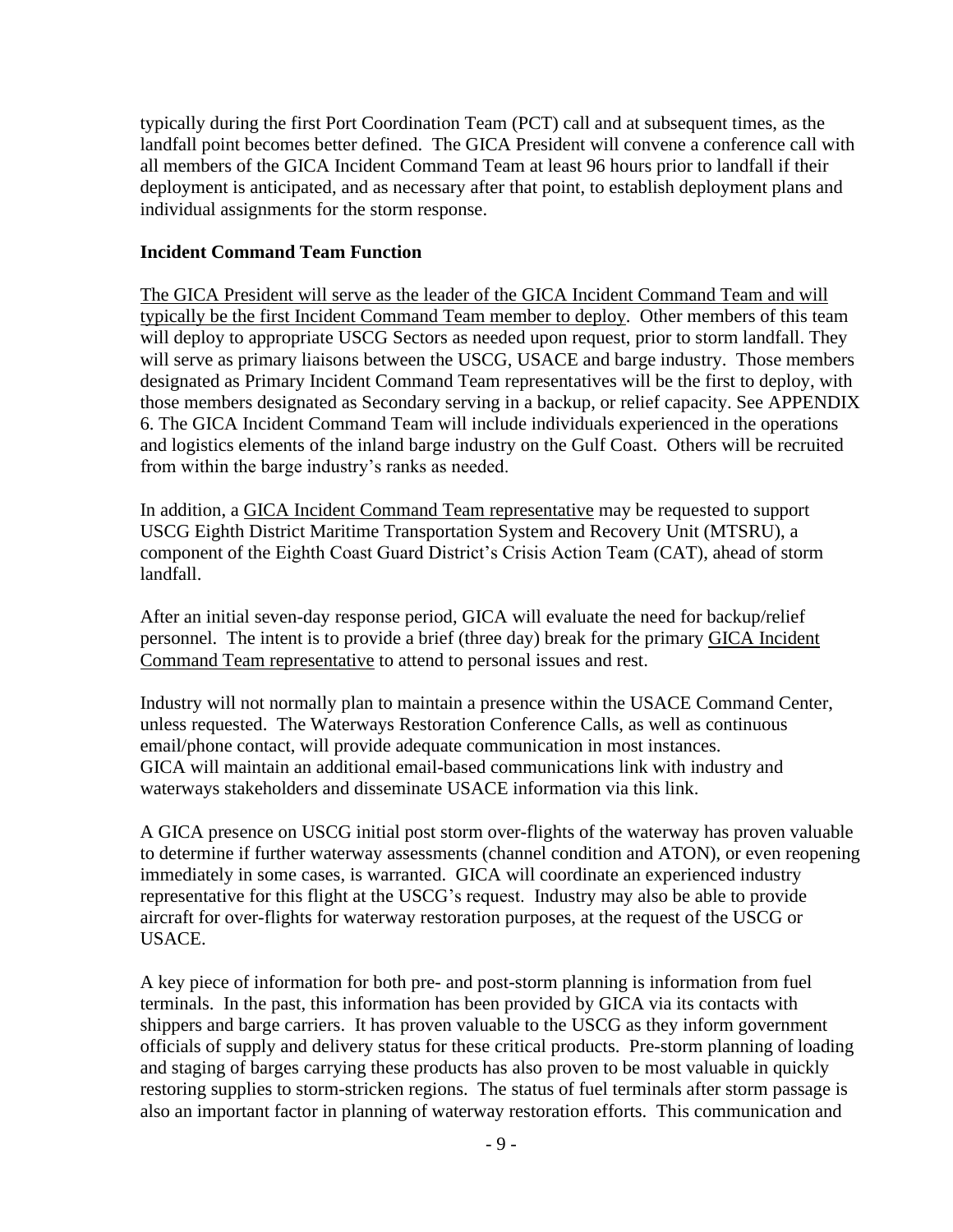concept will be encouraged by the inland barge industry among all who are on the industry contact lists. It will be the responsibility of the GICA Incident Command Team to insure this information is obtained and communicated appropriately to the USCG, both pre and post-storm.

Primary responsibilities of the **GICA Incident Command Team representative** include:

- Gathering industry specific information to assist USACE and USCG hurricane preparation and response.
- Collect storm preparation and response information for dissemination to the inland marine industry using GICA email database lists. Note: The development and transmission of GICA STORM RESPONSE and GICA STORM INFO bulletins will be conducted by the GICA President or their designee if unavailable.
- Consult with USACE and USCG personnel on waterway management issues relative to inland marine operations.
- Serve as a single point of contact for inland marine industry members to coordinate with the USACE and USCG regarding pre and post storm response issues.
- Identify when to activate the Industry Self Help Plan at locks, bridges, or other points of traffic restriction as appropriate. In coordination with the USCG and USACE, contact the Industry Self Help Coordinator and begin implementation of the plan as appropriate.

# **4.2 Self Help Plan Team**

GICA has fostered and developed the concept of towing vessels assisting one another during traffic restrictions to increase efficiency and expedite traffic movements. Volunteers, experienced in towing vessel operations in the impacted/congested area may be dispatched to assist as Vessel Traffic Coordinators. These volunteers help manage the queue by requesting certain actions on the part of the impacted towing vessel operators including sequencing of traffic flow, serving as assist vessels, tripping vessels, holding tow for others, or helping make or break tow.

The GICA Incident Command Team may include a Self Help Team Leader, who will set up and monitor any barge industry Self Help operations that may be required in a specific area during the pre or post hurricane response.

# **Self Help Plan Team Function**

The Self Help Team Leader may be activated, after discussion with the GICA Incident Command Team representative. The Self Help Team Leader will identify potential Vessel Traffic Coordinators (VTC's) based on the geographic area impacted. Barge industry members are expected to offer available personnel and vessels to serve as VTC's and Assist Vessels during times of need. The implementation of the Self Help Plan will be coordinated by the Self Help Team Leader.

# **4.3 Waterway Assessment Team**

The inland marine industry maintains various trailerable waterway assessment vessels which may be made available to assist the USCG and USACE with post-storm waterway assessments,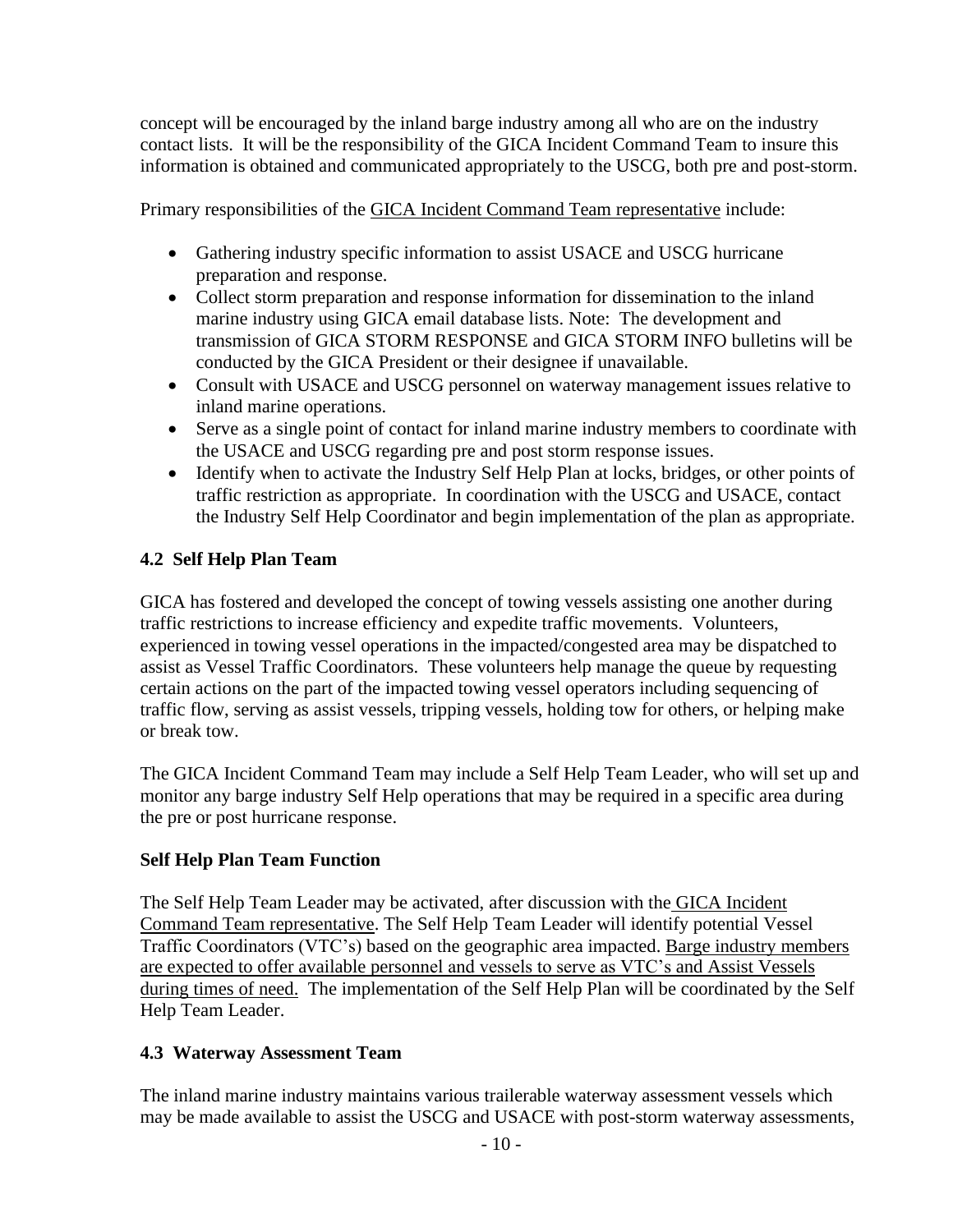including Aid-to-Navigation (ATON) verification, channel surveys and debris reporting. These vessels will be available for waterway restoration assistance, provided they are not needed for owners' emergency response. The Waterway Assessment Team will have a designated leader who is a currently licensed Master of Towing Vessels (MTV), at a minimum, and has experience on the Gulf Intracoastal Waterway handling tows of 600 feet or more in length. The GICA President will monitor the status and availability of the trailerable waterway assessment vessels during hurricane season including personnel and contact information. While conducting waterway assessments, each Waterway Assessment Team vessel should, operations permitting, have on board, as a minimum, one USCG representative in addition to an individual currently licensed and experienced with towing vessel operation in the region.

### **Waterway Assessment Team Function**

A waterway assessment vessel and operator may deploy with the GICA Incident Command Team representative to the appropriate USCG Sector or to a safe location in the proximity of the waterway in need of assessment prior to storm landfall. The GICA Incident Command Team representative at the Sector will guide the efforts of the Waterway Assessment Vessel based on the needs identified by the USACE and USCG. Each Waterway Assessment Vessel will have cell phone, VHF radio communication, and Emergency Position Indicating Beacon (EPIRB) capability. Pre-determined check-in times will be established prior to the vessel departing the dock. If appropriate, each Waterway Assessment Vessel will be equipped with an operating satellite phone. Plans for survey of the waterway for depth and ATONs will be developed with USACE and USCG, via the Waterways Restoration Conference Calls and other communications.

Each vessel will have adequate fuel onboard to complete the day's mission, plus sufficient reserve to remain underway for one hour. Emergency water, food, and other safety provisions will be onboard to sustain an overnight stay. Barge industry towing vessels in the region will be expected to assist as appropriate, with berthing, fuel, water, or other necessary items if requested by Waterway Assessment Vessels.

The GICA Incident Command Team representative will request a list of critical ATONs from the USCG Sector for the waterway(s) being assessed to support the Waterway Assessment Vessels ATON verification. A complete list of discrepancies based on the list provided by the USCG, noting which are critical and which are non-critical to establishing towing operations, will be sent to the GICA Incident Command Team representative after the waterway assessment is compete. The GICA Incident Command Team representative will provide a copy of the list to the Sector Waterways Management Division and/or ATON Supervisor.

Waterway Assessment Vessels will run a center-line depth verification only for the Intracoastal Waterway, unless otherwise instructed by USACE. The tide stage at the time of assessment will be noted. A summary of findings will be reported to the the GICA Incident Command Team representative who will relay the information to the USCG Waterways Management Division and USACE Waterways Contact at the end of the mission. Identification of surface-visible waterway obstructions is also a mission component of the Waterway Assessment Vessels. Any areas of interest will be noted listing the appropriate GIWW Mile Board. Digital pictures of any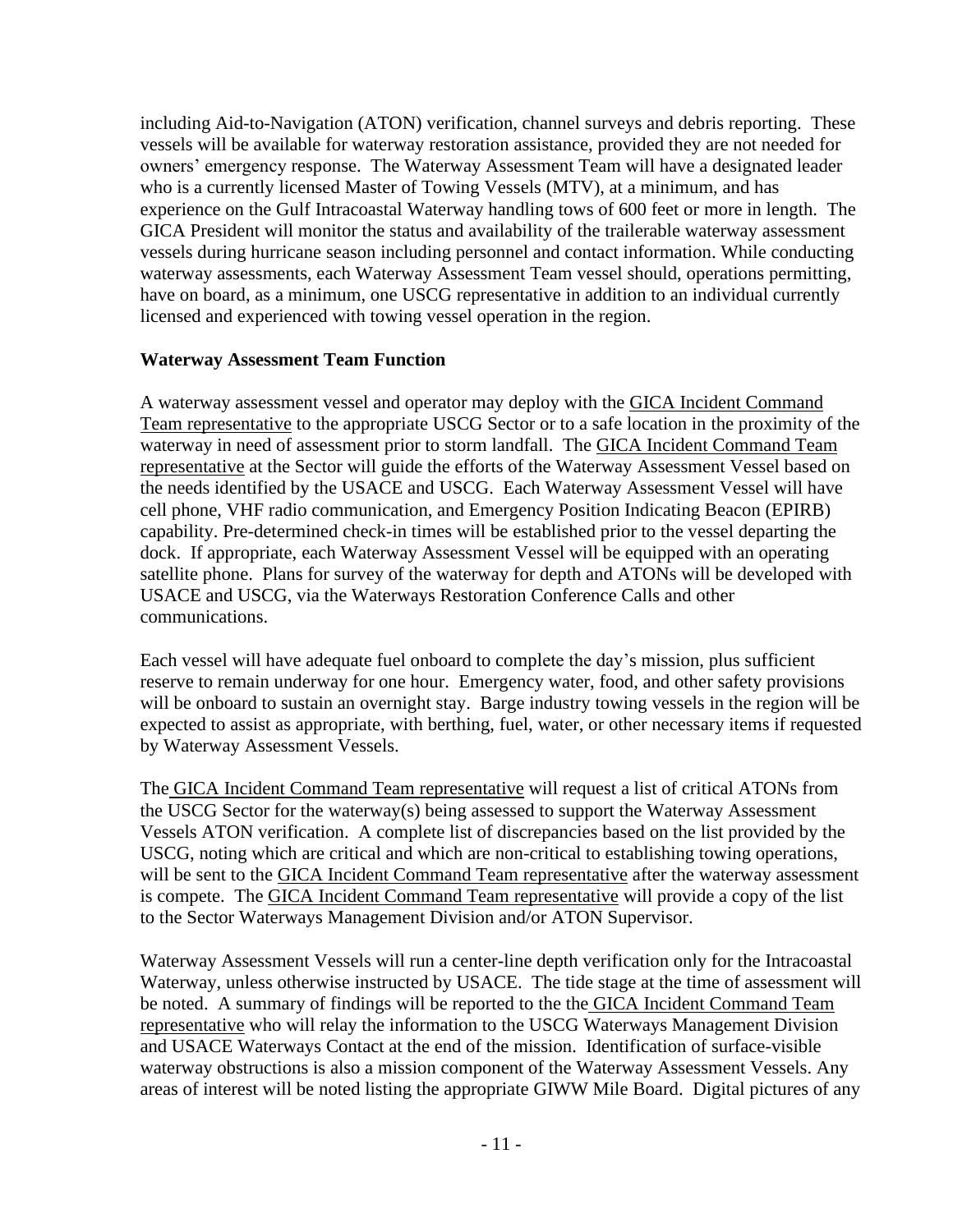areas of interest/concern including GIWW mile marker should be taken and sent to the GICA Incident Command Team representative

Waterway Assessment Vessels may also be used to assist in transporting and repositioning of ATONs as requested by the USCG. In some cases, industry towing vessels and barges may be used for transporting ATON equipment to remote locations at the request of the USCG.

# **4.4 Logistics Support Center Team**

Past hurricane responses demonstrated the inland barge industry is uniquely positioned and networked to quickly locate various materials, services, and equipment which may be needed to support large scale, post storm, emergency response and recovery efforts.

To support USACE and USCG logistics units during major post storm response and recovery operations, the inland barge industry, via the River Industry Executive Task Force (RIETF), a committee with the American Waterway Operators Association, will stand up a Logistics Support Center as deemed necessary. The GICA Incident Command Team representative will relay all requests to the "Industry to RIETF rep" noted n Appendix 6. The "Industry to RIETF rep" will coordinate the development of a Logistics Support Center and designate a Team Leader.

### **Logistics Support Center Team Function**

Requests from the USACE and/or USCG should be channeled through the GICA Incident Command Team representative who will subsequently coordinate the request with the Logistics Support Center

The Logistics Support Center will function as a reach back resource to receive requests for specific items and/or services from the USACE and USCG, to locate potential suppliers for the item, and put the requestor and supplier in contact with each other. The Logistics Support Center operates as a "clearing house" only. Its purpose is not to contract or enter into any form of obligation. Its purpose is to expedite the location of items for the USACE and USCG through its unique network.

Typical items the Logistics Support Center may locate include:

Towing Services, Barge Transportation, Water Barges, Fuel Barges, Fuel in all quantities, including truck, tote tank, barge, etc., specialized marine equipment, crane barges, spud barges, quarters barges, salvage equipment, and other items. Members of the industry also own aircraft that may be available for the response effort for various purposes. **Contact information for center will be 800-791-1073.**

### **4.5 GICA Response Team Communications**

The Industry Response Team will rely on email communications as its primary method of contact, with secondary communications being land phone line, followed by cell phone.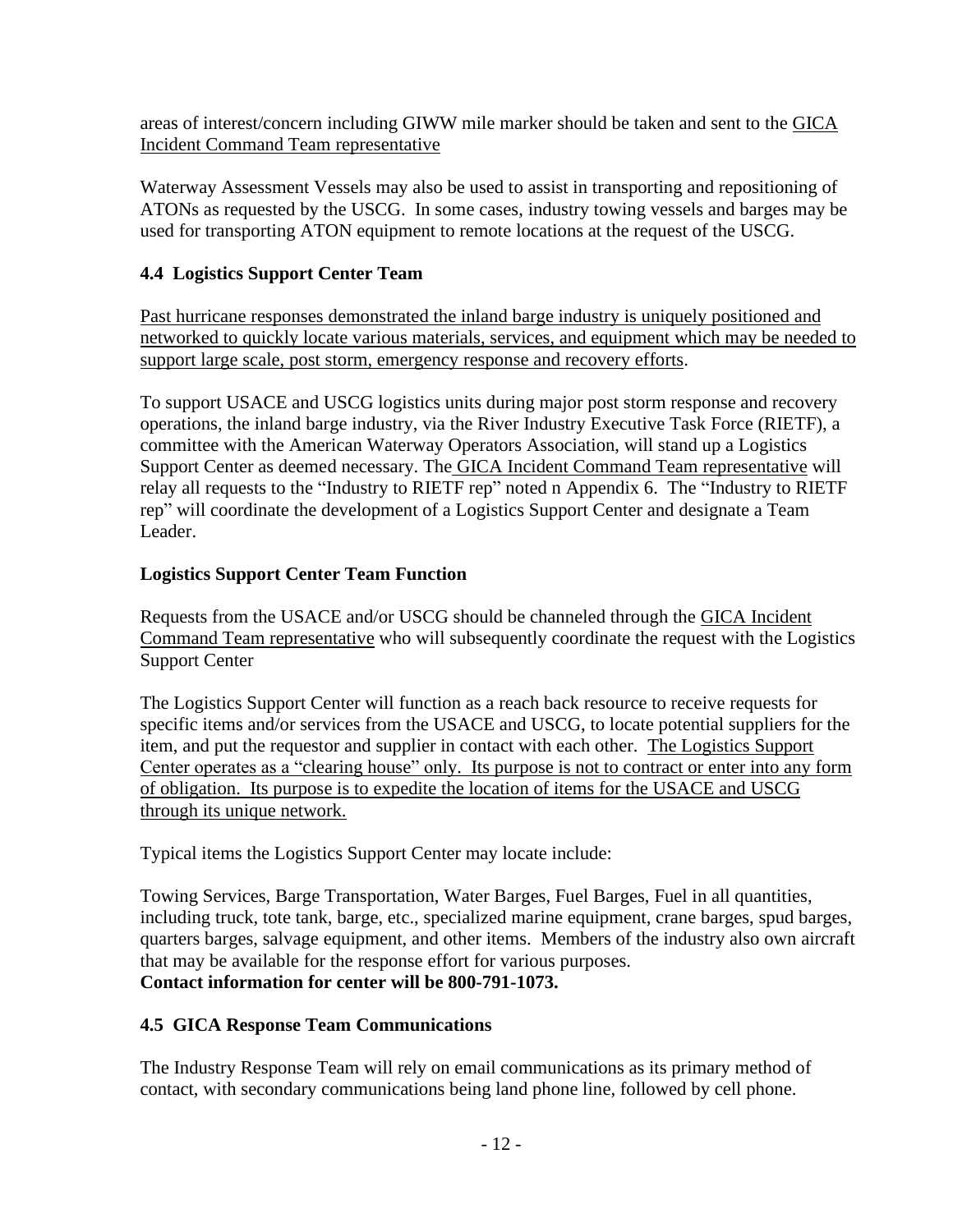Waterways Assessment Teams will rely on cell phone as primary, followed by satellite phone, and finally VHF radio.

GICA will use the following Subject Lines for all storm related email messages and communications with the maritime industry and federal/state/local government officials:

**GICA STORM ALERT**...Will refer to an unplanned or last-minute Tropical Storm or Hurricane related event that will definitely impact tow movements. These messages will normally be of high priority and critical to tow operations. This information will be distributed to all inland barge industry members with email addresses in the GICA database, whether they are GICA or AWO members in good standing or not.

**GICA RESPONSE ALERT**....Same as above but will relate to post-storm events.

**GICA STORM INFO**...Will refer to planned or foreseen events related to Tropical Storms of Hurricanes that will likely impact tow movements. This information will be distributed to all inland barge industry members with email addresses in the GICA database, whether they are GICA or AWO members in good standing or not.

**GICA RESPONSE INFO**....Same as above but will relate to post-storm events.

The GICA Incident Command Team representative serves as a single point of contact for information from the barge industry to the USACE and USCG relative to hurricane issues, both before and after the storm. Barge industry members are expected to use this channel of communication for resolving issues and obtaining any additional information not furnished in email notices. It is expected that all USCG and USACE notices, requests for information, or other issues relative to the inland barge industry will be communicated thru the GICA Incident Command Team representative.

# **5.0 BARGE INDUSTRY MEMBER RESPONSIBILITIES**

The USACE and USCG are certainly not required to partner with the inland barge industry in order to fulfill their missions. However, the barge industry can bring unique value to these missions by virtue of its expert knowledge of the industry and waterways, as well as its communications network. In order to make the partnership effective for all, the barge industry must fulfill certain obligations.

Below are a few of the specific obligations expected of the inland barge industry members:

- Respect the "Single Point of Contact" concept regarding USCG and USACE. Route all requests through the GICA Incident Command Team representative. *Note: The GICA President will typically fulfill this role unless otherwise directed.* Industry members are encouraged to contact the GICA President at [pdittman@gicaonline.com](mailto:pdittman@gicaonline.com) or 985-302-6666.
- Monitor email communications, especially those with the GICA STORM OR RESPONSE subject titles.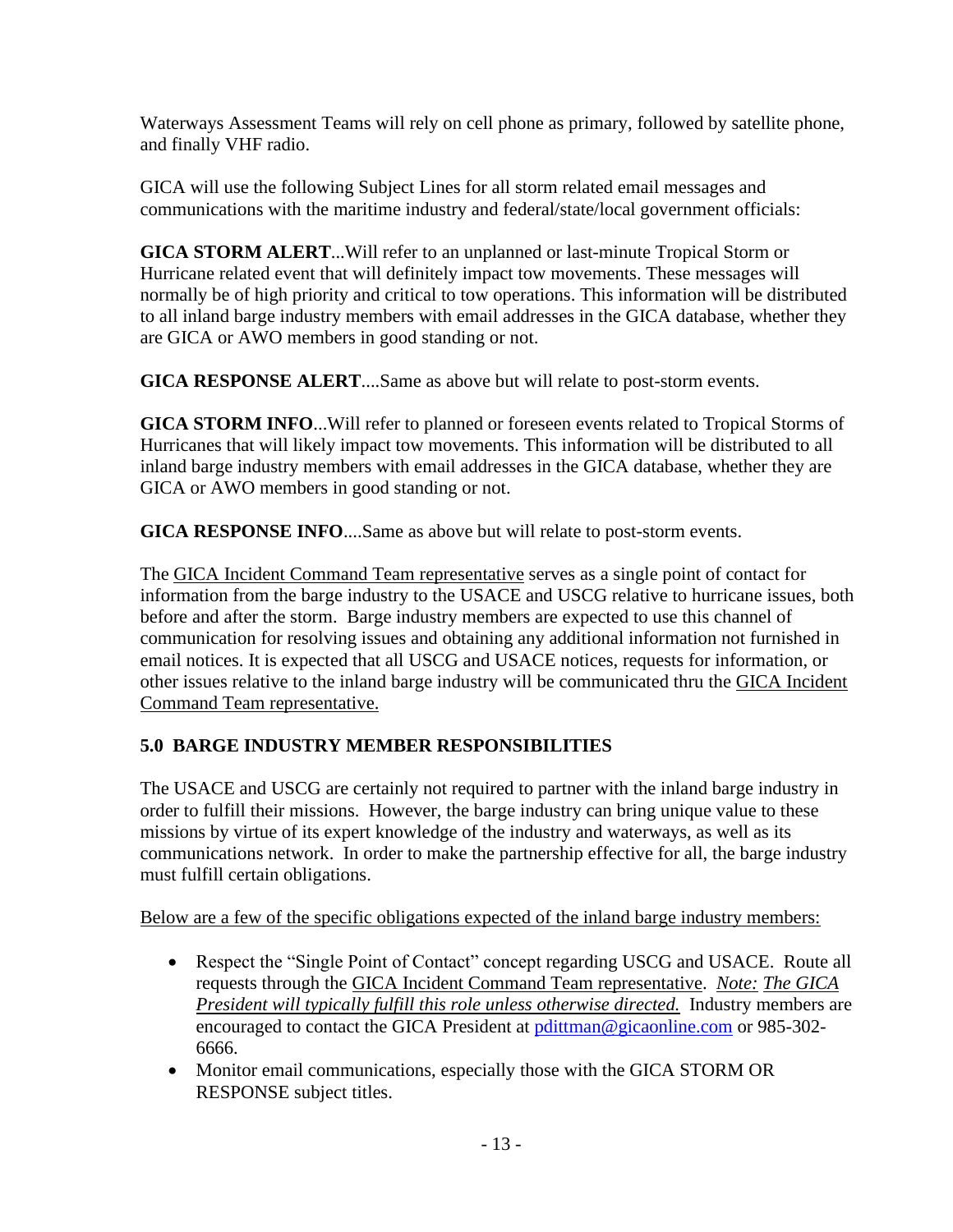- Bring forth any items of concern during the pre-storm preparation phases, so that they can be brought to the USCG or Corps for resolution.
- Provide feedback on this entire process so that it can be improved.
- Solicit from customers and supply critical cargo or vessel operation information to GICA that could bear on prioritization of shutdown and startup of the waterways. For example, cargos of direct impact on the public such as fuel delivery or coal supply planning can be of value in prioritizing waterway segment restoration. Inventory status from customers can play an important role in establishing priority of waterway restoration and calming concerns of governmental entities not familiar with the role that barge transportation may play in their recovery plans. Consider discussing pre-storm strategy for maintaining inventories of critical maritime-transported products or loading and positioning of equipment for immediate movement after the storm.
- Supply Vessel Traffic Coordinators and Towing Assist Vessels as needed to mount an effective Self Help Plan if needed.
- Supply Waterways Assessment Vessels and qualified operating personnel as needed to expedite waterway restoration. Provide notice of ability to help well ahead of a storm.
- Provide status reports for vessels secured along the waterway prior to the storm, including position, personnel onboard, barges in tow, product, and destination.
- Begin vessel relocations to safe harbor as necessary, and communicate to GICA any potential problems with getting vessels to safe harbor before condition Zulu or the closure of critical bridges or locks as soon as possible. Specific areas of concern are New Orleans Inner Harbor Navigation, Harvey, Algiers Canal RNA, Morgan City Bridges, all GIWW lock structures, and Galveston Causeway Railroad Bridge.
- Encourage and forward any vessel observations such as weather/tide, obstructions, or other observations that may be helpful in assessing waterway damage and the need to deploy assets to the area after the storm.
- Self-police, to the extent practical, other barge operators, ensuring that those who may be unaware of waterway restrictions are apprised of current conditions.
- Encourage others who may need to be on the industry distribution lists to submit their information to GICA.
- Help reduce the number of individual contacts by establishing a single company email address that can be internally distributed within the company.
- Assist as needed with supplying emergency berthing, fuel, water, and supplies to waterway assessment teams or other Corps, USCG, or NOAA assets. This is intended to supply emergency needs to keep teams effective on their mission of restoring commerce quickly. It is envisioned that these items might be supplied from vessels along the waterway in remote locations. The barge industry may also be asked to provide emergency generator fuel for generators at lock structures.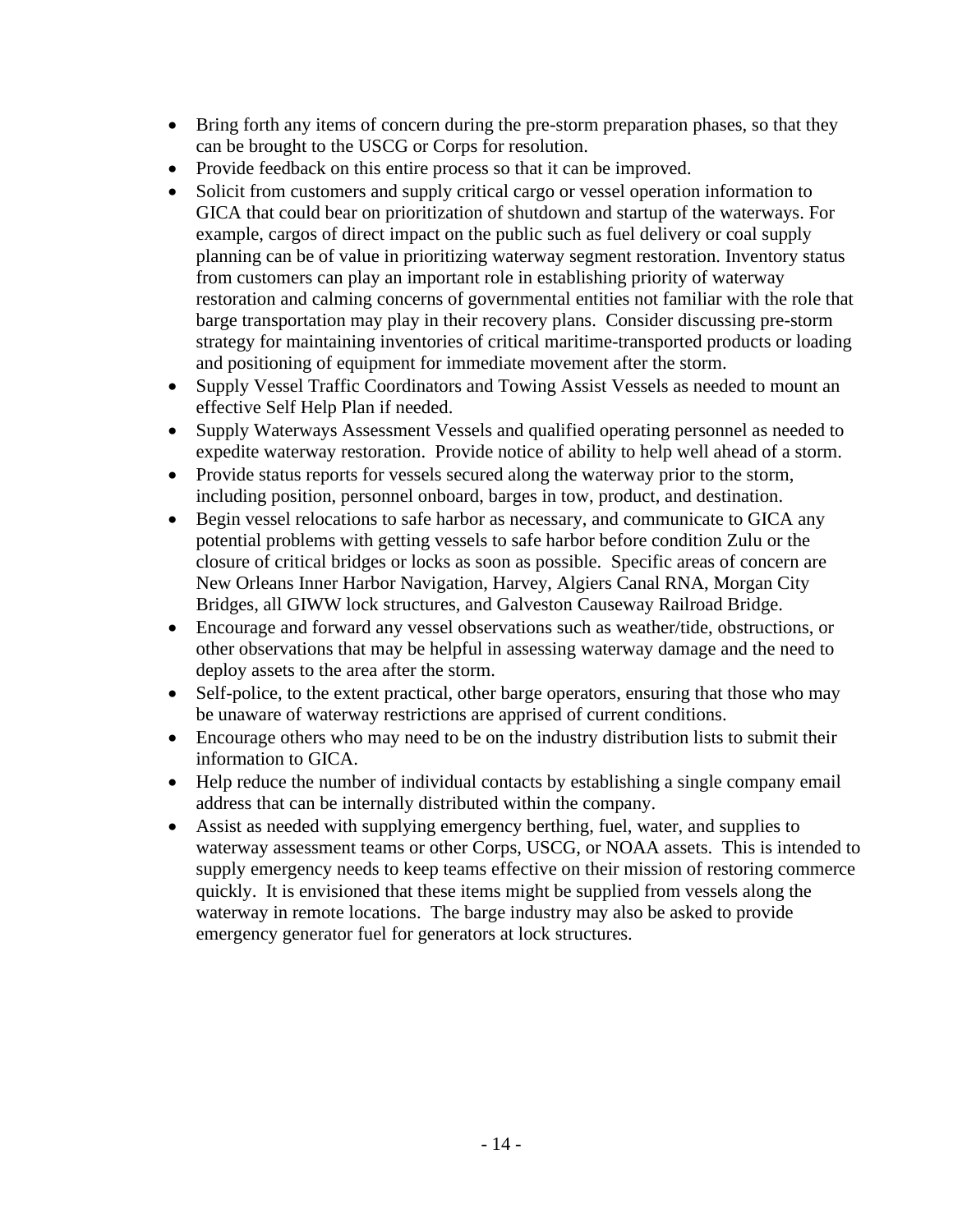### **6.0 CONFERENCE CALLS**

#### **6.1 Port Coordination Teams, Stakeholders, and Harbor Safety Committee Calls**

There are at least two distinct functions that must be covered in port area storm management. The first is that of communicating with a wide variety of port stakeholders to discern plans and problems involved with shutting down and starting up traffic in the Captain of the Port's Area of Responsibility (AOR). This process of communication yields priorities for addressing special needs. Every port area already has a system for completing this assessment. Usually this is done via conference calls, in the form of a Port Emergency Action Team, Port Coordination Team, Harbor Safety Committee, or Waterways Advisory Committee. The second, separate, and distinct function is that of preparing for and conducting waterway restoration efforts. These are two separate and distinct needs, and to try to force them to be handled with a single conference call in all instances may not be the most effective course, especially in the case of a larger port area or USCG Sector Command.

### **6.2 Waterways Restoration Conference Call**

As a minimum, a once daily conference call will be conducted for the purpose of preparing for the storm and conducting waterways restoration efforts immediately afterward. Ideally, the Waterways Restoration Call process contemplates that only those entities directly involved with surveying and assessing the waterways and deep draft channels will be members of this call. Results of the existing port stakeholder calls might be used to guide the priority of the waterway restoration efforts, and this information will be fed into the waterways restoration process via the USCG representative who will be present on both calls. The Waterway Restoration Conference Call will be led by the USACE Operations and Maintenance team member, with members on the call being USCG Waterways Management Personnel for the Sectors covered by the USACE District, NOAA, and GICA. Others may be present at the direction of the USCG or USACE. Note that the structure and conduct of these calls is at the discretion of the USACE District and appropriate USCG Sector personnel, and some may decide to hold the Waterway Restoration Calls concurrently with the Port Stakeholders' Call, or Port Coordination Team Call.

Waterways Restoration Conference Calls will originate with each of the three Gulf Coast USACE Districts, specifically the Operations and Maintenance Waterways Project Manager. The first Waterways Restoration Conference Call will be held at the 96 hour point, before projected arrival of gale force winds. The USACE will lead the conference call, specify the time, and publish the contact number ONLY to those who will be participating in the Waterways Restoration Conference Call process. Attendance on this call will be controlled by the USACE and USCG Waterways Management personnel. The effectiveness of the waterways restoration process depends upon an efficiently administered information and planning network that is fed by the port stakeholder input process. This may occur outside the Waterways Restoration Conference Call process.

A TEST CONFERENCE CALL in each of the three Gulf Coast USACE Districts will be conducted prior to June 1 each year.

Key information communicated during the Waterway Restoration Conference Calls will be: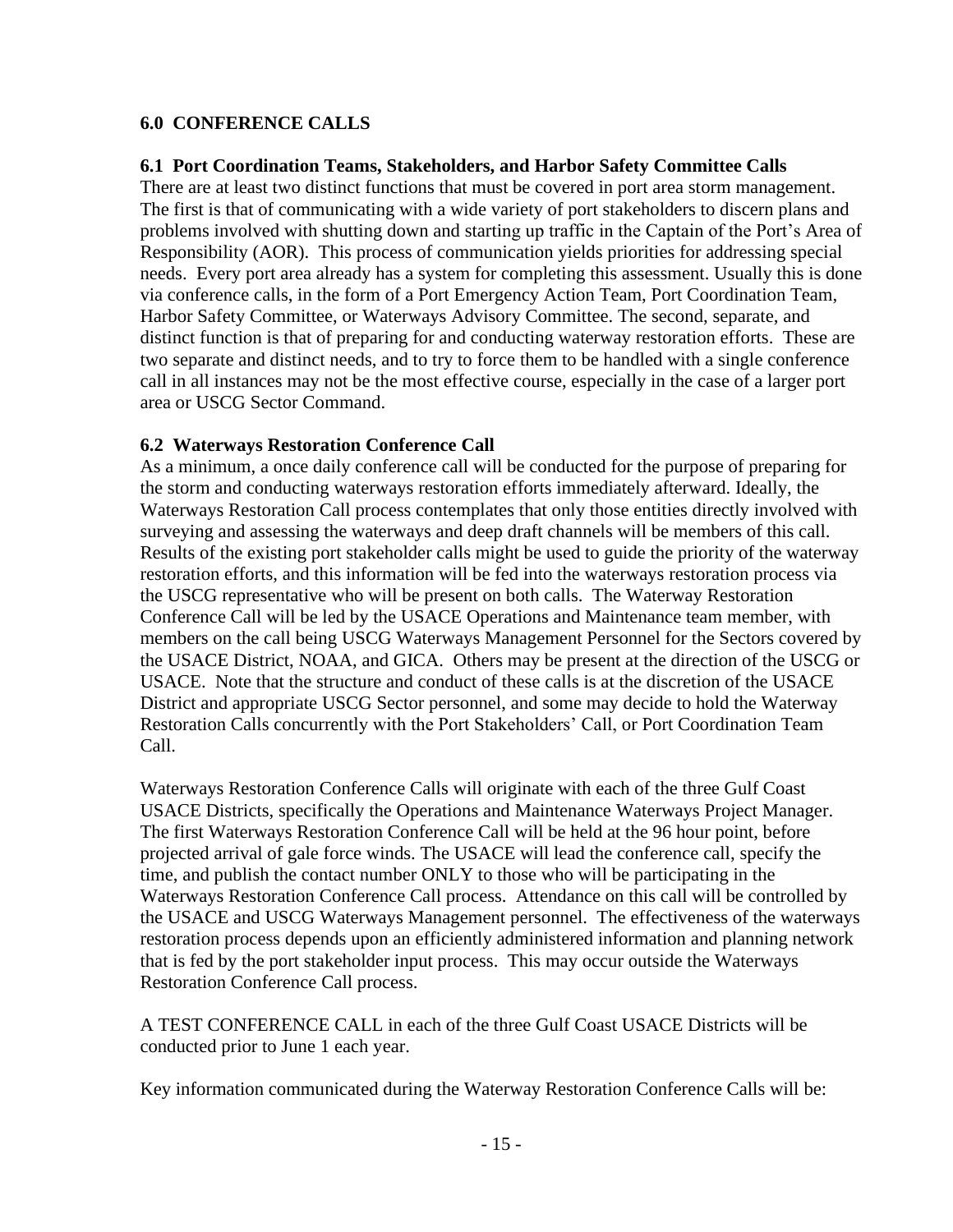### **Pre-Storm Call:**

- Plans for relocation of Sector and Corps Command Posts, including contact information.
- Waterway, Lock, and Bridge shutdown plans, if known at the time.
- Plans for deploying assets and personnel from the Industry Response Team.
- Confirmation of critical contact information among the call participants.
- Time for next Waterways Restoration Conference Call.

### **Post-Storm Call:**

Plans for assessing waterways for depth and aids to navigation status would be developed based on initial over-flight information. GICA Waterways Assessment Teams may be deployed as required. The USACE will maintain a Project Status Spreadsheet, showing the current operational condition of each project channel, and brief the call participants on the status of each project channel. At least once daily until the waterways are restored to normal operation, or at the conclusion of each Waterways Restoration Conference Call, this spreadsheet will be distributed to members on the call as well as stakeholders, via the GICA distribution lists and other distributions as appropriate. USACE will issue recommendations on proposed waterway status, including "Open, Remain Closed, or Open with Restrictions". The USCG will issue final determinations on operational status for each project, including draft, daylight-only, one-way, or other appropriate restrictions.

Of special note in the post-storm call will be determining plans for resuming lock and bridge operations that impact waterway navigation. To that end the USCG Eighth District Bridge Administration Office should participate on the call. The Eighth District Bridge Office will maintain a "Bridge Status Spreadsheet" describing the location, contact information, and current operational status of all navigation critical bridges on the waterway segments covered by the Protocol. It will be issued as changes to present status are received.

The presence of downed power lines, obstructions, or other issues identified during overflights or from vessel reports will be noted and plans for removing them tracked by the Waterway Restoration Conference call participants.

# **TYPICAL USACE DISTRICT WATERWAY RESTORATION CONFERENCE CALL PARTICIPANTS**

# **MOBILE**

USACE Mobile Waterways Project Manager USACE Survey Team Leaders Sector Mobile Waterways Branch Sector ATON Team Leaders USCG District Bridge Branch NOAA **GICA** WTWA Deep Draft Rep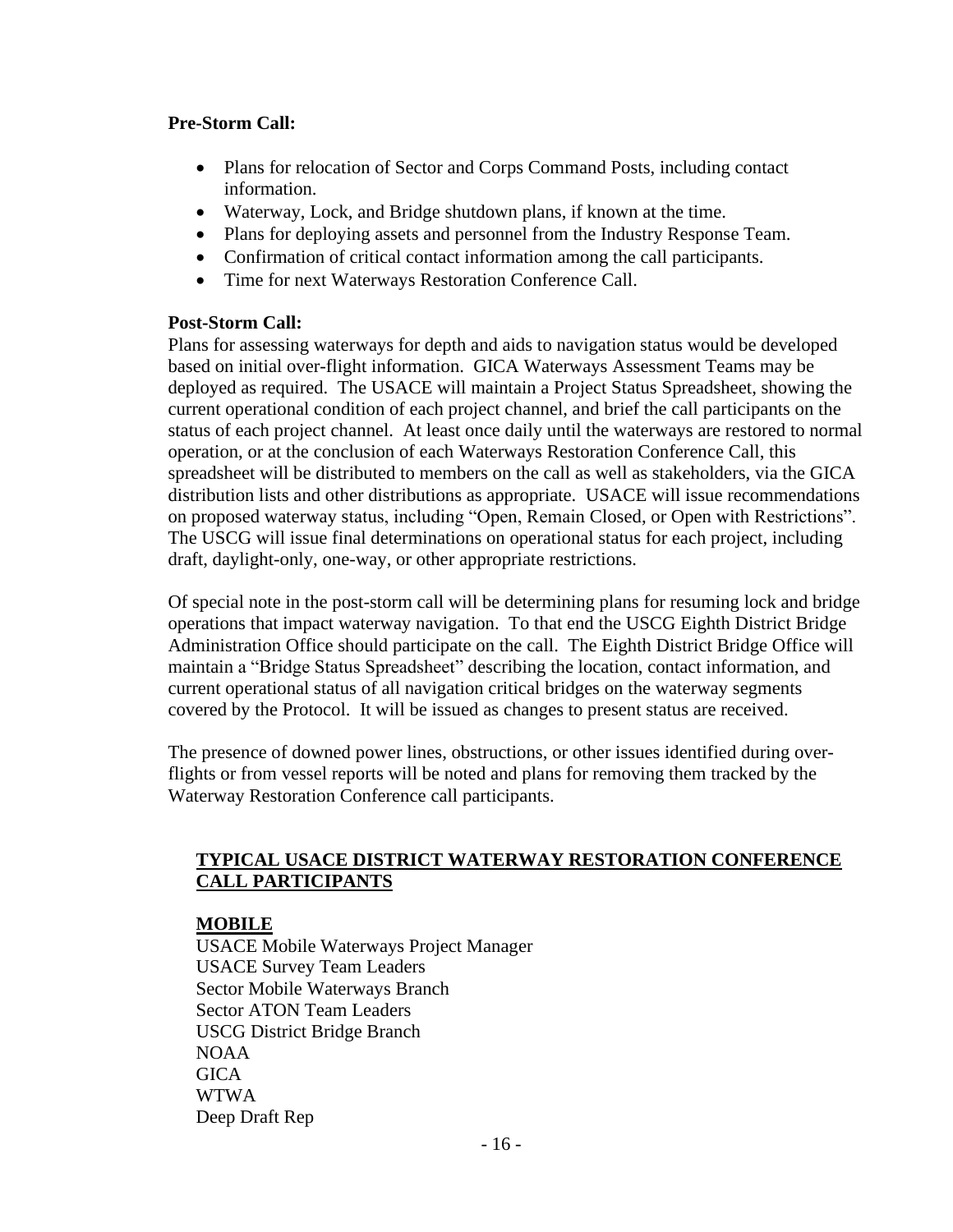Alabama State Port Authority Others determined by Corps and USCG

#### **NEW ORLEANS**

USACE New Orleans Waterways Project Manager USACE Survey Team Leaders Sector New Orleans Waterways Branch Sector ATON Team Leaders COTP Houma COTP Port Arthur USCG District Bridge Branch NOAA **GICA** LAMA **GNOBFA** RIETF/AWO Bar and River Pilots' Representatives SELFPA East and West / CPRA Others determined by Corps and USCG

#### **GALVESTON**

USACE Galveston Waterways Project Manager USACE Survey Team Leaders Sector Houston Waterways Branch VTS Port Arthur VTS Houston/Galveston Sector ATON Team Leaders COTP Port Arthur Sector Corpus Christi Waterways Branch USCG District Bridge Branch NOAA **GICA** Bar Pilots' Representatives from all Deep Draft Ports Affected Others determined by Corps and USCG

### **7.0 COMMUNICATIONS**

Email notifications to and from all four partners, NOAA, USACE, USCG, and GICA, is the preferred method of communication. Land phone, followed by cell phone is the next preferred method.

GICA will maintain an all-inclusive email distribution database containing all industry email contacts which it receives, regardless of affiliation. In addition, GICA will maintain a number of selective notification lists for specific audiences. GICA uses a commercial email distribution service (Constant Contact) which includes a Hurricane Distribution List. The Hurricane Distribution List is open to ANYONE, regardless of trade association membership or affiliation, who wants to be placed on the distribution for pre and post storm situational awareness. GICA,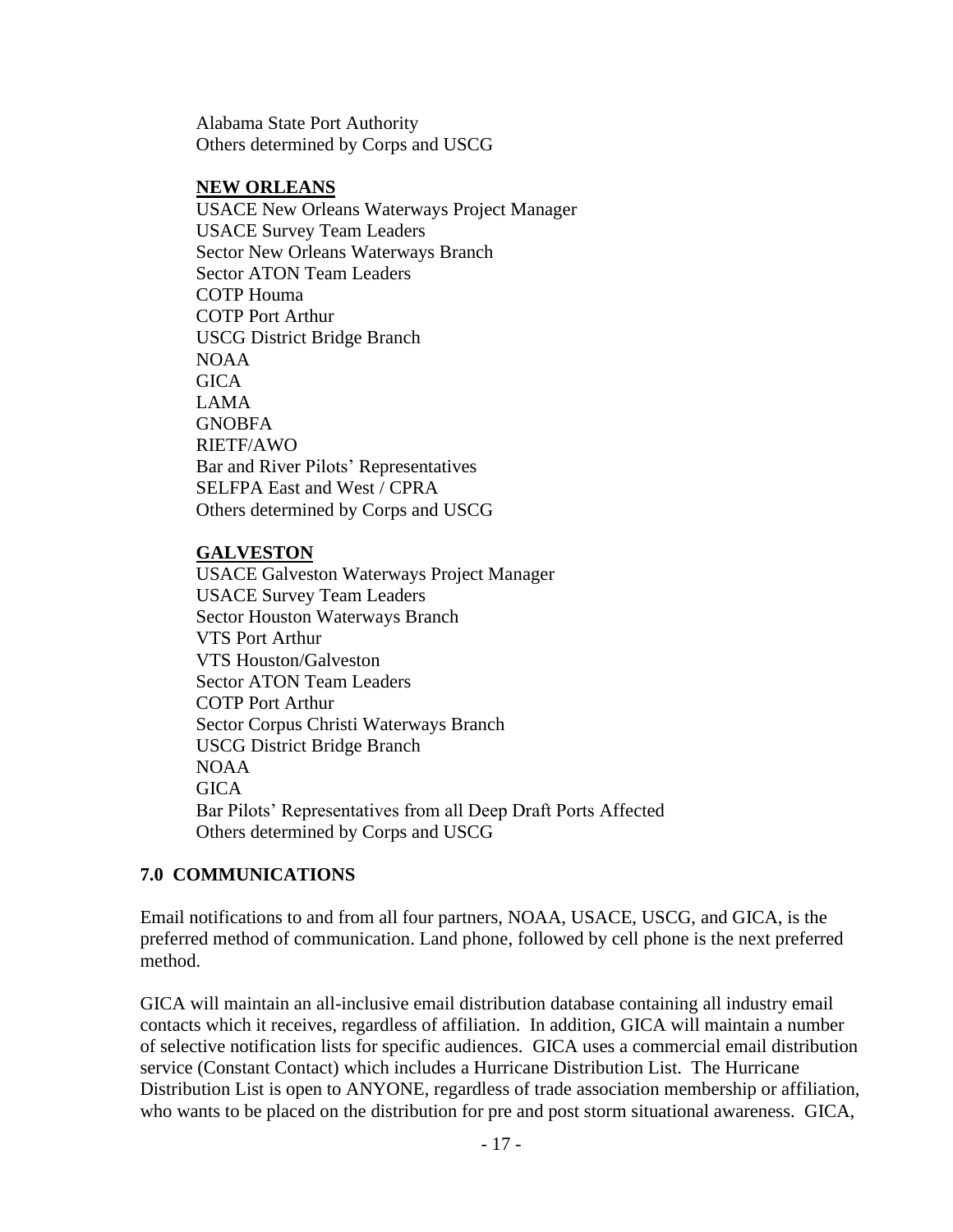in accordance with the requirements noted in the Memorandum of Understanding noted on page 3, will continue to disseminate post storm information using the open to all Hurricane Distribution list UNTIL the local Captain of Port re-establishes Port Condition NORMAL for the area impacted by the tropical weather event. After Port Condition NORMAL is reestablished, GICA will advise all parties on the Hurricane Distribution list that GICA will revert back to GICA member only distribution lists, unless GICA determines that circumstances dictate otherwise.

GICA will ensure multiple members of GICA Board of Directors have access to and are familiar with the commercial email service to ensure no lapse in communication in the event the GICA President is unavailable.

The barge industry may be capable of supplying portable command centers complete with AIS capability and satellite communications as requested by the USCG or USACE, subject to the emergency response needs of the owners.

In fulfilling its responsibility as the single point of contact for the barge industry to both receive and provide information relative to hurricane response, GICA will strive to issue complete email information on waterway status and any special requirements on an "as it happens" basis. It may also convene barge industry member conference calls as appropriate to disseminate and collect information important to the industry.

# **8.0 INCIDENT COMMAND CENTERS**

# **8.1 RELOCATIONS OF COMMAND CENTERS**

During the pre-storm Port Coordination Team (PCT) calls with the USCG and USACE Waterways Restoration Conference calls, relocation plans and contact information will be confirmed among all participants if command centers need to be moved to a safe location outside the storm impact area. Industry does not anticipate the need to have a presence in the USACE Command Structure; however, if the need for this becomes apparent, from any partner's perspective, industry will designate a team member to join USACE command center.

# **9.0 PRE-STORM PREPARATIONS**

The inland barge industry's plans for moving vessels to safe harbor are subject to waterway open/closed status, lock operational status, lock open/closed status upon shutdown of operations, certain floodgates status, and operational status of certain moveable rail and highway bridges. The issuance of local "Mandatory Evacuation Orders" has the potential for significantly impacting the inland barge industry's ability to move vessels and dangerous cargos to safe harbor. These orders must not be allowed to impact the operation of locks, bridges, and other structures critical to the movement of marine vessels to safe harbor. The protocol addresses these issues with the following:

• The USCG Captain of the Port or Sector Commander will notify GICA and the inland marine industry of their intent to close a waterway 24 hours in advance of closure, if possible. GICA will assist by disseminating information to inland marine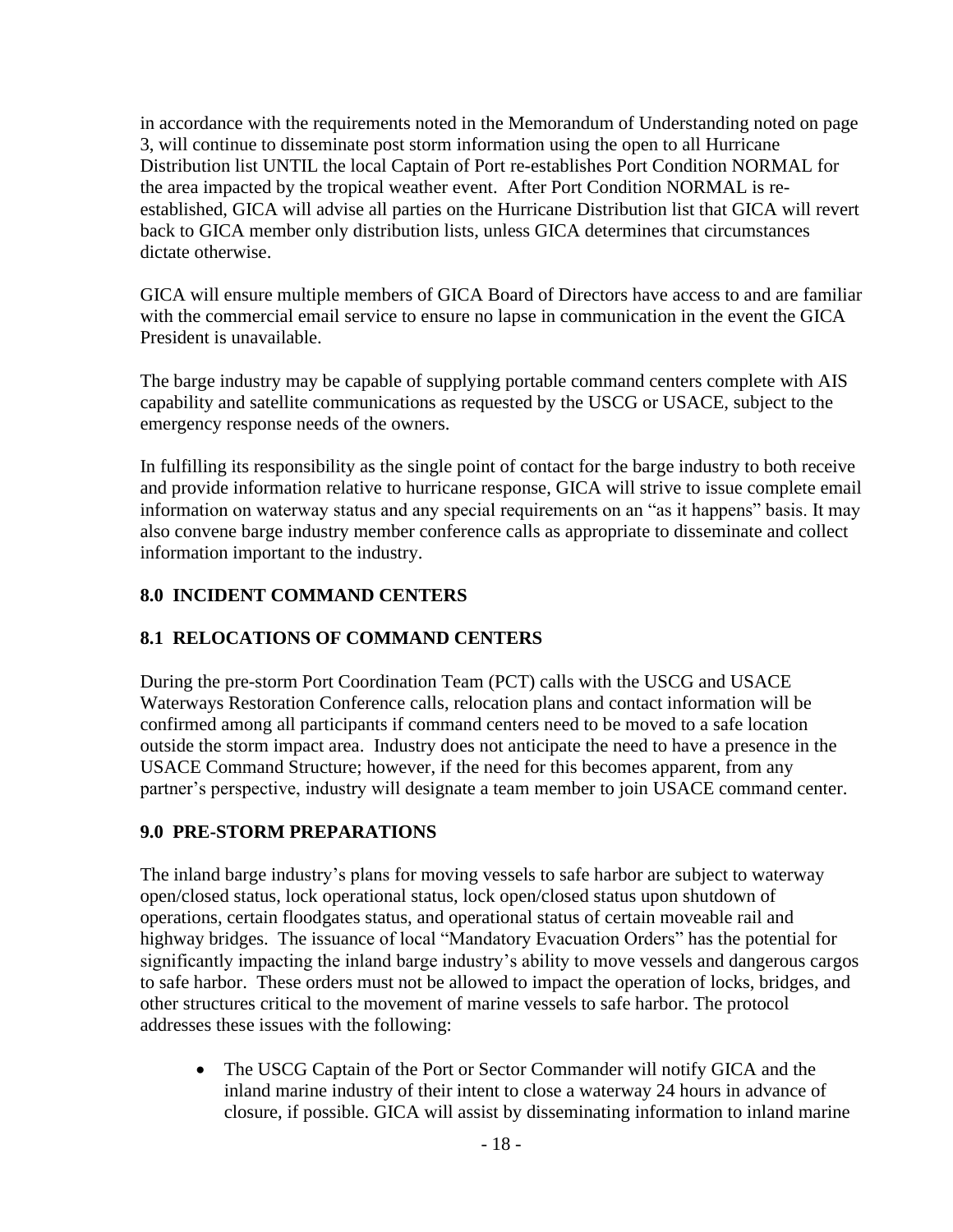industry contacts and the industry will evaluate the evacuation status of vessels . GICA will advise the Captain of the Port of any issues or concerns.

# **9.1 Locks and Bridges**

Locks and moveable bridges present unique challenges to the safe shutdown of maritime commerce before storms and its efficient restoration post-storm. Vessel personnel and hazardous cargoes may be forced to weather the storm in unsafe locations if a structure is prematurely closed to marine traffic ahead of expectations, contrary to published plans, or prior to the arrival of unsafe weather conditions. The interpretation of local Mandatory Evacuation orders has further complicated this challenge for both structure and vessel personnel alike. Very often, because of the unpredictable nature of Gulf hurricanes, vessels are forced to flee forecast landfall points with very short notice. This is especially true in the case of a continuously moving forecast landfall location as seen with Hurricane Rita. In many cases, these vessels may be transporting hazardous cargos that could present significant risk if the vessel is negatively impacted by the storm in remote areas where mitigation measures could be days away. It is generally expected by the barge industry that locks and bridges will make arrangements for their personnel to be on duty until weather conditions no longer allow marine traffic to safely pass through the facility or the weather conditions imminently threaten to cut off evacuation routes of facility personnel.

The reopening of these structures post-storm also presents significant challenges. In the case of structures being left in the closed-to-marine-traffic position, it is often a difficult matter of physically moving the bridge or lock gate in the presence of debris and no electrical power, in order to re-establish maritime traffic. There are significant consequences on both sides of the issue of what position to leave a structure that has direct impact on waterborne commerce, but all must be weighed carefully, including the presence of alternate landside routes. Locating structure operating personnel and assessing operational ability of the structure, followed by communicating the results to industry can become critical bottlenecks to restoring maritime traffic on the waterway. The following protocols apply:

- The USCG will notify GICA of a bridge operators intent to shut down moveable bridge operations at least 24 hours in advance of anticipated closure, if possible, to avoid having personnel, vessels, and hazardous cargos becoming trapped in unsafe areas.
- The USACE will notify GICA, 12 hours in advance of anticipated closures of any Intracoastal Waterway lock structure and indicate the final position of the lock gates, being open or closed to marine traffic.
- The USCG will serve as the GICA's point of contact relative to rail or highway bridge operational issues.
- Lock and Floodgate structures in Texas will typically remain in the Open-to-Marine Traffic positions when abandoned prior to storm landfall.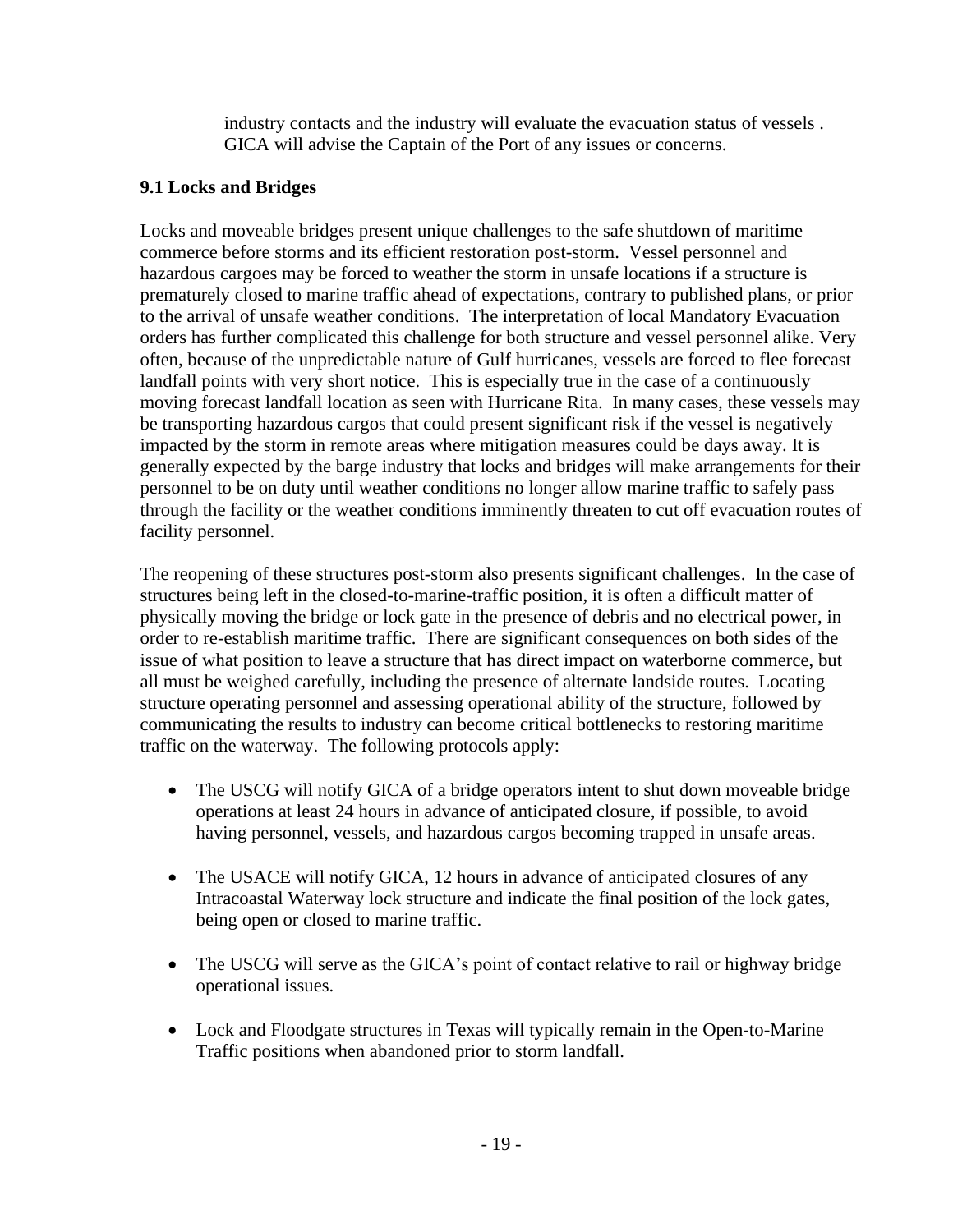# **10.0 USCG PORT CONDITIONS**

The inland barge industry recognizes and responds to USCG Port Conditions Whiskey, X-ray, Yankee, and Zulu. It is not the intent of this protocol to discuss the detailed requirements of these conditions, but rather to address how these conditions are communicated to the industry. The most effective method of notifying industry of Port Condition changes is via email distribution. Each USCG Captain of the Port or Sector Commander will include GICA on an email distribution announcing changes in Port Condition status. Port Closure typically occurs at Port Condition ZULU (12 hours before impact of tropical storm force winds). The USCG will attempt to provide a 24 hour advance notice of their intent to close a port or major waterway.

GICA will, in turn, issue these communications, via its industry email distribution list, to all industry contacts using the established Hurricane Distribution lists.

# **11.0 POST-STORM RESPONSE ACTIONS**

The following actions are expected of the barge industry, USACE, NOAA, and USCG poststorm:

- An over-flight assessment of waterway condition, including ATON and visible obstructions, will be completed, forming the basis of a surface waterway assessment plan. Industry observer may accompany on this flight as requested by the USCG. Additionally, industry may be able to supply aircraft to assist in waterway assessments as requested by the USCG.
- Industry Waterway Assessment Teams will position for immediate departure after the initial post-storm Waterway Restoration Conference Call.
- Port Coordination Teams, Stakeholder, and Harbor Safety Committees may convene conference calls to establish overall condition of port stakeholders and set waterway priorities.
- The Waterway Restoration Conference Call will be initiated by the appropriate Corp of Engineers Districts. Some inter-communication may be helpful here to avoid overlapping where certain USCG individuals must be present on both calls. Input from the Port Coordination Team, Stakeholder, and Harbor Safety Committee Conference Calls will be used to establish priorities for reopening waterways.
- Initial waterway assessments will begin, and findings reported by the Waterway Assessment Teams will be relayed to the USCG and USACE via the GICA Incident Command Team representative.
- The USCG will determine operational status of appropriate bridges as soon as possible and pass that information to the GICA Incident Command Team representative who will pass the information to the inland marine industry.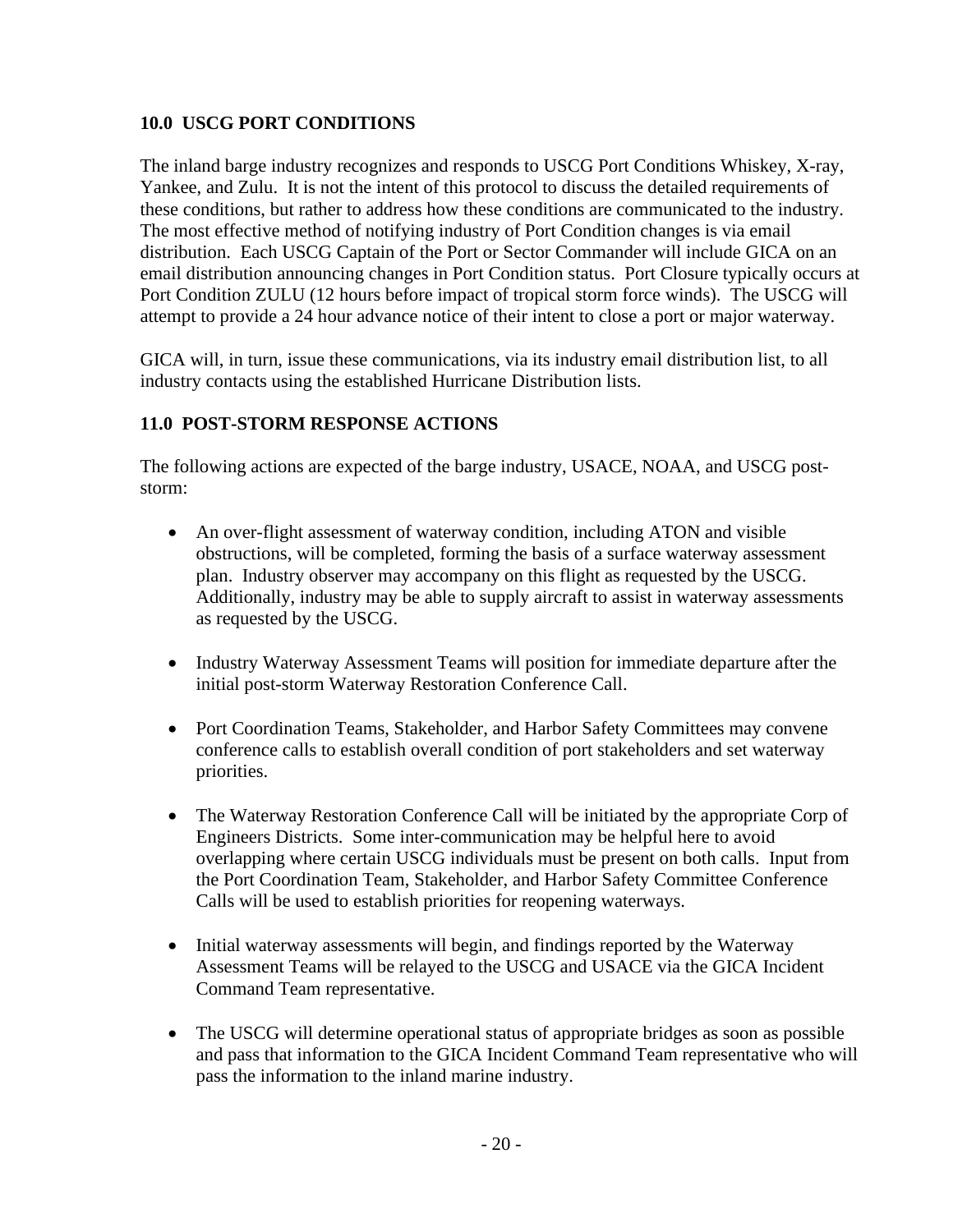- USACE will determine the operational status of appropriate locks and convey to the team as soon as possible. Daily updates will be issued via email, as appropriate, until locks are fully functional.
- As special logistical needs are identified by the USCG or USACE which may be addressed by the inland marine industry, the GICA Incident Command Team representative will ensure that the Logistics Support Center is informed to coordinate locating the requested asset(s) and/or service(s).
- When necessary, the USCG will coordinate with local and state authorities to facilitate securing access through controlled-entry points for essential marine industry personnel for purposes of providing relief, provisions, supplies or storm response to support poststorm recovery. Vessel crews who have endured the sustained stress of storm conditions may need to be relieved of duty soon after conditions permit to ensure continued operational safety.
- The USCG will communicate any special instructions regarding bulk liquid and dry cargo transfer authorization including any special requirements or prohibitions poststorm as soon as possible.

# **12.0 SALVAGE**

In the event of significant vessel casualties, the Industry Response Team may identify a Salvage Team Coordinator, who will join the USCG Salvage Unit and coordinate with vessel owners to furnish appropriate data regarding vessel ownership, salvage plans, and updates on progress.

# **13.0 EXERCISES / REVIEWS**

Annually, each USACE District will initiate at TEST WATERWAYS RESTORATION CONFERENCE CALL for the purpose of verifying phone numbers and personnel. This test call will be conducted every 30 days, or as deemed appropriate by USACE District administering the call and USCG Sectors involved, during the hurricane season and revisions documented by the appropriate Corps District.

The tenets of the Gulf Coast Joint Hurricane Response Protocol will be incorporated to the degree possible in all Industry, USACE, NOAA, and USCG hurricane exercises.

The Joint Hurricane Team will convene at least once after each hurricane season for the purpose of incorporating lessons learned, updating contact information, and making any other revisions necessary.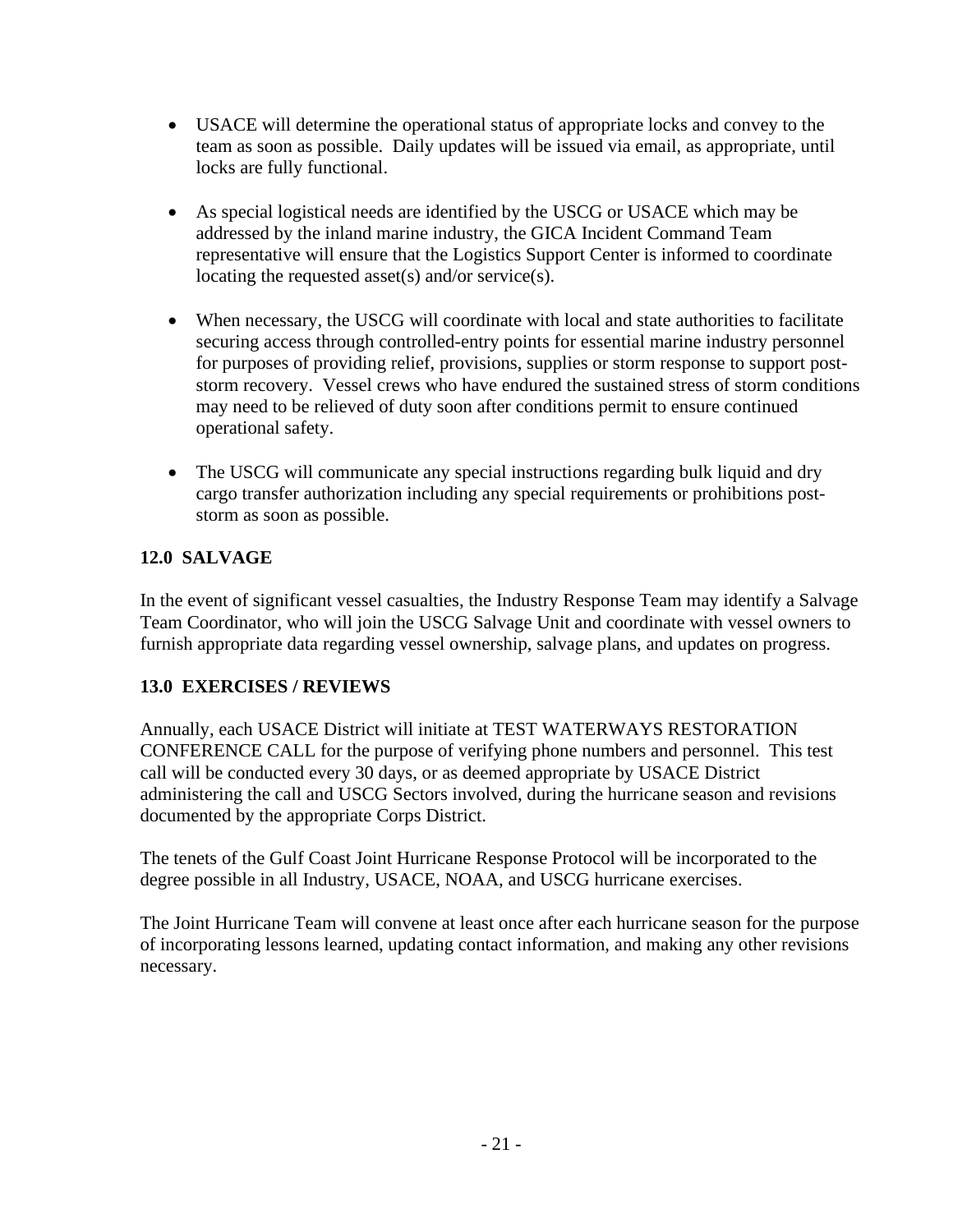#### **APPENDICES**

Rather than include specific contact information that is likely to change throughout this document, that information is included in this APPENDIX section for ease of location and revision.

#### **APPENDIX 1. Joint Hurricane Team Members Contact Information**

- Anderson, Andy  $LT -$ [Andrew.s.anderson@uscg.mil](mailto:Andrew.s.anderson@uscg.mil)  $-251-441-5940$  / cell 251-382-8653
- Behlke, Todd [todd.behlke@kirbycorp.com](mailto:todd.behlke@kirbycorp.com)  713-435-1653 / cell 713-476-8123
- Blakemore, Doug [douglas.a.blakemore@uscg.mil](mailto:douglas.a.blakemore@uscg.mil) 504-671-2127 / cell 618-225-7727
- Bloyd, Kevin MST1 [Kevin.M.Bloyd@uscg.mil](mailto:Kevin.M.Bloyd@uscg.mil)  504-365-2372
- Bourgoyne, Molly [molly.bourgoyne@la.gov](mailto:molly.bourgoyne@la.gov)  225-379-3033 / cell 225-235-9147
- Brown, Karl [Karl.B.Brown@usace.army.mil](mailto:Karl.B.Brown@usace.army.mil) 409-766-3069
- Cali, Nick [ncali@slfpaw.org](mailto:ncali@slfpaw.org) 504-371-6900 / cell 504-655-3888
- Campbell, Colin [Colin.n.campbell@uscg.mil](mailto:Colin.n.campbell@uscg.mil) 504-671-2109
- Campbell, Tricia  $tricia.c. campbell@usace. army.mil 409-766-3153/409-750-1083$
- Carrero, Eric CAPT [eric.m.carrero@uscg.mil](mailto:eric.m.carrero@uscg.mil) cell 618-225-7865
- Cheramie, Tracy [tracy.cheramie@flmarine.com](mailto:tracy.cheramie@flmarine.com) 713-582-1706
- Clark, Karl [Karl.J.Clark@usace.army.mil](mailto:Karl.J.Clark@usace.army.mil) 504-862-1935 / cell 985-774-1270
- Clark, Rick [rclark@asdd.com](mailto:rclark@asdd.com)  251-441-7238 / cell 251-533-0117
- Coggin, Thomas [tcoggin@cityofpensacola.com](mailto:tcoggin@cityofpensacola.com) 850-436-5070 / cell 850-426-2519
- Cole, Robert LCDR [Robert.D.Cole@uscg.mil](mailto:Robert.D.Cole@uscg.mil) -281-464-4736 / cell 713-398-5823
- Collins, Christopher [cristopher.collins@la.gov](mailto:cristopher.collins@la.gov) 225-379-3034 / cell 225-937-1418
- Condon, Zach CAPT [zjcondon@gmail.com](mailto:zjcondon@gmail.com) cell 781-738-1825
- Cramond, Jimmy Cramond $44@$ gmail.com 504-392-5017
- Daigle, Michelle [Michelle.C.Daigle@usace.army.mil](mailto:Michelle.C.Daigle@usace.army.mil) 504-862-2731 / cell 504-220-2976
- Denning, Kelly CAPT [Kelly.K.Denning@uscg.mil](mailto:Kelly.K.Denning@uscg.mil-) 504-365-2214
- Diurba, Erin [erin.s.diurba@usace.army.mil](mailto:erin.s.diurba@usace.army.mil) 409-795-0524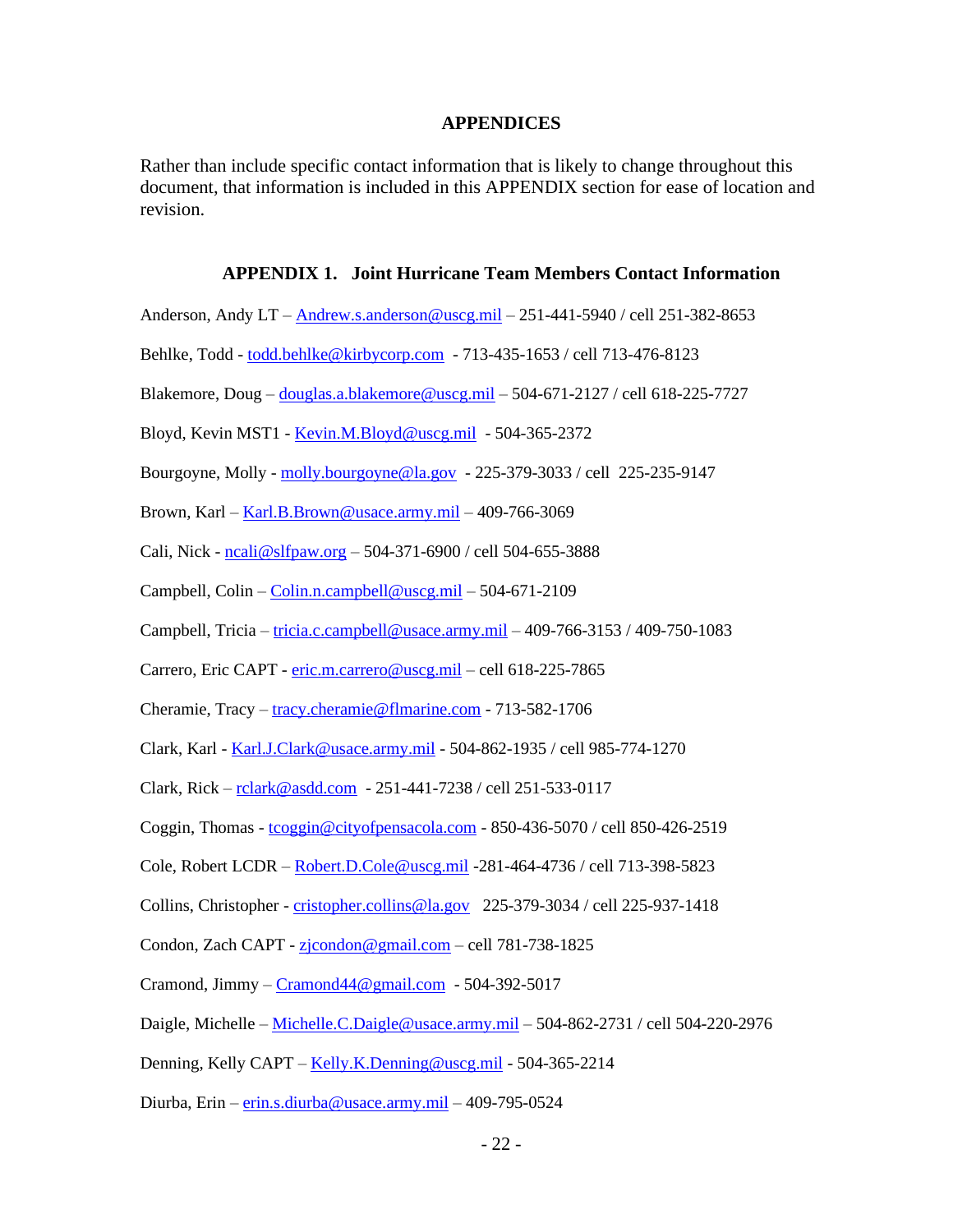Donner, Chris – [donnerc@portno.com](mailto:donnerc@portno.com) – 504-528-3322

- Donohue, Keith CAPT [keith.m.donohue@uscg.mil](mailto:keith.m.donohue@uscg.mil) 281-464-4801 / cell 346-410-6615
- Duffy, Sean [sean.duffy@bigrivercoalition.org](mailto:sean.duffy@bigrivercoalition.org) (504) 833-4190 ext 805 / cell 504-338-3165

Dunn, Catherine – [dunnc@portno.com](mailto:dunnc@portno.com) - 504-723-0233

- Duvall, Jerry [jerry.duvall@bargeacbl.com](mailto:jerry.duvall@bargeacbl.com) 504-736-1210 / cell 504-621-1155
- Emberton, Kenny [kemberton@cityofpensacola.com](mailto:kemberton@cityofpensacola.com) 850-436-5070 / cell 850-982-0071
- Felder, Cherrie [cdfelder@channelship.com](mailto:cdfelder@channelship.com) 504-371-5964 / cell 504-915-4752
- Frabotta, Chris [Christopher.c.frabotta@usace.army.mil](mailto:Christopher.c.frabotta@usace.army.mil) 409-766-3071 / cell 910-228-4509
- Frudaker, Rick CAPT [captrnf@bellsouth.net](mailto:captrnf@bellsouth.net) 850-785-2524 / cell 850-832-7418
- Fuller, Wynne [William.w.fuller@usace.army.mil](mailto:William.w.fuller@usace.army.mil)  $251-690-2576$  / cell  $251-689-2394$
- Galveston Pilots [PO@galvestonpilots.com](mailto:PO@galvestonpilots.com) 504-365-2215 / 504-628-4169
- Garafalo, Anthony LCDR [Anthony.M.Garafalo@uscg.mil](mailto:Anthony.M.Garafalo@uscg.mil) 361-939-5130 / cell 361-244-4784
- Gilbreath, Terry terry.gilbreath@alports.com– 251-441-7074 / cell 251-510-7399
- Gipson, Hayley LT [Hayley.F.Gipson@uscg.mil](mailto:Hayley.F.Gipson@uscg.mil) 985-380-5334
- Gonzales, Karl [karl.gonzales@coopertsmith.com](mailto:karl.gonzales@coopertsmith.com) cell 504-915-3180
- Govertsen, Hans C CAPT [Hans.C.Govertsen@uscg.mil](mailto:Hans.C.Govertsen@uscg.mil) 361-939-0202 / cell 361-438-1216
- Groman, Craig [Craig.J.Groman@uscg.mil](mailto:Craig.J.Groman@uscg.mil) 361-888-3162 x308
- Guberski, Megan, LCDR chief.nrb.ocs@noaa.gov 202-641-1801
- Gunning, Jason CAPT [Jason.b.gunning@uscg.mil](mailto:Jason.b.gunning@uscg.mil) 361-939-0203 /cell 361-533-5618
- Haun, Chas [chashaun@parkertowing.com](mailto:chashaun@parkertowing.com) 205-391-1129 / cell 205-394-1611
- Henderson, Michael [Michael.Henderson@noaa.gov-](mailto:Michael.Henderson@noaa.gov) cell 727-772-3708
- Hick, Lucy <u>lucy.hick@noaa.gov</u> (240) 533-0066 / cell 850-207-1287
- Houston Pilots [PO@houston-pilots.com](mailto:PO@houston-pilots.com) 713-645-9620
- Humphreys, Chris [chumphreys@floodauthority.org](mailto:chumphreys@floodauthority.org) 504-239-3759
- Keifer, Jeff [jakeifer@aepriverops.com](mailto:jakeifer@aepriverops.com) 636-530-2148 / cell 314-805-6665
- Kidd, John  $-$  [john.kidd@noaa.gov](mailto:john.kidd@noaa.gov)  $-757-577-2905$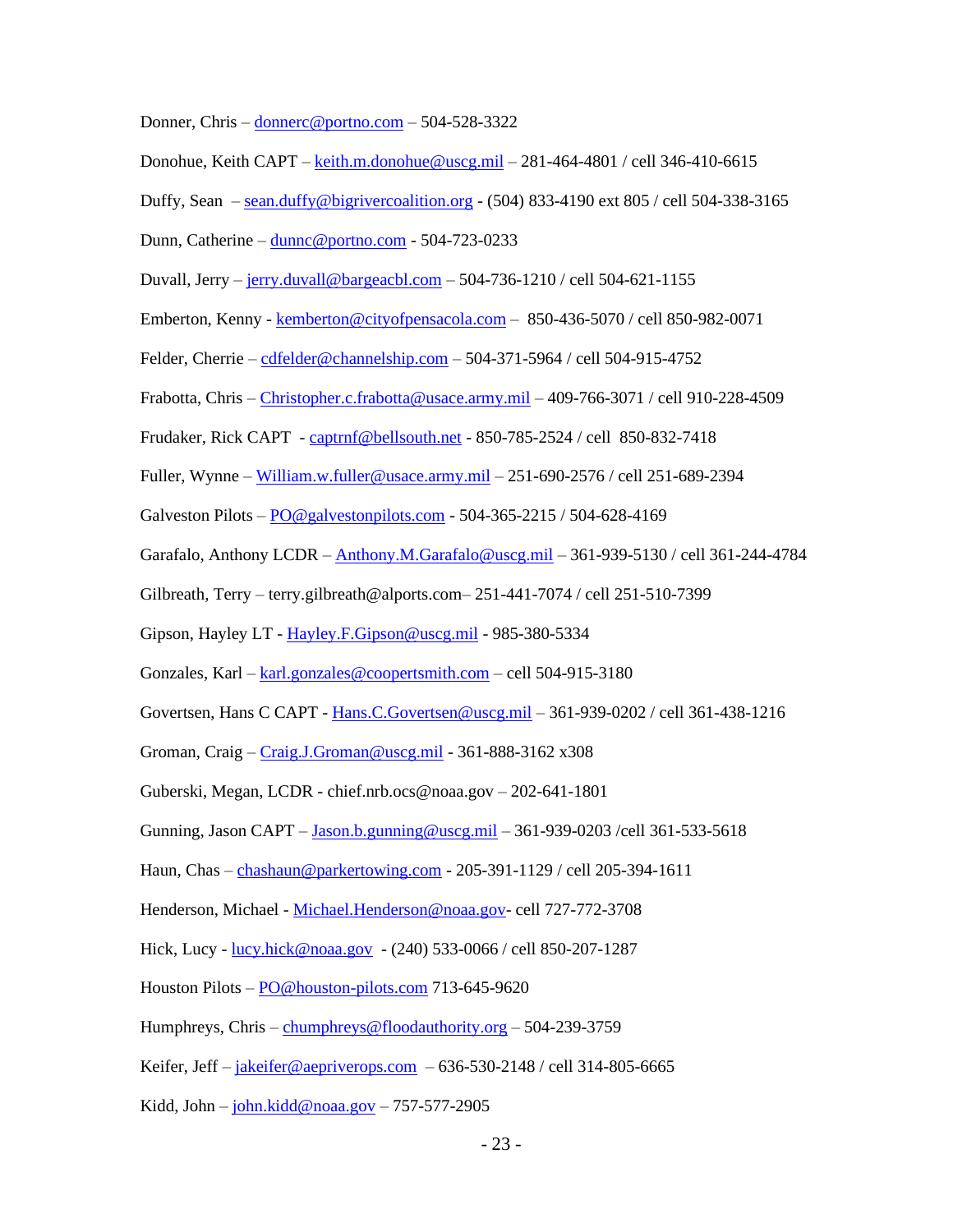Kilcullen, Daniel CDR - [daniel.p.kilcullen@uscg.mil](mailto:daniel.p.kilcullen@uscg.mil) – 251-441-6512 / cell 251-379-0106

- Kinman, Belynda [Belynda.m.kinman@usace.army.mil](mailto:Belynda.m.kinman@usace.army.mil) 409-766-6323/ cell: 409-739-0542
- Kleinschrodt, Ashley [Ashley.n.kleinschrodt@usace.army.mil](mailto:Ashley.n.kleinschrodt@usace.army.mil) 251-694-3724 / cell 251-533-2302
- Kornick, Michelle [michelle.s.kornick@usace.army.mil](mailto:michelle.s.kornick@usace.army.mil) 504-862-1842 / cell 504-756-7402
- Labarriere, Joseph LT [labarrierej@portno.com](mailto:labarrierej@portno.com)  504-528-3529 / cell 504-905-6256
- Lagarde, Matt [matt.lagarde@ingrambarge.com](mailto:matt.lagarde@ingrambarge.com) cell 504-615-2102
- Lambert, Bruce [bruce.lambert@dot.gov](mailto:bruce.lambert@dot.gov) 206-220-7717 / cell 206-200-5744
- Landry, Vic [Victor.A.Landry@usace.army.mil](mailto:Victor.A.Landry@usace.army.mil) 504-862-2407 / cell 504-256-3018
- Logistics Support Center 800-791-1073
- Lovelace, Nate [Nathan.d.lovelace@usace.army.mil](mailto:Nathan.d.lovelace@usace.army.mil)  $251-694-3713$  / cell  $251-802-2010$
- Mahar, Isaac [Isaac.d.mahar@uscg.mil](mailto:Isaac.d.mahar@uscg.mil) 251-441-5999
- McGavitt, Zach [Zach.McGavitt@kirbycorp.com](mailto:Zach.McGavitt@kirbycorp.com) 713-435-1670 / cell 713-248-4576
- Miller, Michael Capt. [michael.miller@barpilot.com](mailto:michael.miller@barpilot.com) 504-831-6615
- Mowbray, George Captain [gmowbray@lakecharlespilots.com](mailto:gmowbray@lakecharlespilots.com) 337-436-0372
- Muench, Lynn [lmuench@americanwaterways.com](mailto:–%20lmuench@americanwaterways.com) 314-446-6474 / cell 314-308-0378
- Mujica, Joaquin [joaquin.mujica@usace.army.mil](mailto:joaquin.mujica@usace.army.mil) 504-862-2245 / 504-832-4555
- Mullins, Ulysses CAPT [Ulysses.S.Mullins@uscg.mil](mailto:Ulysses.S.Mullins@uscg.mil) 251- 441-5421
- Munoz, Mario [mario@turnservices.com](mailto:mario@turnservices.com) 504-934-4663 / cell 504-920-2884
- Nelson, George [George.nelsonjr@coopertsmith.com](mailto:George.nelsonjr@coopertsmith.com) 251- 402-3196
- Tuo, Xiaobin LCDR [Xiaobin.v.Tuo@uscg.mil](mailto:Thao.v.nguyen@uscg.mil) 504-365-2231 / cell 504-270-4275
- Nolan, John  $LT john.i. nolan@useg.mil 337-491-7819$
- Osborn,  $Tim Tim. Osborn@noaa.gov 337-291-2111$
- Park, Mike [michael.f.park@usace.army.mil](mailto:michael.f.park@usace.army.mil) 504-862-2081
- Petras, George *[george.petras@uscg.mil](mailto:george.petras@uscg.mil)* 504-365-2235 / cell 504-628-0948
- Powell, Julia [Julia.powell@noaa.gov](mailto:Julia.powell@noaa.gov) 240-847-8226 / cell 301-806-1220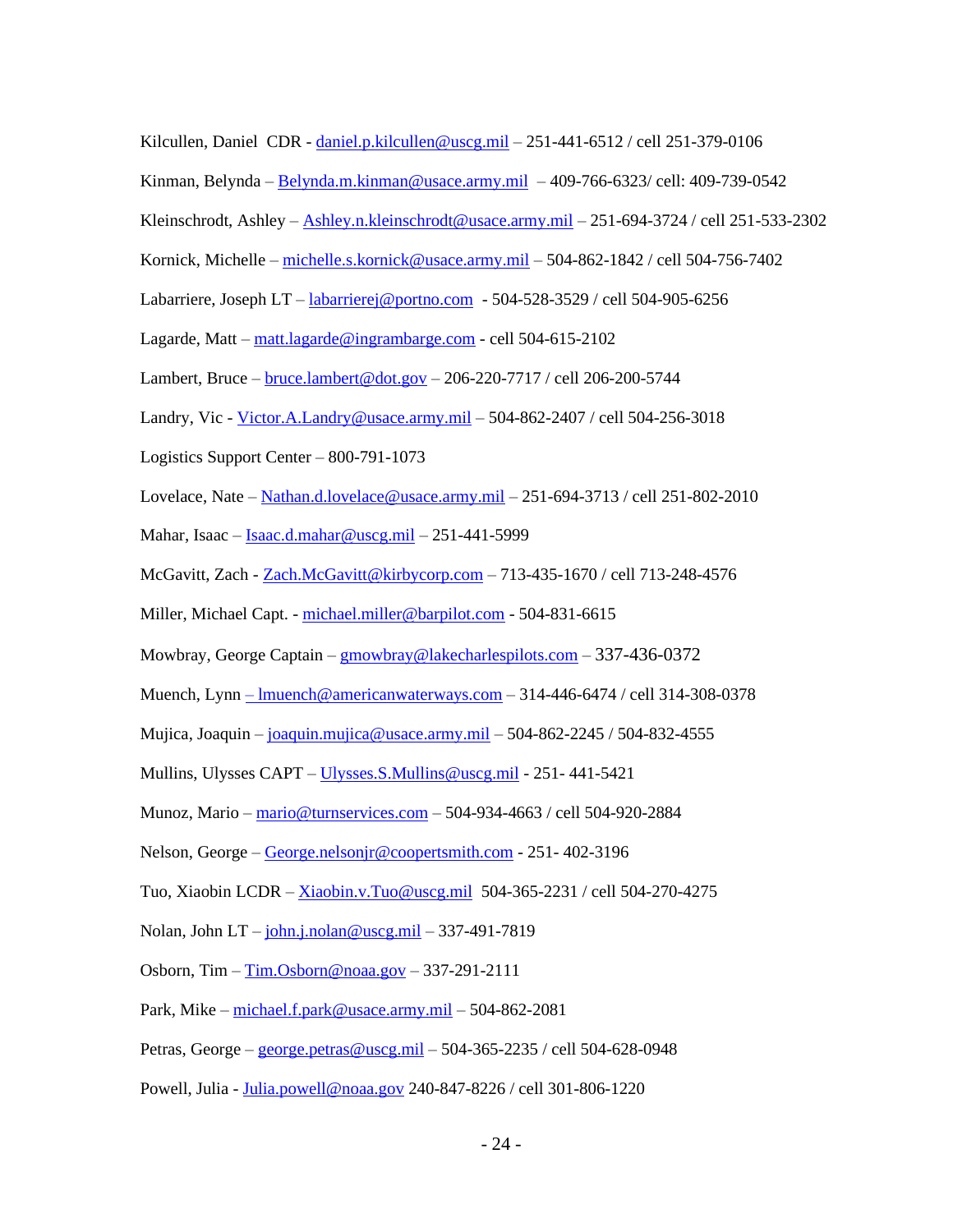- Prazak, James [prazakj@triconenergy.com](mailto:prazakj@triconenergy.com) 979-230-6785
- Robertson, Zachary LCDR [Zachary.B.Robertson@uscg.mil](mailto:Zachary.B.Robertson@uscg.mil) 985-380-5352
- Robinson, Geri [geri.a.robinson@usace.army.mil](mailto:geri.a.robinson@usace.army.mil) 504-671-2129
- Robinson, Larry CAPT [ahab@tisd.net](mailto:ahab@tisd.net) cell 361-220-1408
- Rogers, William MSTC [William.T.Rogers@uscg.mil](mailto:William.T.Rogers@uscg.mil) 361-724-0540
- Romero, Anthony, LCDR [Anthony.A.Romero@uscg.mil](mailto:Anthony.A.Romero@uscg.mil) 985-380-6471 / cell 985-397-3266
- Rodriguez, Nicole CDR [Nicole.d.rodiguez@uscg.mil](mailto:Nicole.d.rodiguez@uscg.mil) 337-912-0075
- Russell, Ben CDR [ben.p.russell@uscg.mil](mailto:ben.p.russell@uscg.mil) 985-380-5375
- Russell, Wade CAPT [Jerrel.W.Russell@uscg.mil](mailto:Jerrel.W.Russell@uscg.mil) 985-850-6401
- Salik, Doug CDR  $douglas.salik@useg.mil 361-438-3650$
- Sanchez, Nelson [nelson.r.sanchez@usace.army.mil](mailto:nelson.r.sanchez@usace.army.mil) 251-690-3318 / cell 251-331-1331
- Santellanes, Jamie MST2 [Jamie.L.Santellanes@uscg.mil](mailto:Jamie.L.Santellanes@uscg.mil) 251-441-5166
- Scholten, Megan LT [Megan.L.Scholten@uscg.mil](mailto:Megan.L.Scholten@uscg.mil) 225-298-5400 x230
- Sibley, Steven [steven.sibley@la.gov](mailto:steven.sibley@la.gov) 225-379-1820
- Smith, Brian [Brian.smith1@uscg.mil](mailto:Brian.smith1@uscg.mil) 281-464-4826 / cell 832-236-5819
- Smith, Jason CAPT [Jason.E.Smith2@uscg.mil](mailto:Jason.E.Smith2@uscg.mil) 281-464-4830 / cell 832-622-8088
- Smith, Pat [reconmarineinc@hotmail.com](mailto:reconmarineinc@hotmail.com) cell 713-702-5676
- Spencer, Stevan [sspencer@floodauthority.org](mailto:sspencer@floodauthority.org) 504-782-8641
- Spolarich, Matthew [Matthew.M.Spolarich@uscg.mil](mailto:Matthew.M.Spolarich@uscg.mil) 985-850-6437
- Stubbs, Quentin [Quentin.stubbs@noaa.gov](mailto:Quentin.stubbs@noaa.gove) 202-253-9180 / 678-469-6078
- Sullo, Derrick OSCS [Derrick.W.Sullo1@uscg.mil](mailto:Derrick.W.Sullo1@uscg.mil)  440-476-4191
- Swan, Richard  $richard.swan@la.gov 225-379-1783$  $richard.swan@la.gov 225-379-1783$
- Teichman, Kelly [kellyt@tandtmarine.com](mailto:kellyt@tandtmarine.com) 409-744-1222 / cell 409-770-7633
- Torok, Jerry [jerry.torok@aclines.com](mailto:jerry.torok@aclines.com) cell 832-205-4892
- Trent, David CAPT [dtrent@lakecharlespilots.com](mailto:dtrent@lakecharlespilots.com) 337-436-0372
- Wattigney, Toby [wattigneylmjr@nobrapilots.com](mailto:wattigneylmjr@nobrapilots.com) 504-650-1960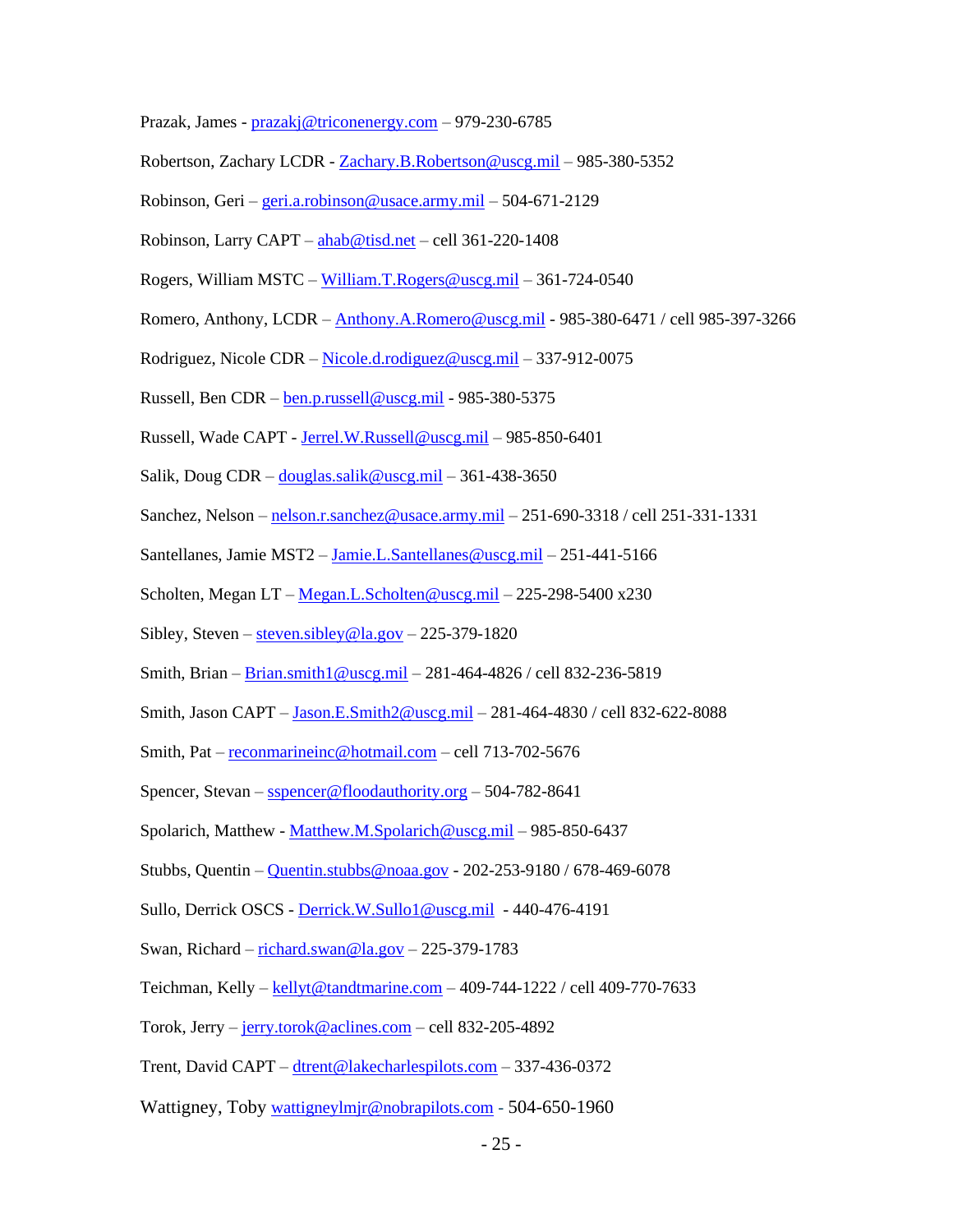Wellborn, Robert MST1 [Robert.E.Wellborn@uscg.mil](mailto:Robert.E.Wellborn@uscg.mil) 281-464-4767

Whalen, Scott - [Scott.K.Whalen@uscg.mil](mailto:Scott.K.Whalen@uscg.mil) 409-719-5080 / cell 409-460-0435

Wike, Molly CAPT – [molly.a.wike@uscg.mil](mailto:molly.a.wike@uscg.mil) - 409-723-6513 / cell 409-719-1956

Wright, Mark – [mwright@americanwaterways.com](mailto:mwright@americanwaterways.com) – 985-222-5230

Woodruff, Matt – [matt.woodruff@kirbycorp.com](mailto:matt.woodruff@kirbycorp.com) – 713-435-1497 / cell 713-542-6275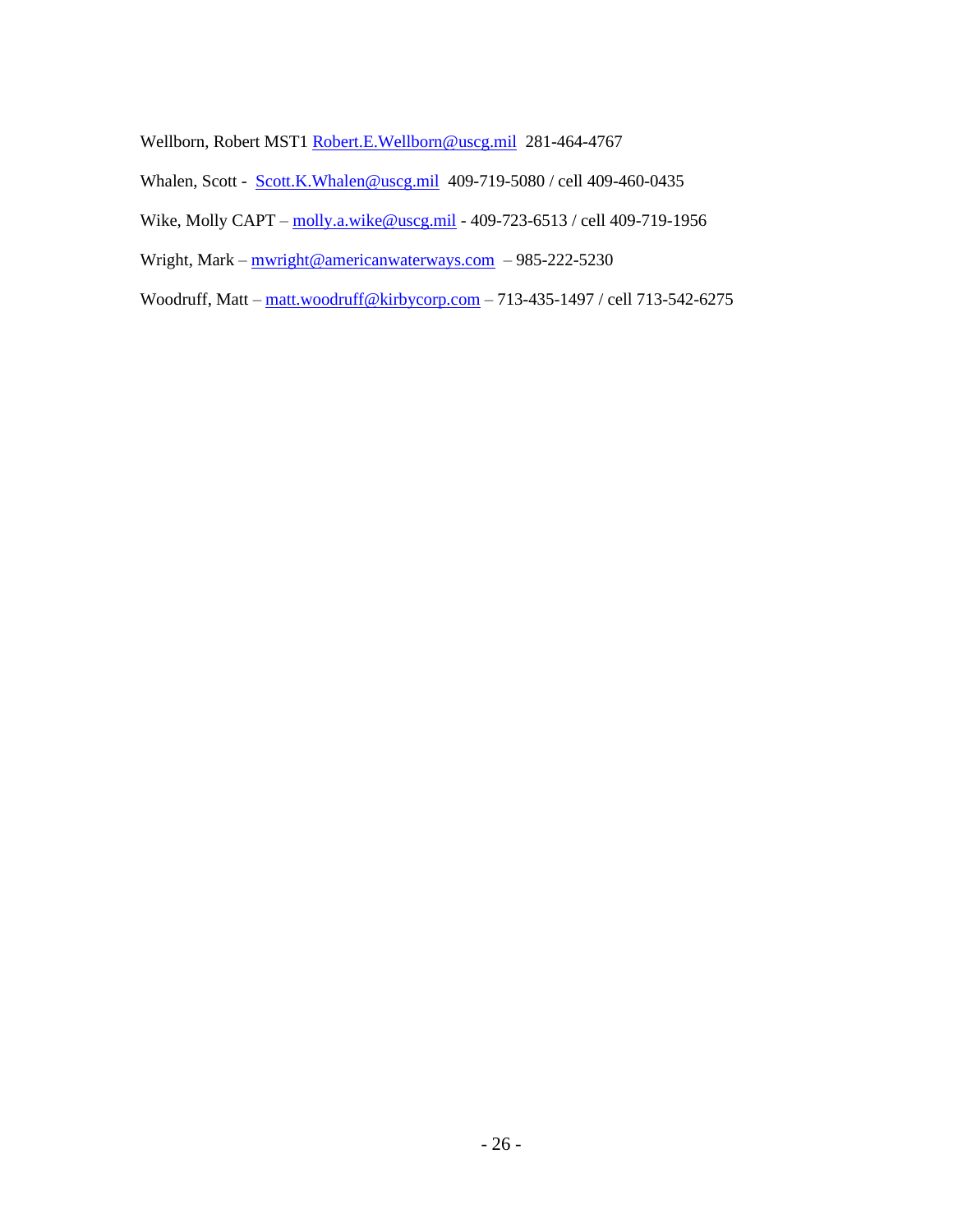### **APPENDIX 2. Waterways Restoration Conference Call Contacts**

To best manage participation on the Waterways Restoration Conference Call, call in numbers will be established and issued by the appropriate USACE or USCG personnel whose contact information is listed below:

### **MOBILE**

USACE Mobile District - Nate Lovelace - 251-694-3713/ cell 251-802-2010

USCG Sector Mobile - LT Andy Anderson - 251-441-5940 / 251-382-8653

### **NEW ORLEANS**

- USACE New Orleans District Michelle Kornick 504-862-1842 /cell 504-756-7402 Karl Clark - 504-862-1935 / cell 985-774-1270; Michelle Daigle – 504-862-2731
- USCG Sector New Orleans CAPT Will Watson 504-365-2215 LCDR Xiaobin Tuo –504-365-2231 / cell 504-270-4275 LCDR William A. Stewart – 504-365-2246
- MSU/COTP Houma CAPT Russell 985-850-6415 LCDR Anthony Romero - 985-380-6471 / cell 985-397-3266
- MSU Morgan City CDR Ben Russell 985-380-5375 LT Hayley Gipson 985-380-5334

### **HOUSTON GALVESTON**

- USACE Galveston Corps District Belynda Kinman 409-766-6323/ cell 409-739-0542 Karl Brown – 409-766-3069
- (For MSU Lake Charles AOR) USACE New Orleans District Michelle Kornick – 504-862-1842 /cell 504-756-7402 Karl Clark - 504-862-1935 / cell 985-774-1270; Michelle Daigle – 504-862-2731
- USCG Sector Houston VTS Director, Brian Smith 281-464-4826 / cell 832-236-5819
- MSU/COTP Port Arthur VTS Director, Scott Whalen – 409-719-5080 / cell 409-460-0435
- MSU Lake Charles CDR Nicole Rodriguez - 337-912-0075

### **CORPUS CHRISTI**

USACE Galveston Corps District – Belynda Kinman - 409-766-6323/ cell 409-739-0542 Karl Brown – 409-766-3069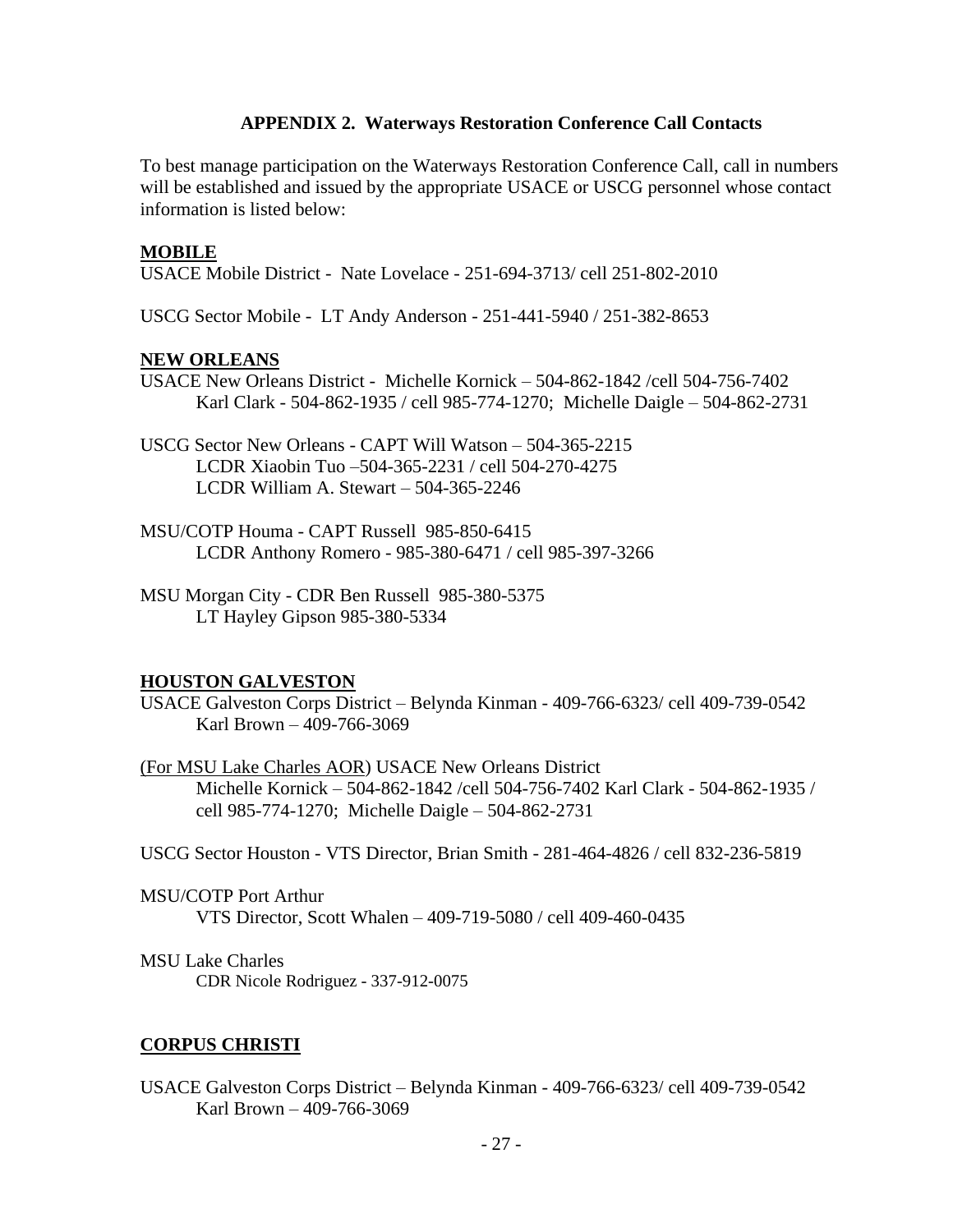USCG Sector /Airsta Corpus Christi Command Center, 361-939-6393 Sector WWM – LCDR Anthony Garafalo, 361-244-4784 MSTC William Rogers - 361-724-0540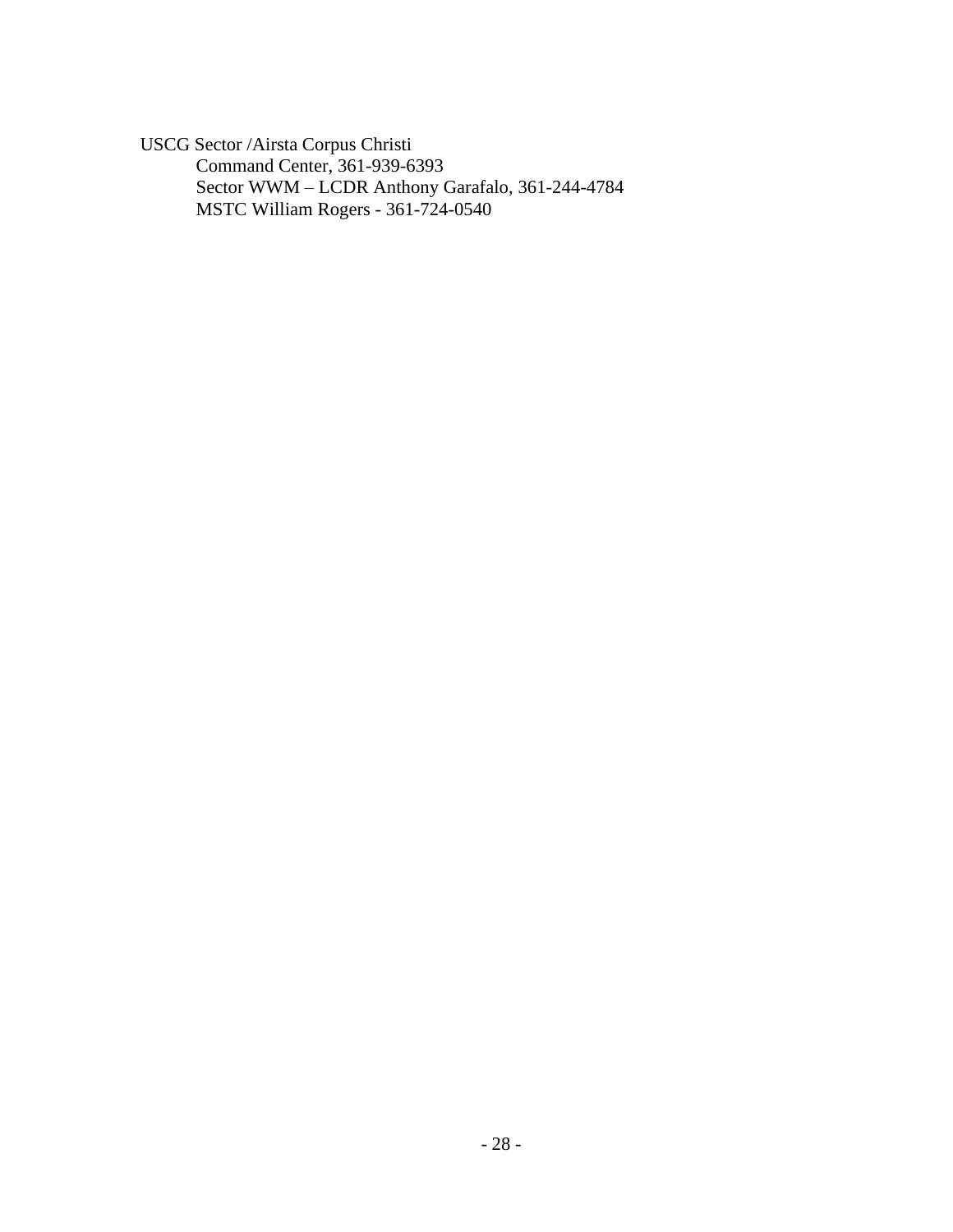### **APPENDIX 3. USCG Contacts**

### **CCGDEIGHT**

Primary District Eighth District Incident Command Center –504-589-6225 Relocation to St. Louis, Mo. – 314-269-2300

### **COTP Mobile**

Primary Sector Mobile Command Center – 251-441-5508/5976 Relocation to Aviation Training Center – 251-441-5080 CDR Dan Kilcullen - 251-441-6512 LT Andy Anderson - 251-441-5940 / 251-382-8653

### **COTP New Orleans**

Primary Sector New Orleans Command Center – 504-365-2533/2545 In the event of a Category 3 or higher hurricane, the Incident Command Post (ICP) is TBD.

In the event of a Category 2 or lower, the ICP location will be at the office in Algiers, La.

Waterways / VTS Director – LCDR Xiaobin Tuo – 504-365-2231 / cell 504-270-4275 VTS–George Petras – 504-365-2234 / cell 985-707-4776 VTS Watch Supervisor – 504-365-2230/504-628-0948

### **COTP Morgan City**

Command Center -985-380-5320 Waterways/VTS – LT Hayley Gipson - 985-380-5334 / cell 843-714-5403

#### **COTP Port Arthur**

Commanding Officer CAPT Molly Wike - 409-723-6513 / cell 409-719-1607 VTS Supervisor, Scott Whalen 409-719-5080 / cell 409-460-0435 VTS Watch Supervisor, 409-719-5070

#### **COTP Houston Galveston**

Sector Houston-Galveston Command Center- 281-464-4855 Sector WWM LCDR Sarah Rosseau – 281-464-4736 / 713-398-5823 VTS Houston/Galveston Director Brian Smith - 281-464-4826 / cell 832-236-5819 VTS Houston/Galveston Watch Supervisor – 281-464-4837

### **COTP Corpus Christi**

Sector Corpus Christi Command Center, 361-939-6393 Sector WWM – LCDR Anthony Garafalo, 361-244-4784 Prevention Chief – CDR Doug Salik – 361-438-3650 MSTC William Rogers1 - 361-724-0540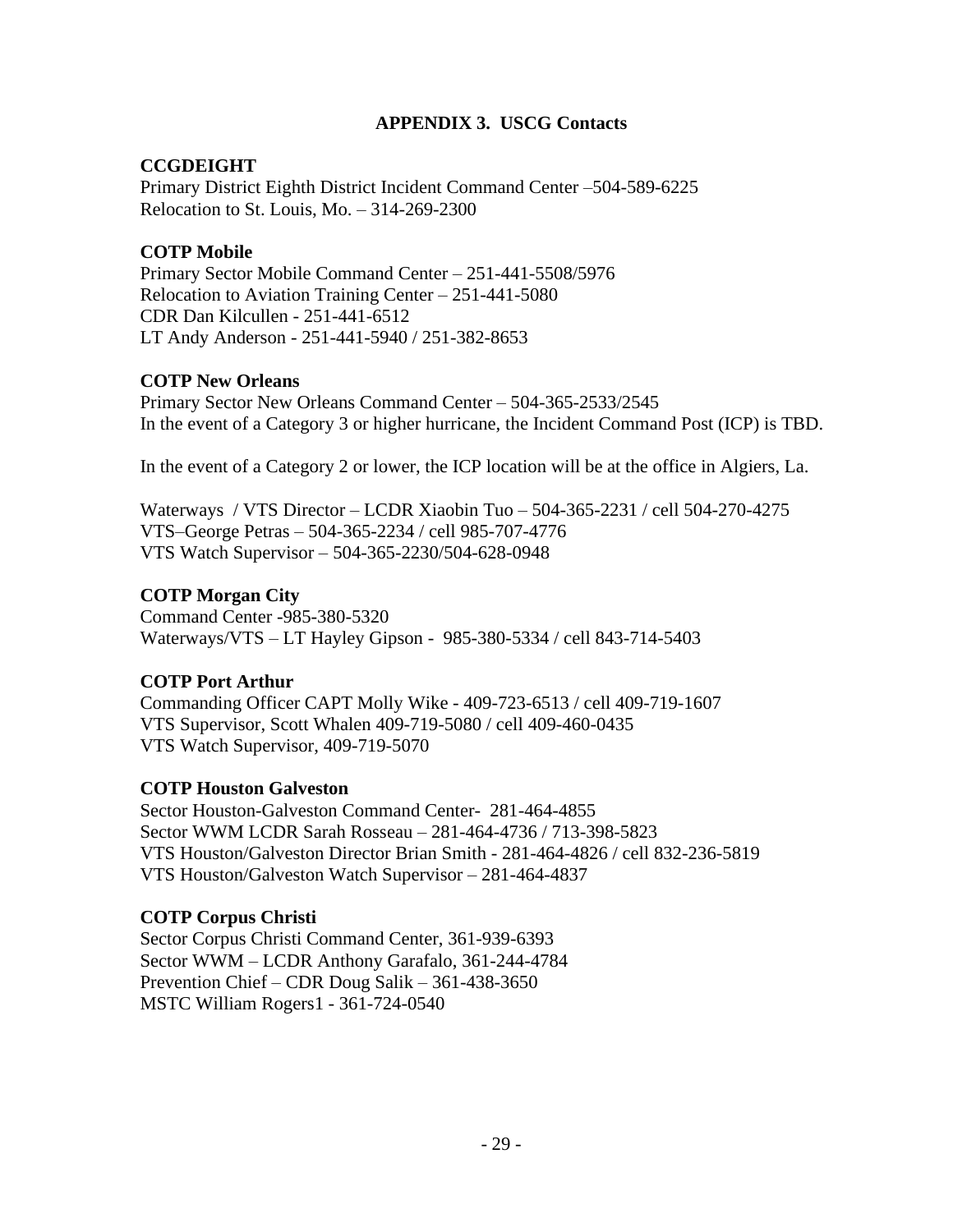#### **APPENDIX 4. USACE Contact Information**

### **Mobile District Command Center**, 251-690-2495

Relocation to Irvington, 251-957-6019 Nate Lovelace 251-694-3713 / cell 251-802-2010 Ashley Kleinschrodt 251-694-3726 / cell 251-533-2302

#### **New Orleans District Command Center**

Relocation to Vicksburg, MS Steve Patorno – 504- 862-2333 Karl Clark - 504-862-1935 / cell 985-774-1270 Michelle Kornick – 504-862-1842 Vic Landry – 504-862-2470 Michelle Daigle – 504-862-2731

#### **Galveston District Command Center**, 409-762-6300

Relocation to Addicks Barker, TX 281-497-0740 Belynda Kinman - 409-766-6323/ cell 409-739-0542 Christopher Frabotta – 409-766-3071 / cell 910-228-4509 Karl Brown – 409-766-3069 / cell 409-370-8457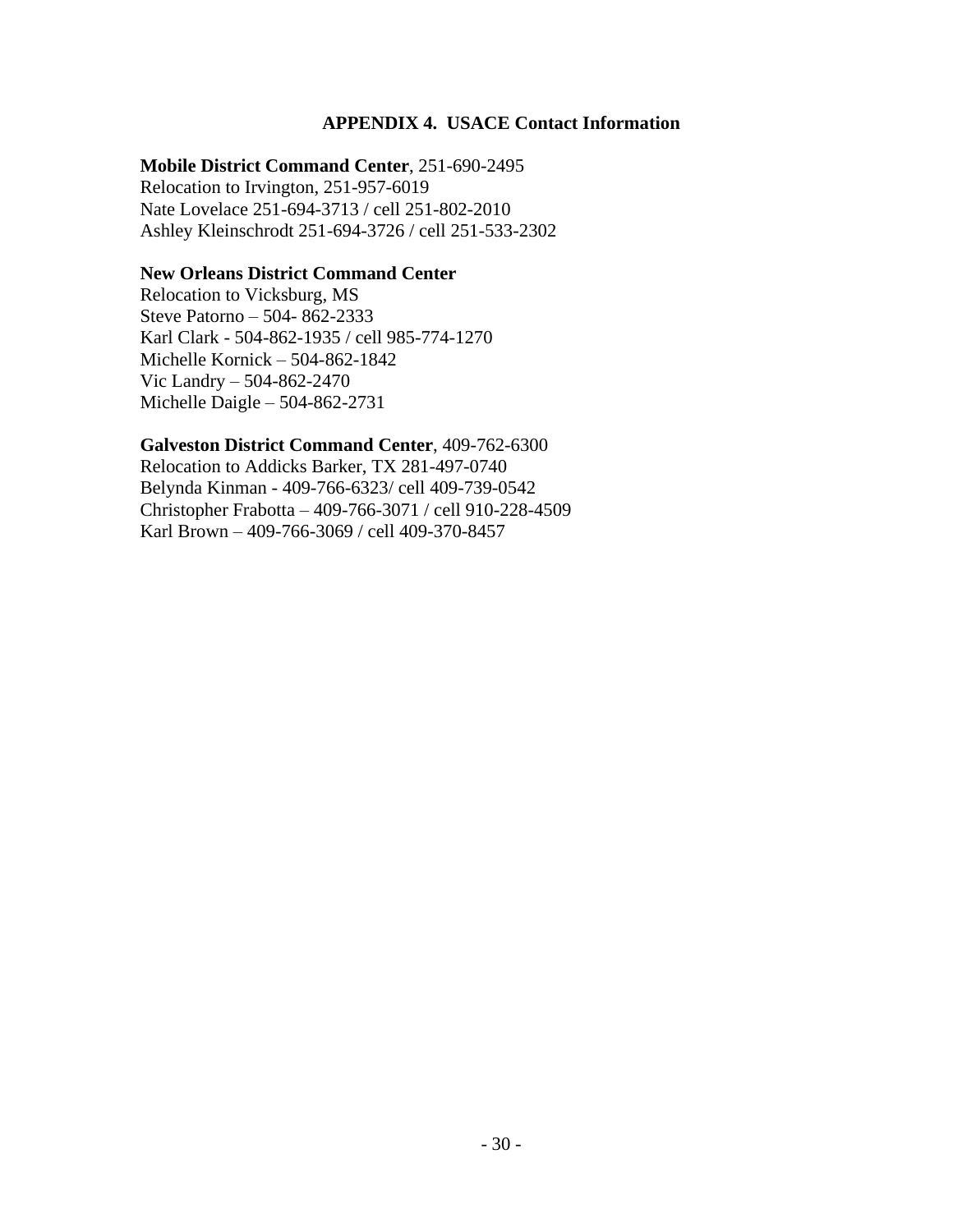### **APPENDIX 5. NOAA Contact Information**

#### **NAVIGATION**

**Central and Eastern Gulf - Port of Lake Charles East including AL, MS and Western FL**  Tim Osborn- Navigation Manager, Central Gulf office 337-291-2111, cell 337-254-5933, [tim.osborn@noaa.gov](mailto:tim.osborn@noaa.gov)

#### **Western Gulf - Sabine West to South Texas**

Quentin Stubbs – Acting Navigation Manager- Western Gulf office 202-253-9180 / 678-469-6078; [quentin.Stubbs@noaa.gov](mailto:quentin.Stubbs@noaa.gov)

#### **Atlantic - Key West, South FL including Puerto Rico and USVI**

Navigation Manager, Eastern Gulf [florida.navmanager@noaa.gov](mailto:florida.navmanager@noaa.gov)

#### **Up Chain - Office of Coast Survey Navigation Services Division in Silver Spring, MD**

Julia Powell - Chief, Navigation Services Division office 240-847-8226, cell 301-806-1220, [Julia.powell@noaa.gov](mailto:Julia.powell@noaa.gov)

#### **LCDR Megan Guberski, Chief, Navigation Response Branch**

office 240-533-0056, cell 202-641-1801, [chief.nrb.ocs@noaa.gov](mailto:chief.nrb.ocs@noaa.gov)

#### **Lucy Hick – Acting Chief, Customer Affairs Branch**

office (240) 533-0066, cell 850-207-1287**,** lucy.hick@noaa.gov

#### **Captain of the Port guide to NOAA Emergency Hydrographic Survey**:

[https://nauticalcharts.noaa.gov/customer-service/docs/navigation-response/a-cotp's-guide-to](https://nauticalcharts.noaa.gov/customer-service/docs/navigation-response/a-cotp)[noaa-nrt-response-final.pdf](https://nauticalcharts.noaa.gov/customer-service/docs/navigation-response/a-cotp)

#### **NATIONAL WEATHER**

**National Weather Service Corpus Christi, TX** John Metz - Warning Coordination Meteorologist 361-289-0959, [John.Metz@noaa](mailto:John.Metz@noaa) [sr-crp.all@noaa.gov;](mailto:sr-crp.all@noaa.gov) [sr-crp.awareness@noaa.gov](mailto:sr-crp.awareness@noaa.gov)

#### **OFFICE OF RESPONSE AND RESTORATION (OR&R)**

Bradford Benggio – Scientific Support Coordinator, USCG Sectors Charleston, Jacksonville, Miami, Key West, St. Petersburg, San Juan office (305) 530-7925, cell (954) 684-8486 [brad.benggio@noaa.gov](../Downloads/brad.benggio@noaa.gov)

Adam Davis – Scientific Support Coordinator, USCG Sectors Upper Mississippi, Lower Mississippi, Ohio Valley, Mobile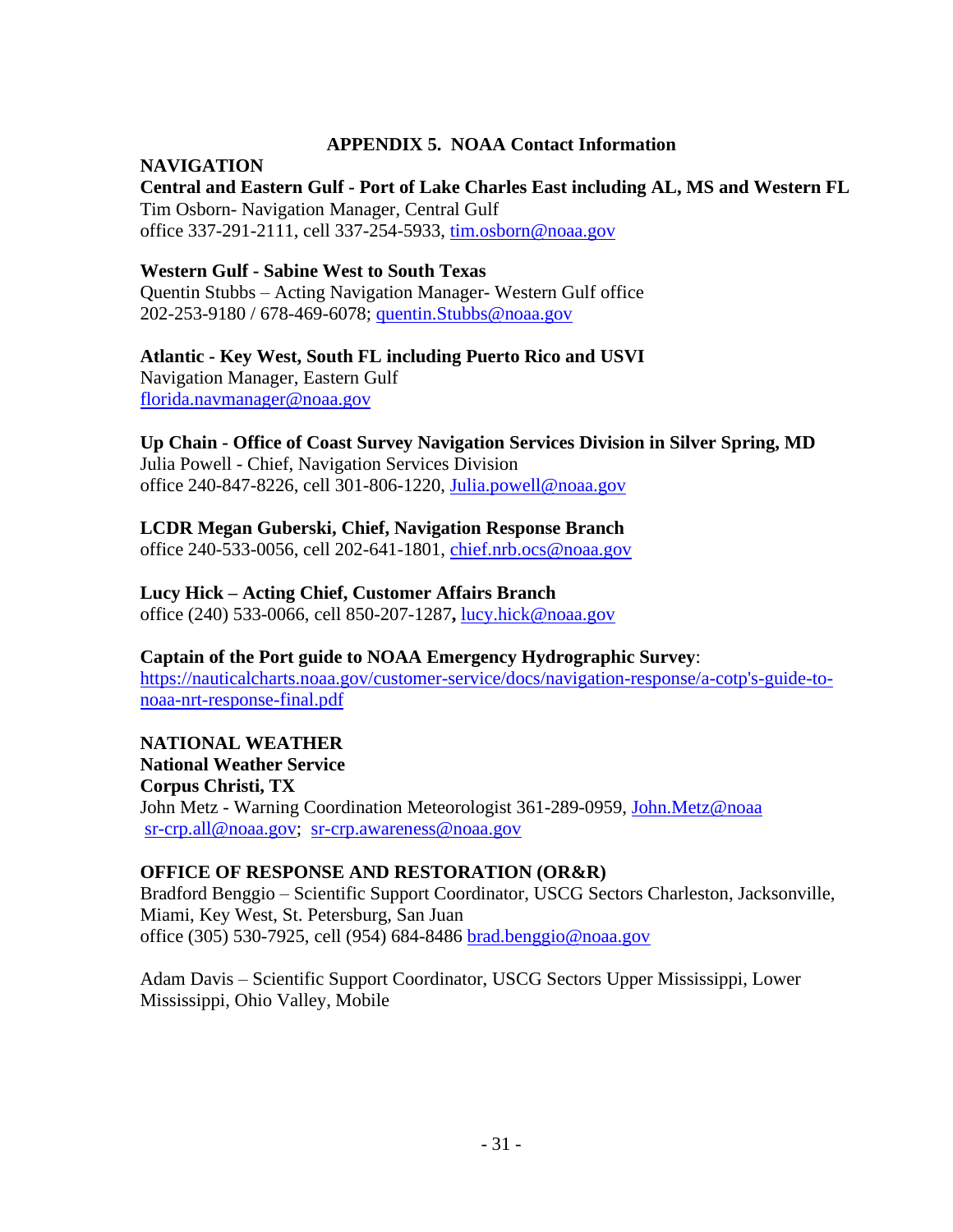#### **APPENDIX 6. GICA Industry Response Team Contact Information**

GICA President, Industry Team Leader – Paul Dittman 985-302-6666

Todd Behlke, Asst. Team Leader –713-435-1653 / cell 713-476-8123

Mario Munoz, Asst. Team Leader –cell 504-920-2884

Mary McCarty, Asst. Team Leader – 504-648-7050

Kelly Teichman, Admin, Backup Command Rep – cell 409-770-7633

Logistics Support Center – 800-791-1073

TEXAS Incident Command Team Representatives

| Nate Hough            | 832-808-2749 |
|-----------------------|--------------|
| Jim Reardon           | 832-470-5838 |
| <b>Tracy Cheramie</b> | 713-582-1706 |

LOUISIANA Incident Command Team Representatives

| Matt Lagarde | 504-615-2102                     |
|--------------|----------------------------------|
| David Abney  | 504-736-1284 / cell 985-960-1440 |

EAST CANAL Incident Command Team Representatives

| Chas Haun     | 205-391-1129 / cell 205-394-1611 |
|---------------|----------------------------------|
| George Nelson | 251 - 402 - 3196                 |

Blake Beal , Kirby Waterway Assessment Team Lead –713-435-1805 / Cell 281-960-9150

Jerry Duvall, ACBL Waterway Assessment Team –504-736-1201 / Cell 504-621-1155

Cherrie Felder, Backup Command Rep – 504-371-5964 / cell 504-915-4752

Mark Wright, Backup Command Rep – cell 985-222-5230

Matt Woodruff, Backup Command Rep – 713-435-1497 / cell 713-542-6275

Lynn Muench, Industry to RIETF Rep – 314-446-6474 / cell 314-308-0378

James Prazak, Chemical Shippers Rep – 979-230-6785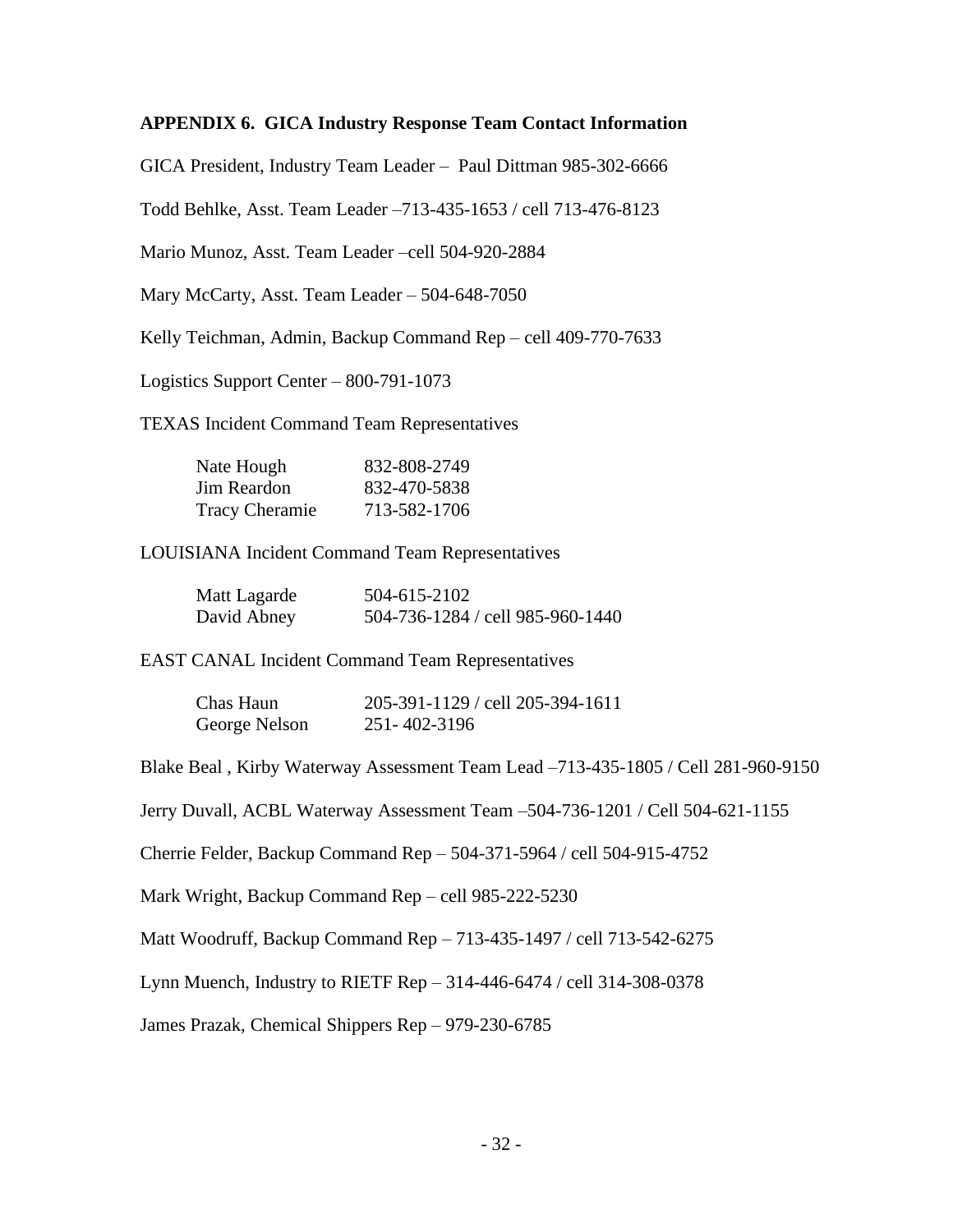### **APPENDIX 7. Pilots' Contact Information**

### **TEXAS**

**Houston Pilots** 713-645-9620 / cell 281-635-7444

**Galveston Pilots** Capt. Christos Sotirelis 409-949-9558

**Aransas-Corpus Christi Pilots** Capt John Williams: 361-813-6886 [po@accpilots.com](mailto:po@accpilots.com)

**Sabine Pilots** Capt. Andrew Guidry, 409-722-1141 [president@sabinepilots.com](mailto:president@sabinepilots.com)

**Brazos (Freeport) Pilots** Capt. Billy Burns, 979-233-1120, [office@brazospilots.com](mailto:office@brazospilots.com)

**Matagorda Bay Pilots** Capt. Steve Gibson, 361-552-9988 pilots@matagordabaypilots.com

**Brazos Santiago (Brownsville) Pilots** Capt. Gene Tuttle, 956-943-3680

### **LOUISIANA**

**Louisiana Bar Pilots Association** Capt. Michael Miller, 504-458-5197, [michael.miller@barpilot.com](mailto:michael.miller@barpilot.com)

Lake Charles Pilots Captain Brett Palmer [bpalmer@lakecharlespilots.com,](mailto:bpalmer@lakecharlespilots.com)

**New Orleans, Baton Rouge Pilots-** Captain Toby Wattigney 504-650-1960 [wattigneylmjr@nobrapilots.com](mailto:wattigneylmjr@nobrapilots.com) -

**Crescent Pilots** Capt. Michael Bopp 504-812-2069, [embopp@hotmail.com](mailto:embopp@hotmail.com)

**Federal Pilots** Capt. Greg Bush, cell 504-416-6727, [president@federalpilots.com](mailto:president@federalpilots.com)

#### **MISSISSIPPI**

**Pascagoula Bar Pilots Association** Capt. Michael Torjusen, 228-762-1151

#### **ALABAMA**

**Mobile, AL State Docks** 251-441-7777 24 hr Port Police Mobile Bar Pilots, LLC 251-432-2639/cell 251-680-9228 Mobile Harbor Master- Terry Gilbreath 251-441-7074/cell 251-510-7399

#### **FLORIDA**

Pensacola Bay Pilots, Inc. Capt. Brian F. McGee, 850-434-8163

**St. Andrew Bay Pilots Association** (Panama City, FL) Capt. Rick Frudaker 850-785-2524 / cell 850-832-7418; Capt. Zach Condon 781-738-1825 (Cell)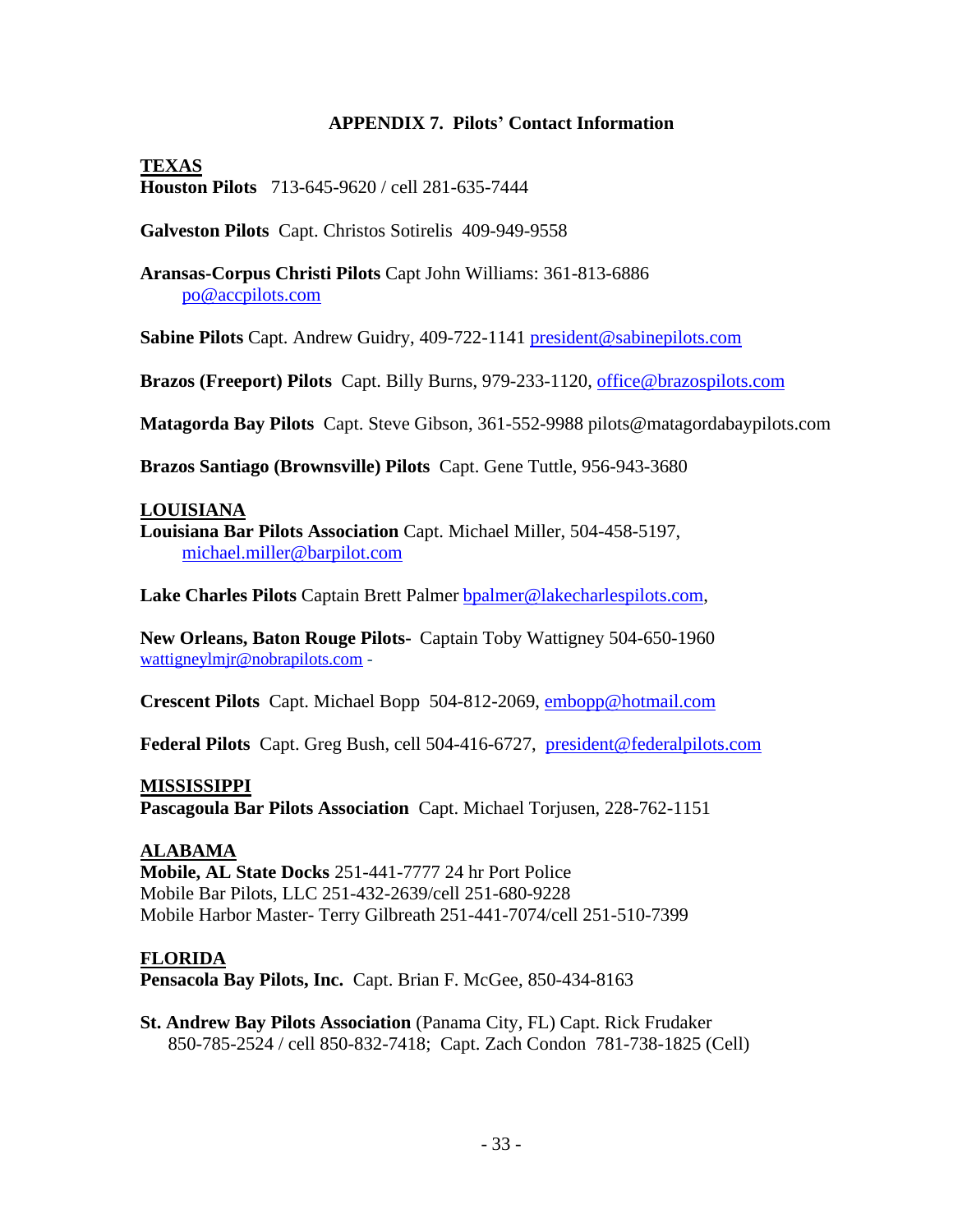# **APPENDIX 8. Bridge Location & Contact Information**

| <b>UNIT</b>       | Waterway                                                 |              | Mile Location                                | <b>Bridge Name</b>                                  |                 | Type Subpart       | <b>Bridge Owner</b>                                 | Lat /Long                                                  | <b>Bridge Phone#</b>         | <b>Emergency POC</b>                           | Phone                          | Email                                                          |
|-------------------|----------------------------------------------------------|--------------|----------------------------------------------|-----------------------------------------------------|-----------------|--------------------|-----------------------------------------------------|------------------------------------------------------------|------------------------------|------------------------------------------------|--------------------------------|----------------------------------------------------------------|
| <b>RR</b>         | <b>Amite River</b>                                       | 6.0          | Clio, LA                                     | SR 22 Bridge                                        | SW              |                    | <b>LDOTD District 62</b>                            | 30 18 27.49 N 90 36 32.21 W                                | No Phone                     | Caleb Harper                                   | 985-375-0221                   | Caleb Harner@la.go                                             |
| BR                | <b>Amite Rive</b>                                        | 21.4         | French Settlement, LA                        | SR 16 Bridge                                        | SW              |                    | <b>LDOTD District 62</b>                            | 30 16 31.05 N 90 46 44.64 W                                | No Phone                     | Caleb Harper                                   | 985-375-0221                   | Caleb.Harper@la.gov                                            |
| BR                | Amite River                                              |              | 32.0 Port Vincent, LA                        | SR 42 Bridge                                        | <b>SW</b>       |                    | <b>LDOTD District 62</b>                            | 30 19 54.80 N 90 51 07.57 W                                | No Phone                     | Caleb Harper                                   | 985-375-0221                   | Caleb.Harper@la.gov                                            |
| <b>BR</b>         | Atchafalava River                                        |              | 95.7 Krotz Springs, LA                       | UPRR Bridge 610.80                                  | SW              |                    | UPRR                                                | 30 32 21.55 N 91 44 41.65 W                                | 337-566-3713                 | Carlos Mendoza                                 | 209-663-5406                   | amendoz@up.com                                                 |
| BR                | Atchafalava River                                        | 107.4        | Melville, LA                                 | UPRR Bridge 128.30                                  | VL              |                    | UPRR                                                | 30 41 27 14 N 91 44 04 69 W                                | 337-623-5845                 | arlos Mendoza                                  | 209-663-5406                   | camendoz@up.com                                                |
| BR                | Atchafalaya River                                        | 133.         | Simmesport, LA                               | Simmesport RR Bridge                                | <b>SW</b>       |                    | <b>KCS RF</b>                                       | 30 58 53.75 N 91 47 51.80 W                                | 318-489-3973                 | lichael Schmidt                                | 318-210-9150                   |                                                                |
| <b>BR</b>         | Bayou Plaquemine<br>Lower Grand River (Po                | 6.5          | Indian Village, LA                           | SR 3066 Bridge                                      | <b>SW</b>       |                    | LDOTD District 61                                   | 30 15 27.87 N 91 18 45.18 W                                | No Phone                     | Marcus Smith                                   | 225-301-2492                   |                                                                |
| <b>BR</b>         | Allen Alternate)                                         | 38.4         | Bayou Sorrel. LA                             | SR 75 Bridge                                        | P               |                    | LDOTD District 61                                   | 30.09.19.71 N 91.19.53.42 W                                | 225-659-1484                 | Marcus Smith                                   | 225-301-2492                   | narcus.smith2@la.go                                            |
|                   | ower Grand River (Port                                   |              |                                              |                                                     |                 |                    |                                                     |                                                            |                              |                                                |                                |                                                                |
| <b>BR</b>         | Allen Alternate)                                         | 47.0         | Grosse Tete, LA                              | SR 77 Bridge                                        | SW              |                    | LDOTD District 61                                   | 30 16 06 16 N 91 19 15 99 W                                | 225-659-1487                 | Marcus Smith                                   | 225-301-2492                   | marcus.smith2@la.eo                                            |
| BR                | Port Allen Cana                                          |              | 56.0 Morley, LA                              | UPRR Bridge 95.0                                    | VL              |                    | UPRR                                                | 30 23 42.48 N 91 19 24.16 W                                | 25-749-8005                  |                                                | 209-663-5406                   | camendoz@up.con                                                |
| BR<br>$_{\rm cc}$ | Port Allen Canal<br>Arroyo-Colorado                      | 22.2         | 64.0 Port Allen, LA<br>Rio Hondo, TX         | UPRR Bridge 6.20<br>SR 106 Bridge                   | ΛL<br>VL        |                    | <b>UPRR</b><br>TXDOT                                | 30 25 57.45 N 91 12 41.52 W<br>26 14 08.01 N 97 35 05.49 W | 25-343-0503<br>no phone      | Luis De La Fuentes                             | 209-663-5406<br>956-244-3418   | camendoz@up.com                                                |
| $_{\rm cc}$       | Port Isabel Channe                                       | 666.C        | Port Isabel, TX                              | Long Island Bridg                                   | P               |                    | Long Island Owner's Asso.                           | 26 04 15.89 N 97 12 06.27 W                                | 956-943-1622                 | Mack Sweeden                                   | 956-943-2546                   | mac@sweeden.net                                                |
| CC                | Victoria Barge Canal                                     | 29.4         | Bloomington, TX                              | Victoria Barge Canal Bridge                         | VL              |                    | Victoria Nav District/UPRR                          | 28 37 07.15 N 96 56 05.70 W                                | 361-897-2002                 | Randolph Insley                                | 361-570-8855                   |                                                                |
| H/G               | Buffalo Bayou                                            | 0.1          | Houston, TX                                  | UPRR Bridge 3.55                                    | <b>SW</b>       |                    | UPRR                                                | 29 44 50.12 N 95 17 37.37 W                                | No Phone                     | Geoffrey Pavlice                               | 402-689-2425                   |                                                                |
| H/G               | Buffalo Bayou                                            | 1.2          | Houston, TX                                  | UPRR Bridge 8.03                                    | <b>SW</b>       |                    | <b>UPRR</b>                                         | 29 45 14.13 N 95 18 10.36 W                                | No Phone                     | Geoffrey Pavlicek                              | 402-689-2425                   | eanavli1@un.com                                                |
| H/G               | GIWW<br>Greens Bavou                                     |              | 357.2 Galveston, TX                          | Br. 4.7                                             | B               |                    | <b>BNSF RR</b>                                      | 29 17 50.00 N 94 53 08.84 W                                | 713-847-3159                 | Sean Sandegren                                 | 682-300-0643                   |                                                                |
| H/G<br>H/G        | Old Brazos River                                         | 4.4          | 2.8 Houston, TX                              | Greens Bayou Bridge<br>UPRR Bridge 15.6             | VL<br>SW        |                    | Houston Port Terminal RR<br>UPRR                    | 29 45 54.96 N 95 11 17.47 W<br>28 57 17.55 N 95 21 14.83 W | No Phone<br>No Phone         | Darrell Himel<br><b>Brandon Grav</b>           | 713-408-2653<br>361-319-9247   | himel@ptra.com<br>bgray@up.com                                 |
| H/G               | Pelican Island Channel                                   | 356.1        | Velasco, TX<br><b>Galveston, TX</b>          | Pelican Island Causewav                             | в               |                    | Galveston County Navigation                         | 29 18 38 38 N 94 49 24 62 W                                | 409-744-2908                 |                                                | 409-939-4712                   | gcnd 1@sbcglobal.net                                           |
| H/G               | ian Bernard River                                        | 20.7         | Brazoria, TX                                 | UPRR Bridge 305.50                                  | SW              |                    | JPRF                                                | !9 02 30.54 N 95 37 16.61 W                                | 79-548-3263                  | Brandon Grav                                   | 361-319-9247                   | bgray@up.com                                                   |
| Houm              | Bayou Boeut                                              | 1.3          | Kraemer, LA                                  | SR 307                                              | VL              |                    | LDODT District 2 Houma                              | 29 52 09.48 N 90 35 42.25 W                                | 985-633-2036                 | Keith Angelette                                | 985-662-2752                   |                                                                |
| Houma             | Bayou Dulac                                              | 0.6          | Dulac, LA                                    | Dulac SR 57                                         | <b>SW</b>       |                    | LDODT District 2 Houma                              | 29 22 23.99 N 90 42 42.53 W                                | 985-563-2679                 | Keith Angelette                                | 985-662-2752                   |                                                                |
| Houma             | <b>Bayou Dularge</b>                                     |              | 22.6 Theriot, LA                             | <b>Brady Bridge</b>                                 | SW              |                    | Terrebonne Parish                                   | 29 24 35.172 N 90 47 11.256 W 985-873-6722                 |                              | Allen Theriot                                  | 985-8040194                    | atheriot@toce.ore                                              |
| Houma             | Bayou Dularge                                            | 23.2         | Theriot, LA                                  | <b>Theriot Bridge</b>                               | B               |                    | Terrebonne Parish                                   | 29-24-46.68N 90-46-54.39W                                  | No Phone                     | Allen Theriot                                  | 985-804-0194                   | atheriot@tpcg.org                                              |
| Houma<br>Houma    | <b>Bayou Grand Caillou</b><br><b>Bayou Grand Caillou</b> |              | 25.9 Dulac, LA<br>29.0 Grand Caillou, LA     | <b>Buquet Bridge</b><br>Combon Bridge               | ΛL<br>VL        |                    | Terrebonne Parish<br><b>Terrebonne Parish</b>       | 29 22 57.92 N 90 42 55.44 W<br>29 25 48.51 N 90 42 03.43 W | 985-563-4207<br>985-563-7654 | Allen Theriot<br>Allen Theriot                 | 985-804-0194<br>985-804-0194   | theriot@tpcg.org<br>atheriot@tpcg.org                          |
| Houma             | <b>Bayou Grand Caillou</b>                               |              | 32.0 Grand Caillou, LA                       | <b>Bobtown Bridge</b>                               | SW              |                    | Terrebonne Parish                                   | 29 28 21.17 N 90 42 07.93 W                                | 985-563-4117                 | Allen Theriot                                  | 985-804-0194                   | atheriot@tpcg.org                                              |
| Houma             | Bayou La Carpe                                           | 7.5          | Houma, LA                                    | SR 661                                              | VL              |                    | DODT District 2                                     | 29 34 25.61 N 90 42 43.73 W                                | 985-857-3663                 | Keith Angelette                                | 985-662-2752                   | eith.angelette@la.gov                                          |
| Houma             | Bayou Lafourche                                          | 23.9         | Golden Meadow, LA                            | Golden Meadow                                       | VL              |                    | LDODT District 2                                    | 29 23 22.05 N 90 15 52.31 W                                | 985-475-7182                 | Keith Angelette                                | 985-662-2752                   |                                                                |
| Houma             | Bayou Lafourche                                          |              | 27.8 Galliano, LA                            | Galliano Bridge                                     | P               |                    | Lafourche Parish Council                            | 29 26 02.92 N 90 17 51.12 W                                | 985-632-2439                 | <b>Dillan Baronne</b>                          | 985-805-0405                   |                                                                |
| Houma             | Bayou Lafourche                                          |              | 30.6 Galliano, LA                            | Galliano Lift Bridge (Tarpon)                       | VL              |                    | <b>LDODT District 2</b>                             | 29 28 20.04 N 90 18 52.87 W                                | 985-632-6230                 | Keith Angelette                                | 985-662-2752                   |                                                                |
| Houma<br>Houma    | Bayou Lafourche<br>Bayou Lafourche                       | 33.9         | Cut Off, LA<br>36.3 Cut Off, LA              | Cote Blanche Bridge<br><b>Cutoff Bridge</b>         | P<br>VL         |                    | Lafourche Parish Counci<br>Lafourche Parish Council | 29 30 54.68 N 90 20 0.12 W<br>29 32 56.59 N 90 20 37.82 W  | 985-632-3478<br>985-693-4036 | <b>Dillan Baronne</b><br><b>Dillan Baronne</b> | 985-805-0405<br>985-805-0405   |                                                                |
| Houma             | Bavou Lafourche                                          | 38.7         | Larose, LA                                   | Larose Vertical Lift LA 657                         | VL              |                    | <b>LDODT District 2</b>                             | 29 34 14.09 N 90 22 49.68 W                                | 985-693-6066                 | Keith Angelette                                | 985-662-2752                   | ceith.angelette@la.gov                                         |
| Houma             | Bayou Lafourche                                          | 40.4         | Larose, LA                                   | <b>F-Bois Bridge (new)</b>                          | VL              |                    | afourche Parish Council                             | 29 34 33 36 N 90 23 55 53 W                                | 385-693-4040                 | Dillan Baronne                                 | 985-805-0405                   | <b>A</b> OFE                                                   |
| Houma             | Bayou Lafourche                                          | 44.7         | Valentine, LA                                | Valentine Bridge                                    | P               |                    | afourche Parish Counci                              | 29 35 31.27 N 90 28 02.49 W                                | 985-532-597                  | Dillan Baronne                                 | 985-805-0405                   |                                                                |
| Houma             | <b>Bayou Lafourche</b>                                   | 49.2         | Lockport, LA                                 | <b>Belleview Bridge</b>                             | SW              |                    | <b>LDODT District 3</b>                             | 29 38 11.30 N 90 30 46.49 W                                | 985-532-5026                 | David Brassett                                 | 504-799-9848                   |                                                                |
| Houma             | Bayou Lafourche                                          | 50.8         | Lockport, LA                                 | Old Lockport Swing                                  | SW              |                    | <b>LDODT District 2</b>                             | 29 38 48.67 N 90 32 12.24 W                                | 985-532-3788                 | Keith Angelette                                | 985-662-2752                   | keith.angelette@la.gov                                         |
| Houma             | <b>Bayou Lafourche</b><br>Bayou Lafourche                | 53.2         | Clothilda   A<br>58.2 Raceland, LA           | Clothilda Bridge<br>SR 182 - Mill St.               | VL              |                    | <b>LDODT District 2</b>                             | 29 40 38.23 N 90 32 30.89 W<br>29 43 39.72 N 90 35 55.59 W | No Phone                     | Keith Angelette<br>Keith Angelette             | 985-662-2752<br>985-662-2752   | eith.angelette@la.gov                                          |
| Houma<br>Houma    | Bayou Lafourche                                          | 58.7         | Raceland, LA                                 | Raceland Lift Bridge                                | ΛL<br>VL        |                    | <b>LDODT District 2</b><br>Lafourche Parish Council | 29 43 50.40 N 90 36 25.25 W                                | No Phone<br>985-537-3390     | <b>Dillan Baronne</b>                          | 985-805-0405                   | ceith.angelette@la.gov                                         |
| Houma             | <b>Bayou Petit Gaillou</b>                               |              | 20.2 Chauvin, LA                             | Toussard Foret Bridge                               | SW              |                    | Terrebonne Parish                                   | 29 24 23 22 N 90 36 26 68 W                                | 985-594-9276                 | Allen Theriot                                  | 985-804-0194                   | atheriot@tpcg.org                                              |
| Houma             | Bayou Petit Gaillou                                      | 21.5         | Chauvin, LA                                  | Chauvin Bridge                                      | SW              |                    | Terrebonne Parish                                   | 29 25 36.61 N 90 35 58.54 W                                | 385-594-9555                 | Allen Theriot                                  | 985-804-0194                   | theriot@tpcg.org                                               |
| Houma             | Bayou Petit Gaillou                                      | 25.7         | Montegut, LA                                 | Sarah SR 58                                         | ΛL              | 117.475            | <b>LDODT District 2</b>                             | 29 28 56.88 N 90 34 45.14 W                                | 985-594-8301                 | Keith Angelette                                | 985-662-2752                   |                                                                |
| Houma             | Bayou Petit Gaillou                                      |              | 26.6 Chauvin, LA                             | Smithridge Bridge                                   | SW              |                    | Terrebonne Parish                                   | 29 29 35.37 N 90-34 25.42 W                                | No Phone                     | <b>Allen Theriot</b>                           | 985-804-0194                   | atheriot@tpcg.org                                              |
| Houma             | <b>Bavou Petit Gaillou</b>                               |              | 29.9 Chauvin, LA                             | <b>Duplantis Bridge</b>                             | VL              |                    | Terrebonne Parish                                   | 29 31 48.11 N 90 35 58.68 W                                | No Phone                     | Allen Theriot                                  | 985-804-0194                   | atheriot@tpcg.ori                                              |
| Houma<br>Houma    | Bayou Petit Gaillou                                      | 33.7         | Bourg, LA                                    | Presquille SR 24<br>Montegut SR 58                  | VL              | 117.475<br>117,475 | <b>LDODT District 2</b>                             | 29 33 49.52 N 90 38 51.02 W                                | No Phone                     | Keith Angelette                                | 985-662-2752<br>985-662-2752   | eith.angelette@la.go<br>ceith.angelette@la.go                  |
| Houma             | Bayou Terrebonne<br>Bayou Terrebonne                     |              | 22.2 Montegut, LA<br>27.6 Klondyke, LA       | Klondyke Bridge                                     | VL<br>VI        |                    | <b>LDODT District 2</b><br><b>Terrebonne Parish</b> | 29 28 54.56 N 90 33 17.76 W<br>29 32 48.35 N 90 35 13.65 W | 985-594-816<br>985-594-3816  | Keith Angelette<br>Allen Theriot               | 985-804-0194                   | atheriot@tpcg.org                                              |
| Houma             | kayou Terrebonne                                         | 28.8         | Bourg, LA                                    | St. Ann Bridge                                      | SW              | 117.475            | Terrebonne Parish                                   | 933 12.72 N 90 36 29.52W                                   | no tende                     | <b>Vien Theriot</b>                            | 985-804-0194                   | atheriot@tpcg.org                                              |
| Houma             | ayou Terrebonne                                          | 33.9         | Houma, LA                                    | Prospect SR 3081                                    | VL              |                    | DODT District 2                                     | 29 35 29.12 N 90 40 42.20 W                                | 985-868-3419                 | Keith Angelette                                | 985-662-2752                   |                                                                |
| Houma             | Bayou Terrebonne                                         | 35.0         | Houma, LA                                    | Howard Ave SR 661                                   | VL              |                    | <b>LDODT District 2</b>                             | 29 35 52.16 N 90 41 44.30 W                                | 985-873-2080                 | Keith Angelette                                | 985-662-2752                   |                                                                |
| Houma             | Bavou Terrebonne                                         |              | 35.5 Houma, LA                               | Daigleville SR 57                                   | VL              |                    | <b>LDODT District 2</b>                             | 29 35 54.02 N 90 42 14.13 W                                | 985-868-4982                 | Keith Angelette                                | 985-662-2752                   | eith angelette@la.go                                           |
| Houma             | Boudreaux Cana                                           | 0.1          | Chauvin, LA                                  | SR 56                                               | SW              |                    | <b>LDODT District 2</b>                             | 29 23 10.36 N 90 37 11.90 W                                | 985-594-4214                 | Keith Angelette                                | 985-662-2752                   | ceith.angelette@la.go                                          |
| Houma<br>Houma    | Company Canal<br>Company Canal                           | 0.1          | Lockport, LA<br>8.1 Bourg, LA                | SR 1 Bridge<br>SR 24 Bridge                         | ΛL<br>VL        |                    | <b>LDODT District 2</b><br><b>LDODT District 2</b>  | 29 38 42.02 N 90 32 40.79 W<br>29 33 13.45 N 90 36 18.82 W | 985-532-2865<br>985-594-8175 | Keith Angelette<br>Keith Angelette             | 985-662-2752<br>985-662-2752   | ceith.angelette@la.go<br>ceith.angelette@la.go                 |
| Houma             | Falgout Canal                                            | 3.1          | Theriot, LA                                  | SR 315                                              | SW              |                    | <b>LDODT District 2</b>                             | 29 24 42.88 N 90 46 58.46 W                                | 985-857-3662                 | Keith Angelette                                | 985-662-2752                   | keith.angelette@la.gov                                         |
| Houma             | GIWW                                                     | 35.6         | Larose, LA                                   | LA 1 Bridge                                         | VL              |                    | DODT District 2                                     | 29 34 08.86 N 90 23 07.37 W                                | 385-693-3495                 | Keith Angelette                                | 985-662-2752                   | eith.angelette@la.gov                                          |
| Houma             | <b>SIWW</b>                                              | 49.8         | Houma, LA                                    | Bayou Blue Bridge SR 316                            | P               |                    | <b>LDODT District 2</b>                             | 29 34 35.04 N 90 36 13.22 W                                | 985-857-3666                 | Keith Angelette                                | 985-662-2752                   |                                                                |
| Houma             | GIWW                                                     |              | 59.9 Houma, LA                               | Bayou Dularge Bridge                                | в               |                    | <b>LDODT District 2</b>                             | 29 34 05.90 N 90 43 15.79 W                                | 985-857-3661                 | Keith Angelette                                | 985-662-2752                   |                                                                |
| Houma             | Houma Canal                                              |              | 1.7 Houma, LA                                | Country Club SR 3197                                | SW              |                    | <b>LDODT District 2</b>                             | 29 34 41.01 N 90 43 19.54 W                                | No Phone                     | Keith Angelette                                | 985-662-2752                   | keith.angelette@la.gov                                         |
| Houma<br>Houma    | louma Navigation Cana                                    | 23.1         | Grand Caillou, LA                            | Dulac Pontoon Bridge (falgout                       | P               |                    | Terrebonne Parish                                   | 29 23 04.53 N 90 43 48.27 W                                | 985-563-2683<br>985-857-3670 | Allen Theriot                                  | 985-804-0194<br>985-662-2752   | atheriot@tpcg.org<br>ceith.angelette@la.go                     |
| Houma             | Houma Navigation Canal<br>Humble Canal                   |              | 36.0 Houma, LA<br>0.0 Montegut, LA           | SR 661<br>SR 55                                     | SW<br>SW        |                    | <b>LDODT District 2</b><br><b>LDODT District 2</b>  | 29 34 05.44 N 90 42 55.97 W<br>29 26 16.89 N 90 33 58.46 W | 985-594-3203                 | Keith Angelette<br>Keith Angelette             | 985-662-2752                   | keith.angelette@la.gov                                         |
| Houma             | lezpique Bayou                                           | 12.2         | Jennings, LA                                 | SR 97                                               | SW              | 117.482            | LDOTD District 2                                    | 0.245227 N 92.625812 W                                     |                              | David Brassett                                 | 504-799-9848                   |                                                                |
| LC                | avou Laccassin                                           |              | Hayes, LA                                    | SR 14 Bridge                                        | SW              |                    | DOTD District 7                                     | 30 04 12.10 N 92 52 43.02 W                                | No Phone                     | <b>Don Duberville</b>                          | 337-764-4627                   |                                                                |
| LC                | Black Bayou (Cameron)                                    | 15.7         | Vinton, LA                                   | Diasu Pontoon                                       | P               |                    | Diasu Oil                                           | 30 01 04.78 N 93 37 25.14 W                                | No Phone                     | Jacob Thibodeaux                               | 985-518-1883                   |                                                                |
| ГC                | Calcasieu Rive<br>Calcasieu River West Fo                |              | 36.4 Lake Charles, LA<br>Lake Charles, LA    | UPRR Bridge 220.62                                  | SW              |                    | <b>UPRR</b> (westlake)                              | 30 14 17.45 N 93 14 49.12 W                                | 337-439-2136                 | <b>Russell Young</b>                           | 916-960-6779                   | 281-350-7519                                                   |
| ГC<br>ГC          | GIWW                                                     | 5.0<br>231.4 | Grand Lake, LA                               | SR 378 Bridge<br>SR 384 Bridge (Grand Lake)         | VL<br>P         |                    | <b>LDOTD District</b><br><b>LDOTD District 7</b>    | 30 17 48.62 N 93 14 56.14 W<br>30 00 39.66 N 93 13 41.77 W | 337-437-7929<br>337-905-0106 | Don Duberville<br>Don Duberville               | 337-764-4627<br>337-764-4627   | don.duberville@la.go                                           |
| LC                | GIWW                                                     | 237.5        | Grand Lake, LA                               | SR 384 Bridge (Black Bayou)                         | P               |                    | <b>LDOTD District 7</b>                             | 30 04 56.83 N 93 17 09.28 W                                | 337-475-3389                 | Don Duberville                                 | 337-764-4627                   |                                                                |
| ГC                | GIWW                                                     | 243.8        | Ellender, LA                                 | SR 27 Bridge (Ellender)                             | VL              |                    | <b>LDOTD District 7</b>                             | 30 03 55 07 N 93 20 52 48 W                                | 337-583-8140                 | Don Duberville                                 | 337-764-4627                   | don.duberville@la.gov                                          |
| LC                | Kelso Bavou                                              | 0.7          | Hackberry, LA                                | SR 27 Bridge                                        | SW              |                    | DOTD District 7                                     | 10.00.15.52 N 93.20.36.67 W                                | 337-762-4650                 | Don Duberville                                 | 337-764-4627                   | la.go                                                          |
| ГC                | Mermentau Rive                                           | 7.1          | Grand Chenier, LA                            | SR 82 Bridge                                        | <b>SW</b>       |                    | <b>LDOTD District 7</b>                             | 29 46 13.34 N 93 00 48.21 W                                | 337-538-2555                 | Don Duberville                                 | 337-764-4627                   |                                                                |
| FC                | Mermentau River<br>Superior Cana                         |              | 68.0 Mermentau, LA<br>6.3 Grand Chenier, LA  | Br. 180.26                                          | SW<br>SW        |                    | <b>BNSF RR</b><br><b>I DOTD District 7</b>          | 30 11 20.99 N 92 35 26.56 W<br>29 42 25.32 N 92 40 30.08 W | 337-824-4202<br>337-538-2551 | Joe Effingger<br>Don Duberville                | 337-319-0710<br>337-764-4627   |                                                                |
| ГC<br>MC          | <b>Bayou Bouef</b>                                       |              | 10.2 Amelia, LA                              | SR 82 Bridge<br>Br. 73.31                           | SW              |                    | <b>BNSF RR</b>                                      | 29 40 06.64 N 91 05 56.54 W                                | 985-631-2476                 | Joe Effingger                                  | 337-319-0710                   | joe.effingger@bnsf.com                                         |
| <b>MC</b>         | <b>Bayou Carlin</b>                                      |              | 6.4 Delcambre, LA                            | LA & Delta RR                                       | ΛL              |                    | LA & Delta RR                                       | 29 57 02.37 N 91 59 00.02 W                                | No Phone                     | Dustin Faulk                                   | 337-316-6022                   | dfaulk@gwrr.com                                                |
| МC                | Bayou Carlin                                             |              | 6.4 Iberia Parish, LA                        | SR 14 Bridge - Delcambre                            | VL              |                    | <b>LDOTD District 3</b>                             | 29 57 03.26 N 91 58 59.73 W                                | 337-685-2235                 | Jerry Begnaud                                  | 337-288-1355                   | jerry.begnaud@la.gov                                           |
| МC                | Bayou Milholme                                           | 12.2         | Stephensville, LA                            | Bayou Milholme Bridge                               | SW              |                    | St. Martin Parish                                   | 29 46 48.86 N 91 10 01.12 W                                | 985-384-2311                 | Casey Alexander                                | 337-316-0848                   |                                                                |
| MC                | <b>Bayou Pierre Pass</b>                                 | 1.0          | Pierre Pass, LA                              | SR 70 Bridge                                        | <b>SW</b>       |                    | <b>LDOTD District 61</b>                            | 29 57 50.24 N 91 12 38.22 W                                | 985-252-4125<br>QR5-395-5704 | Marcus Smith                                   | 225-301-2492                   | narcus.smith2@la.gov                                           |
| MC<br>MC          | Bayou Teche<br>Bayou Teche                               | 3.9<br>11.8  | Calumet, LA<br>Centerville, LA               | Rizzo Bridge<br>Centerville Bridge                  | SW<br>SW        |                    | St. Mary Parish<br>St. Mary Parish                  | 29 42 30.94 N 91 21 03.72 W<br>29 45 44.94 N 91 26 00.54 W | 337-836-9869                 | George Mikhael<br>Duval Arthur                 | 985-518-0941<br>337-828-4100 e | mikhael@                                                       |
| MC                | Bayou Teche                                              |              | 16.3 St. Mary Parish, LA                     | Willow St. Bridge                                   | SW              |                    | <b>I DOTD District 3</b>                            | 29 47 30.85 N 91 29 55.56 W                                | 337-828-4422                 | <b>Darrell Deville</b>                         | 337-250-0284                   | mikhael@stmaryparishla. <sub>l</sub><br>darrell.deville@la.gov |
| MC                | Bayou Teche                                              |              | 17.2 St. Mary Parish, LA                     | <b>Sterling Bridge</b>                              | SW              |                    | <b>LDOTD District 3</b>                             | 29 48 08.90 N 91 29 24.41 W                                | 337-828-0303                 | Darrell Deville                                | 337-250-0284                   | darrell.deville@la.gov                                         |
| MC                | Bayou Teche                                              |              | 22.3 St. Mary Parish, LA                     | Oaklawn Bridge                                      | <b>SW</b>       |                    | <b>LDOTD District 3</b>                             | 29 50 25.85 N 91 27 18.80 W                                | 337-828-4272                 | Darrell Deville                                | 337-250-0284                   | darrell.deville@la.gov                                         |
| MC                | <b>Bayou Teche</b>                                       | 26.8         | Patterson, LA                                | Jennings Bridge                                     | SW              |                    | St. Mary Parish                                     | 29 42 26.23 N 91 17 57.13 W                                | 985-395-5704                 | George Mikhael                                 | 985-518-0941                   | gmikhael@stmaryparishla.gov                                    |
| MC                | Bayou Teche                                              | 27.0         | Baldwin, LA                                  | Katy Bridge                                         | SW              |                    | St. Mary Parish                                     | 29 49 36.08 N 91 31 39.20 W                                | 337-828-4784                 | Duval Arthur                                   | 337-828-4100 ex                | mikhael@stmaryparishla.gov                                     |
| МC<br>MC          | Bayou Teche                                              | 32.5         | St. Mary Parish, LA                          | Charenton Bridge<br>Adeline Bridge                  | <b>SW</b><br>SW |                    | <b>LDOTD District 3</b><br><b>LDOTD District 3</b>  | 29 53 13.08 N 91 31 23.42 W<br>29 52 45.04 N 91 35 09.62 W | 337-923-7152<br>337-276-6740 | <b>Darrell Deville</b><br>Darrell Deville      | 337-250-0284<br>337-250-0284   |                                                                |
| MC                | Bayou Teche<br>Bayou Teche                               |              | 37.0 St. Mary Parish, LA<br>38.9 Sorrel, LA  | Sorrel Bridge                                       | SW              |                    | St. Mary Parish                                     | 29 53 34.93 N 91 36 48.51 W                                | 337-276-4784                 | Duval Arthur                                   | 337-828-4100 ex                | gmikhael@stmaryparishla.gov                                    |
| МC                | <b>Bayou Teche</b>                                       | 41.8         | Iberia Parish, LA                            | Jeanerette Bridge                                   | SW              |                    | <b>LDOTD District 3</b>                             | 29 54 51.57 N 91 39 44.73 W                                | 337-276-6066                 | <b>Darrell Deville</b>                         | 337-250-0284                   | darrell.deville@la.gov                                         |
| МC                | Bayou Teche                                              | 43.5         | Iberia Parish, LA                            | <b>Bayside Bridge</b>                               | SW              |                    | <b>LDOTD District 3</b>                             | 29 55 48.73 N 91 40 47.82W                                 | 337-276-5637                 | Darrell Deville                                | 337-250-0284                   | darrell.deville@la.go                                          |
| MC                | Bayou Teche                                              |              | 48.7 Iberia Parish, LA                       | Olivier Bridge                                      | SW              |                    | <b>LDOTD District 3</b>                             | 29 58 44 44 N 91-45 13.90 W                                | 337-373-0051                 | Darrell Deville                                | 337-250-0284                   | darrell.deville@la.gov                                         |
| МC                | Bayou Teche                                              | 50.4         | Iberia Parish, LA                            | Nelson Canal Bridge                                 | SW              |                    | I DOTD District 3                                   | 29 59 19.77 N 91 46 49.98 W                                | 337-373-0050                 | Darrell Deville                                | 337-250-0284                   | darrell.deville@la.gov                                         |
| МC                | Bayou Teche                                              | 52.5         | Iberia Parish, LA                            | Lewis St. Bridge                                    | SW              |                    | LDOTD District 3                                    | 29 59 58.32 N 91 48 06.57 W                                | 337-373-0047                 | <b>Darrell Deville</b>                         | 337-250-0284<br>337-250-0284   | darrell.devi<br>le@la.gov                                      |
| MC<br>МC          | Bayou Teche<br>Bayou Teche                               | 53.0<br>53.3 | Iberia Parish, LA<br>Iberia Parish, LA       | <b>Duperior Bridge</b><br>Jefferson St. Bridge      | в<br>SW         |                    | LDOTD District 3<br>LDOTD District 3                | 30 00 21.95 N 91 49 00.69 W<br>30 00 33.98 N 91 49 10.70 W | 337-373-0046<br>No Phone     | Darrell Deville<br><b>Darrell Deville</b>      | 337-250-0284                   | e@la.gov<br>darrell.deville@la.gov                             |
| MC                | <b>Bayou Teche</b>                                       | 56.7         | Iberia Parish, LA                            | Morbihan Bridge                                     | SW              |                    | <b>LDOTD District 3</b>                             | 30 00 56.98 N 91 46 26.23 W                                | 337-373-0049                 | <b>Darrell Deville</b>                         | 337-250-0284                   | darrell.deville@la.gov                                         |
| MC                | Bayou Teche                                              |              | 60.7 New Iberia, LA                          | Vida Shaw                                           | SW              |                    | Iberia Parish                                       | 30 00 40.35 N 91 44 35.95 W                                | 337-373-0049                 | Roger Leonard                                  | 337-262-6128                   | roger.leonard@la.gov                                           |
| MC                | Bayou Teche                                              |              | 62.5 Iberia Parish, LA                       | Loreauville Bridge                                  | VL              |                    | <b>LDOTD District 3</b>                             | 30 03 24.68 N 91 44 24.96 W                                | 337-229-6475                 | Darrell Deville                                | 337-250-0284                   | darrell.deville@la.gov                                         |
| MC                | Bayou Teche                                              |              | 69.0 Iberia Parish, LA                       | Daspit Bridge                                       | SW              |                    | <b>LDOTD District 3</b>                             | 30 02 25.83 N 91 48 03.27 W                                | 337-373-0045                 | <b>Darrell Deville</b>                         | 337-250-0284                   | darrell.deville@la.gov                                         |
| MC                | Bayou Teche                                              | 73.3         | St. Martinville, LA                          | SR 92-1 Bridge                                      | SW              |                    | DOTD District 3                                     | 30 05 44.31 N 91 50 02.44 W                                | 337-394-6803                 | Darrell Deville                                | 337-250-0284                   | le@la.gov<br>iarrell.dev                                       |
| MC<br>MC          | Bayou Teche<br>Bayou Teche                               | 75.2<br>77.7 | St. Martin Parish, LA<br>St. Martinville, LA | St. Martinville Bridge<br>St. John Vehicular Bridge | SW<br>SW        |                    | <b>LDOTD District 3</b><br>St. Martin Parish        | 30 07 23.29 N 91 49 35.77W<br>30 09 30.67 N 91 48 44.67 W  | 337-394-9566<br>No Phone     | Darrell Deville<br>Casey Alexander             | 337-250-0284<br>337-316-0848   | darrell.deville@la.gov                                         |
| MC                | <b>Bayou Teche</b>                                       | 78.3         | St. Martinville, LA                          | Colonel Jeff DeBlanc Parkway                        | SW              |                    | St. Martin Parish                                   | 30 09 56.50 N 91 48 54.27 W                                | No Phone                     | Casey Alexander                                | 337-316-0848                   |                                                                |
| МC                | Bayou Teche                                              |              | 82.0 St. Martin Parish, LA                   | Parks Bridge                                        | Λſ              |                    | <b>LDOTD District 3</b>                             | 30 13 01.20 N 91 49 36-52 W                                | 337-845-4296                 | <b>Darrell Deville</b>                         | 337-250-0284                   | darrell.deville@la.gov                                         |
| МC                | Bayou Teche                                              |              | 90.5 St. Martin Parish, LA                   | SR 31 Bridge                                        | VL.             |                    | <b>LDOTD District 3</b>                             | 30 16 32.36 N 91 53 51.15 W                                | No Phone                     | Darrell Deville                                | 337-250-0284                   | darrell.deville@la.gov                                         |